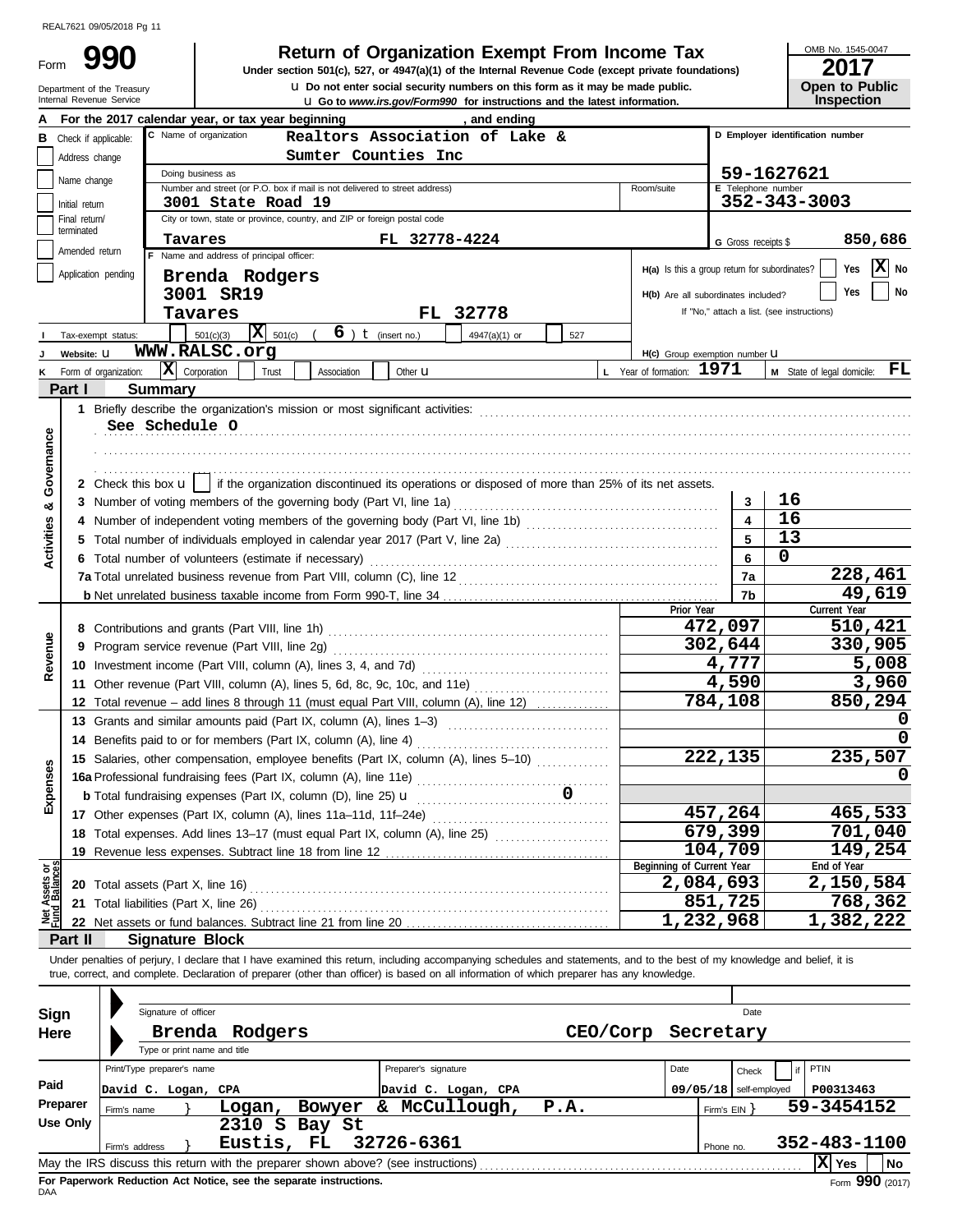|              | 59-1627621<br>Form 990 (2017) Realtors Association of Lake &<br>Page 2<br><b>Statement of Program Service Accomplishments</b><br>Part III                                                                                                          |
|--------------|----------------------------------------------------------------------------------------------------------------------------------------------------------------------------------------------------------------------------------------------------|
|              | $\boxed{\mathbf{X}}$                                                                                                                                                                                                                               |
| $1 \quad$    | Briefly describe the organization's mission:                                                                                                                                                                                                       |
|              | See Schedule O                                                                                                                                                                                                                                     |
|              |                                                                                                                                                                                                                                                    |
|              |                                                                                                                                                                                                                                                    |
| $\mathbf{2}$ | Did the organization undertake any significant program services during the year which were not listed on the                                                                                                                                       |
|              | Yes $ \overline{X} $ No                                                                                                                                                                                                                            |
|              | If "Yes," describe these new services on Schedule O.                                                                                                                                                                                               |
| 3            | Did the organization cease conducting, or make significant changes in how it conducts, any program                                                                                                                                                 |
|              | Yes $ \overline{X} $ No<br>services?                                                                                                                                                                                                               |
|              | If "Yes," describe these changes on Schedule O.                                                                                                                                                                                                    |
| 4            | Describe the organization's program service accomplishments for each of its three largest program services, as measured by                                                                                                                         |
|              | expenses. Section $501(c)(3)$ and $501(c)(4)$ organizations are required to report the amount of grants and allocations to others,                                                                                                                 |
|              | the total expenses, and revenue, if any, for each program service reported.                                                                                                                                                                        |
|              | )(Expenses \$ show and all including grants of \$ show and all including or an all of \$ show and \$ show and \$ show and \$ show and \$ show and \$ show and \$ show and \$ show and \$ show and \$ show and \$ show and \$ show and<br>4a (Code: |
|              | To unite those engaged in the recognized branches of the real estate                                                                                                                                                                               |
|              | Profession.                                                                                                                                                                                                                                        |
|              |                                                                                                                                                                                                                                                    |
|              |                                                                                                                                                                                                                                                    |
|              |                                                                                                                                                                                                                                                    |
|              |                                                                                                                                                                                                                                                    |
|              |                                                                                                                                                                                                                                                    |
|              |                                                                                                                                                                                                                                                    |
|              |                                                                                                                                                                                                                                                    |
|              |                                                                                                                                                                                                                                                    |
|              |                                                                                                                                                                                                                                                    |
|              |                                                                                                                                                                                                                                                    |
|              |                                                                                                                                                                                                                                                    |
|              |                                                                                                                                                                                                                                                    |
|              |                                                                                                                                                                                                                                                    |
|              |                                                                                                                                                                                                                                                    |
|              |                                                                                                                                                                                                                                                    |
|              |                                                                                                                                                                                                                                                    |
|              |                                                                                                                                                                                                                                                    |
|              |                                                                                                                                                                                                                                                    |
|              |                                                                                                                                                                                                                                                    |
|              |                                                                                                                                                                                                                                                    |
|              |                                                                                                                                                                                                                                                    |
|              |                                                                                                                                                                                                                                                    |
|              | 4c (Code: (2000) (Expenses \$ (2000) (Expenses \$ (2000) (Expenses \$ (2000) (2000) (2000) (2000) (2000) (2000) (2000) (2000) (2000) (2000) (2000) (2000) (2000) (2000) (2000) (2000) (2000) (2000) (2000) (2000) (2000) (2000) (                  |
|              |                                                                                                                                                                                                                                                    |
|              |                                                                                                                                                                                                                                                    |
|              |                                                                                                                                                                                                                                                    |
|              |                                                                                                                                                                                                                                                    |
|              |                                                                                                                                                                                                                                                    |
|              |                                                                                                                                                                                                                                                    |
|              |                                                                                                                                                                                                                                                    |
|              |                                                                                                                                                                                                                                                    |
|              |                                                                                                                                                                                                                                                    |
|              |                                                                                                                                                                                                                                                    |
|              |                                                                                                                                                                                                                                                    |
|              |                                                                                                                                                                                                                                                    |

4e Total program service expenses u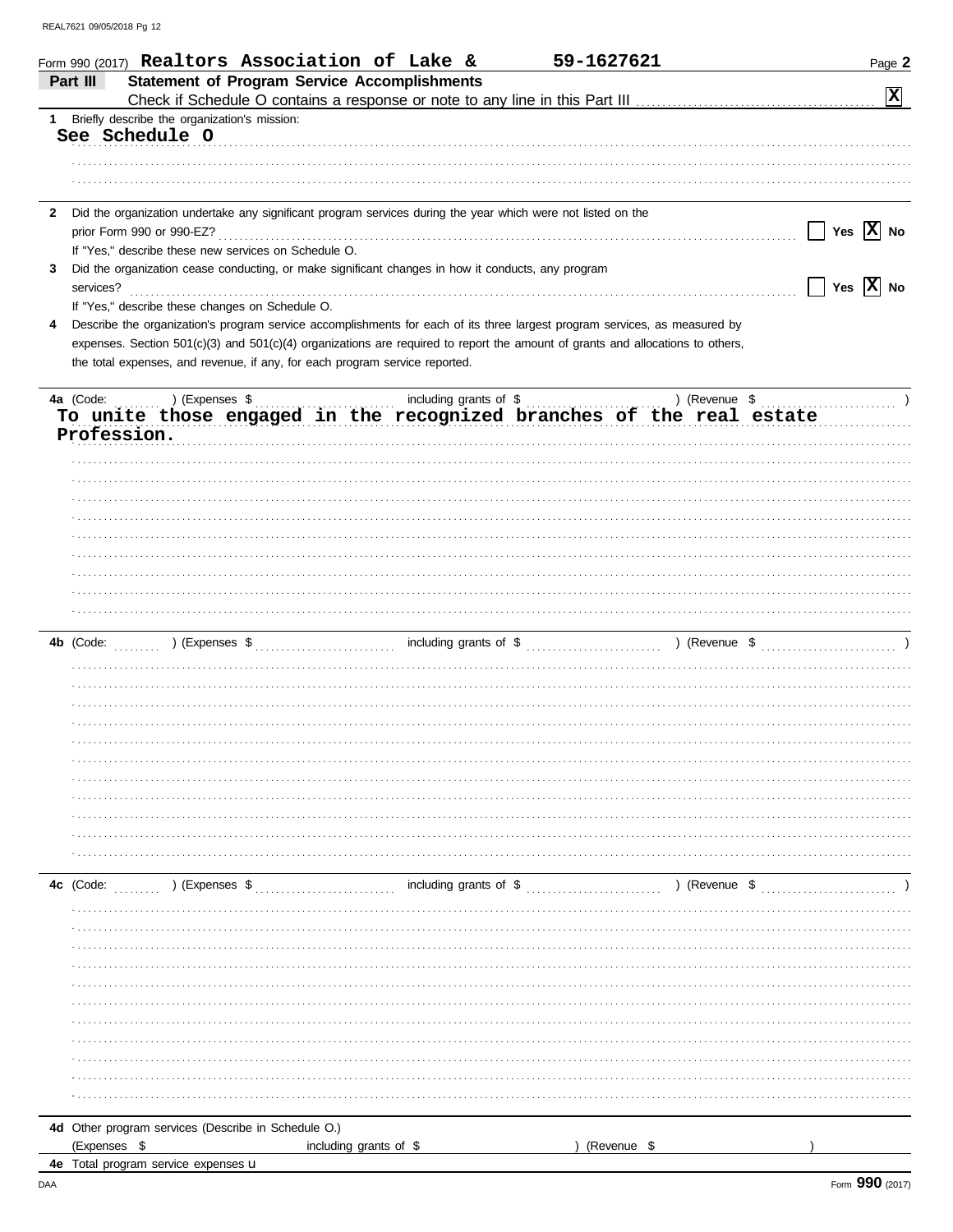|         | Form 990 (2017) Realtors Association of Lake & |  | 59-1627621 | Page $3$ |
|---------|------------------------------------------------|--|------------|----------|
| Part IV | <b>Checklist of Required Schedules</b>         |  |            |          |

| 1        | Is the organization described in section $501(c)(3)$ or $4947(a)(1)$ (other than a private foundation)? If "Yes,"                               |     | Yes | No          |
|----------|-------------------------------------------------------------------------------------------------------------------------------------------------|-----|-----|-------------|
|          | complete Schedule A                                                                                                                             | 1   |     | x           |
| 2        |                                                                                                                                                 | 2   |     | $\mathbf X$ |
| 3        | Did the organization engage in direct or indirect political campaign activities on behalf of or in opposition to                                |     |     |             |
|          | candidates for public office? If "Yes," complete Schedule C, Part I                                                                             | 3   |     | X.          |
| 4        | Section 501(c)(3) organizations. Did the organization engage in lobbying activities, or have a section 501(h)                                   |     |     |             |
|          | election in effect during the tax year? If "Yes," complete Schedule C, Part II                                                                  | 4   |     |             |
| 5        | Is the organization a section $501(c)(4)$ , $501(c)(5)$ , or $501(c)(6)$ organization that receives membership dues,                            |     |     |             |
|          | assessments, or similar amounts as defined in Revenue Procedure 98-19? If "Yes," complete Schedule C,                                           |     |     |             |
|          | Part III $\ldots$ $\ldots$ $\ldots$ $\ldots$ $\ldots$ $\ldots$ $\ldots$ $\ldots$ $\ldots$ $\ldots$ $\ldots$ $\ldots$ $\ldots$ $\ldots$          | 5   | X   |             |
| 6        | Did the organization maintain any donor advised funds or any similar funds or accounts for which donors                                         |     |     |             |
|          | have the right to provide advice on the distribution or investment of amounts in such funds or accounts? If                                     |     |     | X           |
| 7        | "Yes," complete Schedule D, Part I<br>Did the organization receive or hold a conservation easement, including easements to preserve open space, | 6   |     |             |
|          |                                                                                                                                                 | 7   |     | X           |
| 8        | Did the organization maintain collections of works of art, historical treasures, or other similar assets? If "Yes,"                             |     |     |             |
|          | complete Schedule D. Part III                                                                                                                   | 8   |     | X           |
| 9        | Did the organization report an amount in Part X, line 21, for escrow or custodial account liability, serve as a                                 |     |     |             |
|          | custodian for amounts not listed in Part X; or provide credit counseling, debt management, credit repair, or                                    |     |     |             |
|          | debt negotiation services? If "Yes," complete Schedule D, Part IV                                                                               | 9   |     | X.          |
| 10       | Did the organization, directly or through a related organization, hold assets in temporarily restricted                                         |     |     |             |
|          | endowments, permanent endowments, or quasi-endowments? If "Yes," complete Schedule D, Part V                                                    | 10  |     | X.          |
| 11       | If the organization's answer to any of the following questions is "Yes," then complete Schedule D, Parts VI,                                    |     |     |             |
|          | VII, VIII, IX, or X as applicable.                                                                                                              |     |     |             |
| a        | Did the organization report an amount for land, buildings, and equipment in Part X, line 10? If "Yes,"                                          |     |     |             |
|          | complete Schedule D, Part VI                                                                                                                    | 11a | X   |             |
| b        | Did the organization report an amount for investments—other securities in Part X, line 12 that is 5% or more                                    |     |     |             |
|          |                                                                                                                                                 | 11b |     | X.          |
| c        | Did the organization report an amount for investments—program related in Part X, line 13 that is 5% or more                                     |     |     |             |
|          |                                                                                                                                                 | 11c |     | X           |
| d        | Did the organization report an amount for other assets in Part X, line 15 that is 5% or more of its total assets                                |     |     |             |
|          | reported in Part X, line 16? If "Yes," complete Schedule D, Part IX                                                                             | 11d |     | X           |
| е        |                                                                                                                                                 | 11e | x   |             |
| f.       | Did the organization's separate or consolidated financial statements for the tax year include a footnote that addresses                         |     |     |             |
|          | the organization's liability for uncertain tax positions under FIN 48 (ASC 740)? If "Yes," complete Schedule D, Part X                          | 11f |     | X           |
|          | 12a Did the organization obtain separate, independent audited financial statements for the tax year? If "Yes," complete                         |     |     |             |
|          |                                                                                                                                                 | 12a |     | x           |
| b        | Was the organization included in consolidated, independent audited financial statements for the tax year? If                                    |     |     |             |
|          | "Yes," and if the organization answered "No" to line 12a, then completing Schedule D, Parts XI and XII is optional                              | 12b |     | x<br>х      |
| 13       |                                                                                                                                                 | 13  |     | x           |
| 14a<br>b | Did the organization have aggregate revenues or expenses of more than \$10,000 from grantmaking,                                                | 14a |     |             |
|          | fundraising, business, investment, and program service activities outside the United States, or aggregate                                       |     |     |             |
|          | foreign investments valued at \$100,000 or more? If "Yes," complete Schedule F, Parts I and IV [[[[[[[[[[[[[[[[                                 | 14b |     | X           |
| 15       | Did the organization report on Part IX, column (A), line 3, more than \$5,000 of grants or other assistance to or                               |     |     |             |
|          | for any foreign organization? If "Yes," complete Schedule F, Parts II and IV                                                                    | 15  |     | X           |
| 16       | Did the organization report on Part IX, column (A), line 3, more than \$5,000 of aggregate grants or other                                      |     |     |             |
|          | assistance to or for foreign individuals? If "Yes," complete Schedule F, Parts III and IV                                                       | 16  |     | X           |
| 17       | Did the organization report a total of more than \$15,000 of expenses for professional fundraising services on                                  |     |     |             |
|          |                                                                                                                                                 | 17  |     | X           |
| 18       | Did the organization report more than \$15,000 total of fundraising event gross income and contributions on                                     |     |     |             |
|          | Part VIII, lines 1c and 8a? If "Yes," complete Schedule G, Part II                                                                              | 18  |     | X           |
| 19       | Did the organization report more than \$15,000 of gross income from gaming activities on Part VIII, line 9a?                                    |     |     |             |
|          |                                                                                                                                                 | 19  |     | X           |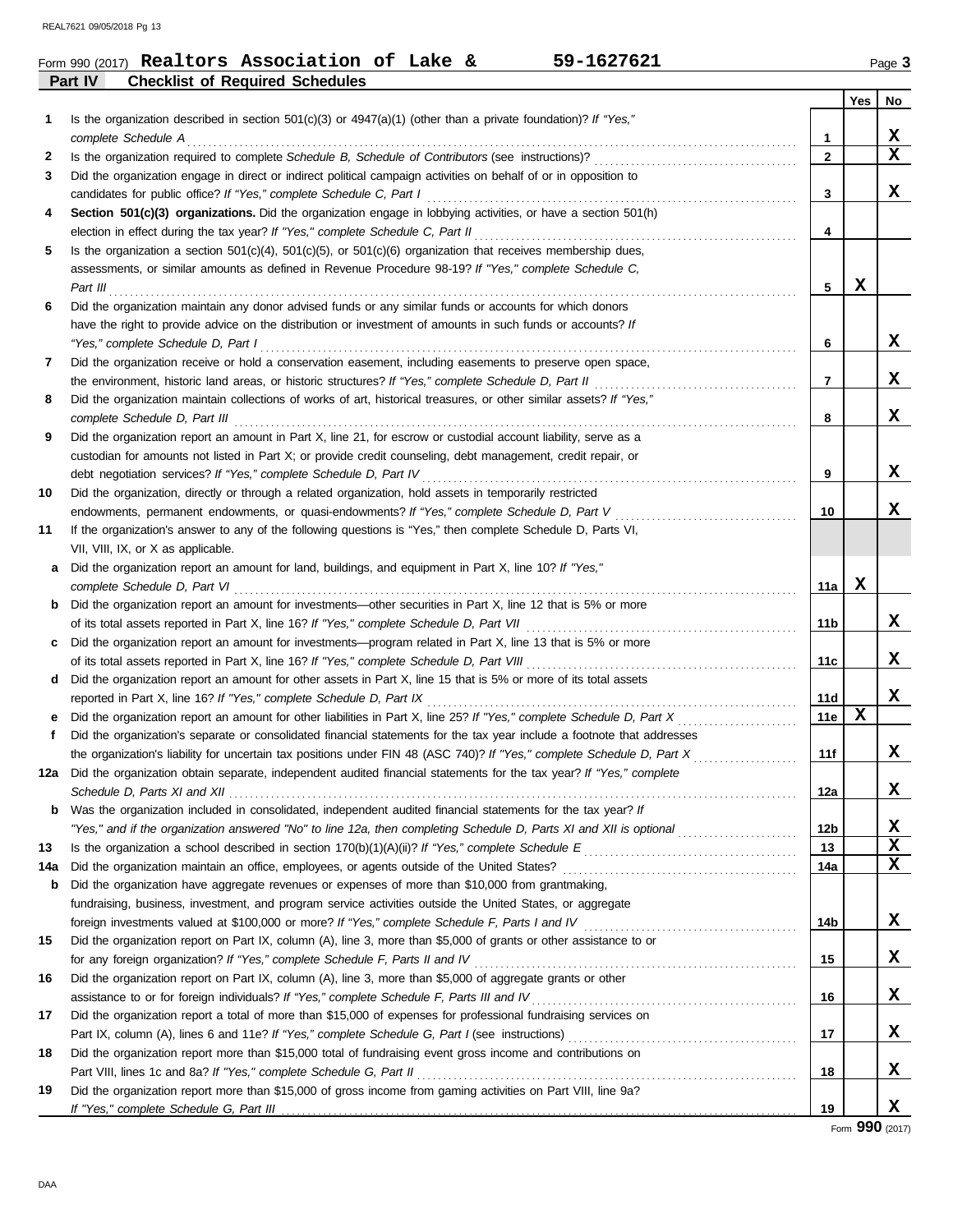|     | 59-1627621<br>Form 990 (2017) Realtors Association of Lake &                                                     |                 |     | Page 4 |
|-----|------------------------------------------------------------------------------------------------------------------|-----------------|-----|--------|
|     | Part IV<br><b>Checklist of Required Schedules (continued)</b>                                                    |                 |     |        |
|     |                                                                                                                  |                 | Yes | No     |
| 20a |                                                                                                                  | 20a             |     | x      |
| b   | If "Yes" to line 20a, did the organization attach a copy of its audited financial statements to this return?     | 20b             |     |        |
| 21  | Did the organization report more than \$5,000 of grants or other assistance to any domestic organization or      |                 |     |        |
|     |                                                                                                                  | 21              |     | X      |
| 22  | Did the organization report more than \$5,000 of grants or other assistance to or for domestic individuals on    |                 |     |        |
|     |                                                                                                                  | 22              |     | X      |
| 23  | Did the organization answer "Yes" to Part VII, Section A, line 3, 4, or 5 about compensation of the              |                 |     |        |
|     | organization's current and former officers, directors, trustees, key employees, and highest compensated          |                 |     |        |
|     |                                                                                                                  | 23              |     | X      |
|     | 24a Did the organization have a tax-exempt bond issue with an outstanding principal amount of more than          |                 |     |        |
|     | \$100,000 as of the last day of the year, that was issued after December 31, 2002? If "Yes," answer lines 24b    |                 |     |        |
|     |                                                                                                                  | 24a             |     | X      |
| b   |                                                                                                                  | 24b             |     |        |
| c   | Did the organization maintain an escrow account other than a refunding escrow at any time during the year        |                 |     |        |
|     | to defease any tax-exempt bonds?                                                                                 | 24c             |     |        |
| d   |                                                                                                                  | 24d             |     |        |
|     | 25a Section 501(c)(3), 501(c)(4), and 501(c)(29) organizations. Did the organization engage in an excess benefit |                 |     |        |
|     |                                                                                                                  | 25a             |     |        |
| b   | Is the organization aware that it engaged in an excess benefit transaction with a disqualified person in a prior |                 |     |        |
|     | year, and that the transaction has not been reported on any of the organization's prior Forms 990 or 990-EZ?     |                 |     |        |
|     |                                                                                                                  | 25 <sub>b</sub> |     |        |
| 26  | Did the organization report any amount on Part X, line 5, 6, or 22 for receivables from or payables to any       |                 |     |        |
|     | current or former officers, directors, trustees, key employees, highest compensated employees, or                |                 |     |        |
|     |                                                                                                                  | 26              |     | X      |
| 27  | Did the organization provide a grant or other assistance to an officer, director, trustee, key employee,         |                 |     |        |
|     | substantial contributor or employee thereof, a grant selection committee member, or to a 35% controlled          |                 |     |        |
|     |                                                                                                                  | 27              |     | X      |
| 28  | Was the organization a party to a business transaction with one of the following parties (see Schedule L,        |                 |     |        |
|     | Part IV instructions for applicable filing thresholds, conditions, and exceptions):                              |                 |     |        |
| а   | A current or former officer, director, trustee, or key employee? If "Yes," complete Schedule L, Part IV          | 28a             |     | X      |
| b   | A family member of a current or former officer, director, trustee, or key employee? If "Yes," complete           |                 |     |        |
|     |                                                                                                                  | 28b             |     | X      |
| c   | An entity of which a current or former officer, director, trustee, or key employee (or a family member thereof)  |                 |     |        |
|     |                                                                                                                  | 28c             |     | X      |
| 29  |                                                                                                                  | 29              |     | X      |
| 30  | Did the organization receive contributions of art, historical treasures, or other similar assets, or qualified   |                 |     |        |
|     |                                                                                                                  | 30              |     | x      |
| 31  | Did the organization liquidate, terminate, or dissolve and cease operations? If "Yes," complete Schedule N,      |                 |     |        |
|     | Part 1                                                                                                           | 31              |     | X      |
| 32  | Did the organization sell, exchange, dispose of, or transfer more than 25% of its net assets? If "Yes,"          |                 |     |        |
|     |                                                                                                                  | 32              |     | X      |
| 33  | Did the organization own 100% of an entity disregarded as separate from the organization under Regulations       |                 |     |        |
|     |                                                                                                                  | 33              |     | X      |
| 34  | Was the organization related to any tax-exempt or taxable entity? If "Yes," complete Schedule R, Part II, III,   |                 |     |        |
|     | or IV, and Part V, line 1                                                                                        | 34              |     | X      |
| 35a |                                                                                                                  | <b>35a</b>      |     | X      |
| b   | If "Yes" to line 35a, did the organization receive any payment from or engage in any transaction with a          |                 |     |        |
|     | controlled entity within the meaning of section 512(b)(13)? If "Yes," complete Schedule R, Part V, line 2        | 35b             |     |        |
| 36  | Section 501(c)(3) organizations. Did the organization make any transfers to an exempt non-charitable             |                 |     |        |
|     |                                                                                                                  | 36              |     |        |
| 37  | Did the organization conduct more than 5% of its activities through an entity that is not a related organization |                 |     |        |
|     | and that is treated as a partnership for federal income tax purposes? If "Yes," complete Schedule R,             |                 |     |        |
|     | Part VI                                                                                                          | 37              |     | X      |
| 38  | Did the organization complete Schedule O and provide explanations in Schedule O for Part VI, lines 11b and       |                 |     |        |
|     | 19? Note. All Form 990 filers are required to complete Schedule O.                                               | 38              | x   |        |
|     |                                                                                                                  |                 |     |        |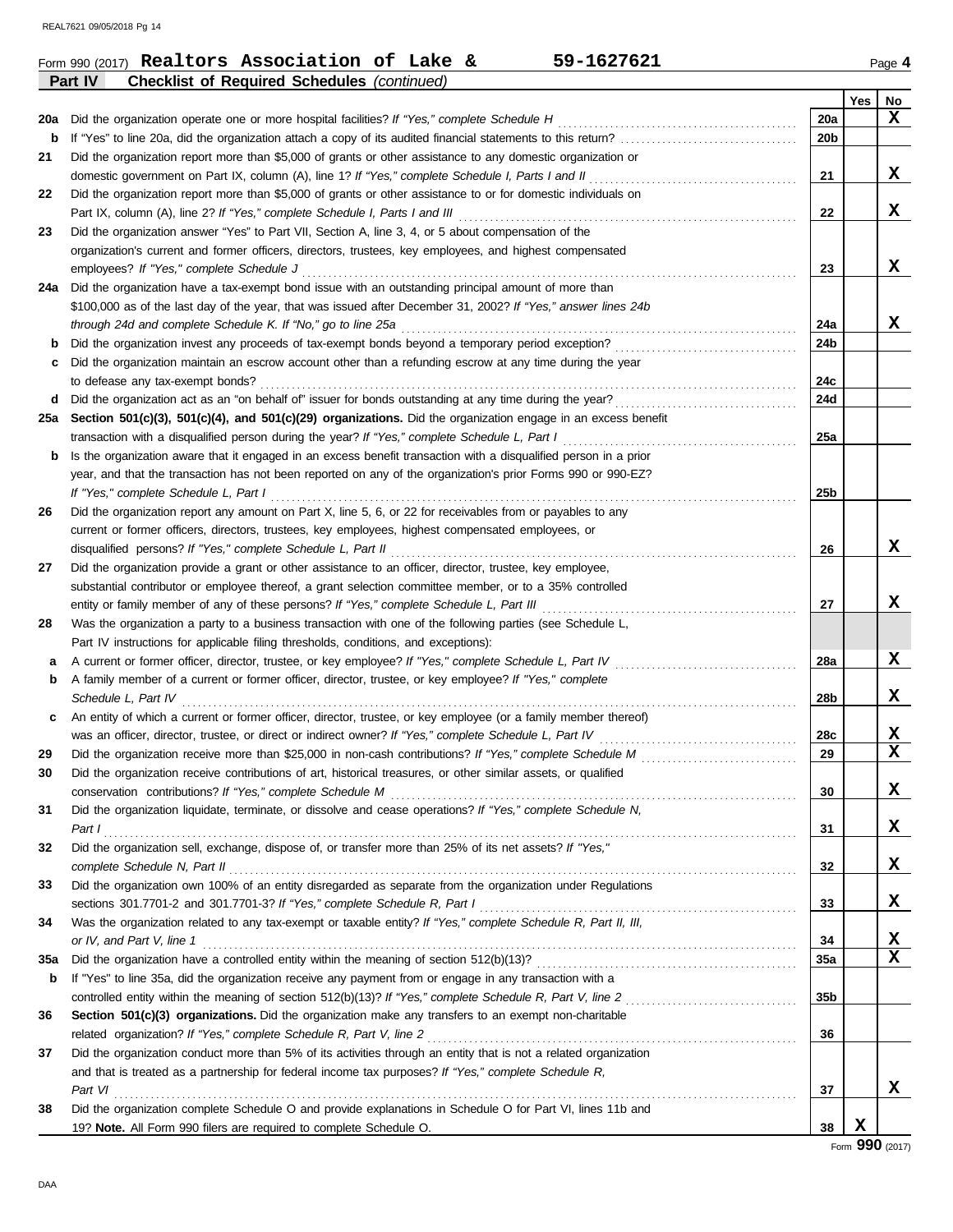|        | Statements Regarding Other IRS Filings and Tax Compliance<br>Part V                                                                |                 |                |                 |                 |                  |
|--------|------------------------------------------------------------------------------------------------------------------------------------|-----------------|----------------|-----------------|-----------------|------------------|
|        |                                                                                                                                    |                 |                |                 |                 |                  |
|        |                                                                                                                                    |                 |                |                 | Yes             | No               |
| 1a     | Enter the number reported in Box 3 of Form 1096. Enter -0- if not applicable                                                       | 1a              | 9              |                 |                 |                  |
| b      | Enter the number of Forms W-2G included in line 1a. Enter -0- if not applicable                                                    | 1 <sub>b</sub>  | $\overline{0}$ |                 |                 |                  |
| c      | Did the organization comply with backup withholding rules for reportable payments to vendors and                                   |                 |                |                 |                 |                  |
|        | reportable gaming (gambling) winnings to prize winners?                                                                            |                 |                | 1c              |                 |                  |
| 2a     | Enter the number of employees reported on Form W-3, Transmittal of Wage and Tax                                                    |                 |                |                 |                 |                  |
|        | Statements, filed for the calendar year ending with or within the year covered by this return                                      | 2a              | 13             |                 |                 |                  |
| b      | If at least one is reported on line 2a, did the organization file all required federal employment tax returns?                     |                 |                | 2b              | X               |                  |
|        | Note. If the sum of lines 1a and 2a is greater than 250, you may be required to e-file (see instructions)                          |                 |                |                 |                 |                  |
| за     | Did the organization have unrelated business gross income of \$1,000 or more during the year?                                      |                 |                | За              | X               |                  |
| b      |                                                                                                                                    |                 |                | 3 <sub>b</sub>  | $\mathbf x$     |                  |
| 4a     | At any time during the calendar year, did the organization have an interest in, or a signature or other authority                  |                 |                |                 |                 |                  |
|        | over, a financial account in a foreign country (such as a bank account, securities account, or other financial                     |                 |                |                 |                 |                  |
|        | account)?                                                                                                                          |                 |                | 4a              |                 | x                |
| b      |                                                                                                                                    |                 |                |                 |                 |                  |
|        | See instructions for filing requirements for FinCEN Form 114, Report of Foreign Bank and Financial Accounts                        |                 |                |                 |                 |                  |
|        | (FBAR).                                                                                                                            |                 |                |                 |                 |                  |
| 5a     | Was the organization a party to a prohibited tax shelter transaction at any time during the tax year?                              |                 |                | 5a              |                 | X<br>$\mathbf X$ |
| b      | Did any taxable party notify the organization that it was or is a party to a prohibited tax shelter transaction?                   |                 |                | 5 <sub>b</sub>  |                 |                  |
| c      | If "Yes" to line 5a or 5b, did the organization file Form 8886-T?                                                                  |                 |                | 5c              |                 |                  |
| 6а     | Does the organization have annual gross receipts that are normally greater than \$100,000, and did the                             |                 |                |                 |                 | x                |
|        |                                                                                                                                    |                 |                | 6a              |                 |                  |
| b      | If "Yes," did the organization include with every solicitation an express statement that such contributions or                     |                 |                |                 |                 |                  |
|        | gifts were not tax deductible?                                                                                                     |                 |                | 6b              |                 |                  |
| 7      | Organizations that may receive deductible contributions under section 170(c).                                                      |                 |                |                 |                 |                  |
| а      | Did the organization receive a payment in excess of \$75 made partly as a contribution and partly for goods                        |                 |                |                 |                 |                  |
|        | and services provided to the payor?                                                                                                |                 |                | 7a<br>7b        |                 |                  |
| b      | Did the organization sell, exchange, or otherwise dispose of tangible personal property for which it was                           |                 |                |                 |                 |                  |
| c      |                                                                                                                                    |                 |                | 7c              |                 |                  |
|        |                                                                                                                                    | 7d              |                |                 |                 |                  |
| d      | Did the organization receive any funds, directly or indirectly, to pay premiums on a personal benefit contract?                    |                 |                | 7e              |                 |                  |
| е<br>f | Did the organization, during the year, pay premiums, directly or indirectly, on a personal benefit contract?                       |                 |                | 7f              |                 |                  |
|        | If the organization received a contribution of qualified intellectual property, did the organization file Form 8899 as required?   |                 |                | 7g              |                 |                  |
| g      | If the organization received a contribution of cars, boats, airplanes, or other vehicles, did the organization file a Form 1098-C? |                 |                | 7h              |                 |                  |
| h      | Sponsoring organizations maintaining donor advised funds. Did a donor advised fund maintained by the                               |                 |                |                 |                 |                  |
|        |                                                                                                                                    |                 |                | 8               |                 |                  |
| 9      | Sponsoring organizations maintaining donor advised funds.                                                                          |                 |                |                 |                 |                  |
| а      |                                                                                                                                    |                 |                | 9а              |                 |                  |
| b      |                                                                                                                                    |                 |                | 9b              |                 |                  |
| 10     | Section 501(c)(7) organizations. Enter:                                                                                            |                 |                |                 |                 |                  |
| а      |                                                                                                                                    | 10a             |                |                 |                 |                  |
| b      | Gross receipts, included on Form 990, Part VIII, line 12, for public use of club facilities                                        | 10 <sub>b</sub> |                |                 |                 |                  |
| 11     | Section 501(c)(12) organizations. Enter:                                                                                           |                 |                |                 |                 |                  |
| а      | Gross income from members or shareholders                                                                                          | 11a             |                |                 |                 |                  |
| b      | Gross income from other sources (Do not net amounts due or paid to other sources                                                   |                 |                |                 |                 |                  |
|        |                                                                                                                                    | 11 <sub>b</sub> |                |                 |                 |                  |
| 12a    | Section 4947(a)(1) non-exempt charitable trusts. Is the organization filing Form 990 in lieu of Form 1041?                         |                 |                | 12a             |                 |                  |
| b      | If "Yes," enter the amount of tax-exempt interest received or accrued during the year                                              | 12b             |                |                 |                 |                  |
| 13     | Section 501(c)(29) qualified nonprofit health insurance issuers.                                                                   |                 |                |                 |                 |                  |
| a      |                                                                                                                                    |                 |                | 13а             |                 |                  |
|        | Note. See the instructions for additional information the organization must report on Schedule O.                                  |                 |                |                 |                 |                  |
| b      | Enter the amount of reserves the organization is required to maintain by the states in which                                       |                 |                |                 |                 |                  |
|        |                                                                                                                                    | 13 <sub>b</sub> |                |                 |                 |                  |
| c      | Enter the amount of reserves on hand                                                                                               | 13 <sub>c</sub> |                |                 |                 |                  |
| 14a    | Did the organization receive any payments for indoor tanning services during the tax year?                                         |                 |                | 14a             |                 | X                |
| b      |                                                                                                                                    |                 |                | 14 <sub>b</sub> |                 |                  |
| DAA    |                                                                                                                                    |                 |                |                 | Form 990 (2017) |                  |

Form 990 (2017) Page **5 Realtors Association of Lake & 59-1627621**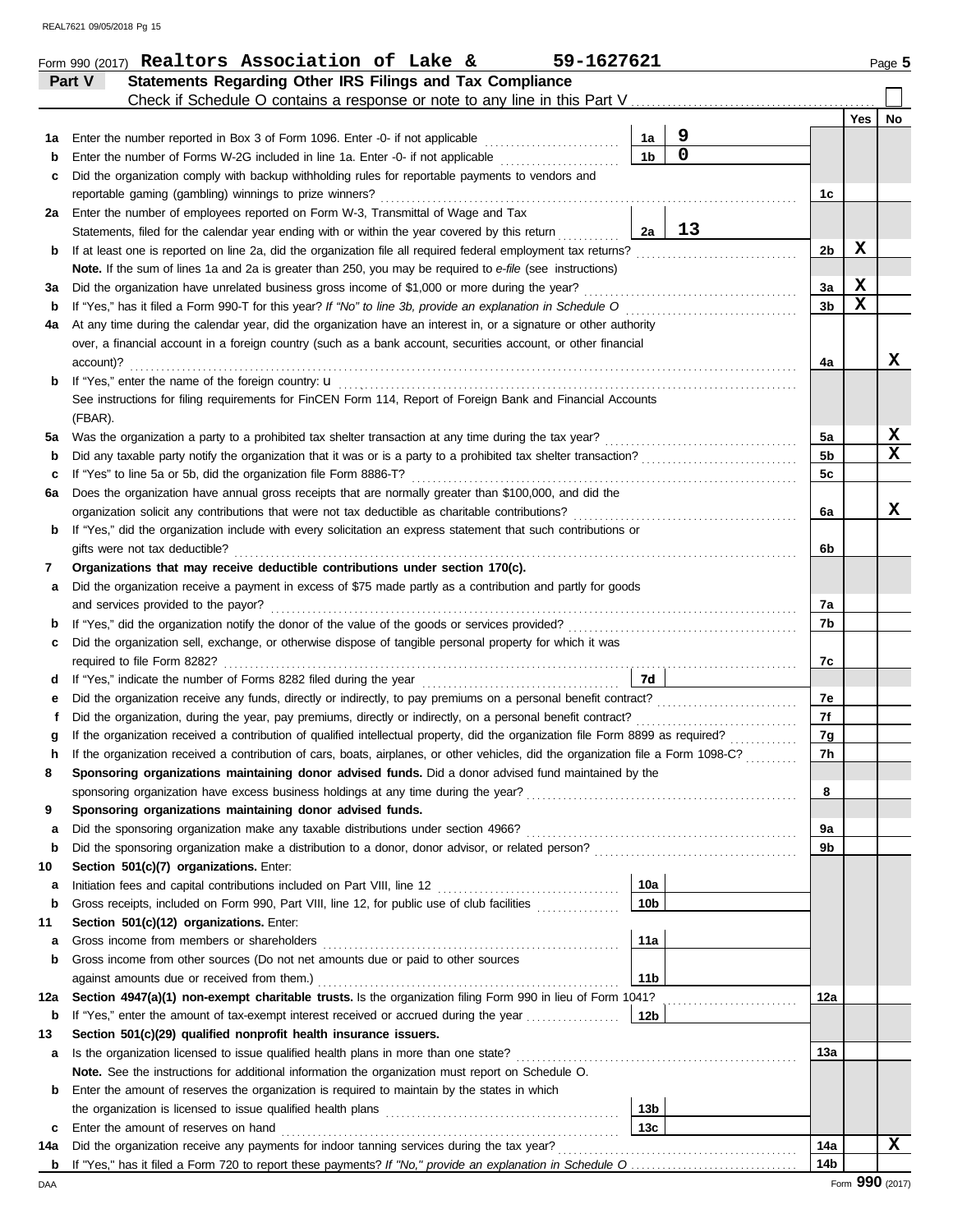|     | 59-1627621<br>Form 990 (2017) Realtors Association of Lake &                                                                        |                 |     | Page 6          |
|-----|-------------------------------------------------------------------------------------------------------------------------------------|-----------------|-----|-----------------|
|     | Part VI<br>Governance, Management, and Disclosure For each "Yes" response to lines 2 through 7b below, and for a "No"               |                 |     |                 |
|     | response to line 8a, 8b, or 10b below, describe the circumstances, processes, or changes in Schedule O. See instructions.           |                 |     |                 |
|     |                                                                                                                                     |                 |     | $ \mathbf{x} $  |
|     | Section A. Governing Body and Management                                                                                            |                 |     |                 |
|     |                                                                                                                                     |                 | Yes | No              |
| 1а  | 16<br>1a<br>Enter the number of voting members of the governing body at the end of the tax year                                     |                 |     |                 |
|     | If there are material differences in voting rights among members of the governing body, or                                          |                 |     |                 |
|     | if the governing body delegated broad authority to an executive committee or similar                                                |                 |     |                 |
|     | committee, explain in Schedule O.                                                                                                   |                 |     |                 |
| b   | 16<br>1b<br>Enter the number of voting members included in line 1a, above, who are independent                                      |                 |     |                 |
| 2   | Did any officer, director, trustee, or key employee have a family relationship or a business relationship with                      |                 |     |                 |
|     | any other officer, director, trustee, or key employee?                                                                              | 2               |     | X               |
| 3   | Did the organization delegate control over management duties customarily performed by or under the direct                           |                 |     |                 |
|     |                                                                                                                                     | 3               |     | X               |
| 4   | Did the organization make any significant changes to its governing documents since the prior Form 990 was filed?                    | 4               |     | X               |
| 5   |                                                                                                                                     | 5               |     | X               |
| 6   | Did the organization have members or stockholders?                                                                                  | 6               | х   |                 |
| 7a  | Did the organization have members, stockholders, or other persons who had the power to elect or appoint                             |                 |     |                 |
|     | one or more members of the governing body?                                                                                          | 7a              | X   |                 |
| b   | Are any governance decisions of the organization reserved to (or subject to approval by) members,                                   |                 |     |                 |
|     |                                                                                                                                     | 7b              | X   |                 |
| 8   | Did the organization contemporaneously document the meetings held or written actions undertaken during the year by the following:   |                 |     |                 |
| а   | The governing body?                                                                                                                 | 8а              | X   |                 |
| b   |                                                                                                                                     | 8b              | х   |                 |
| 9   | Is there any officer, director, trustee, or key employee listed in Part VII, Section A, who cannot be reached at                    |                 |     |                 |
|     | the organization's mailing address? If "Yes," provide the names and addresses in Schedule O                                         | 9               |     | x               |
|     | <b>Section B. Policies</b> (This Section B requests information about policies not required by the Internal Revenue Code.)          |                 |     |                 |
|     |                                                                                                                                     |                 | Yes | No              |
| 10a | Did the organization have local chapters, branches, or affiliates?                                                                  | 10a             |     | x               |
| b   | If "Yes," did the organization have written policies and procedures governing the activities of such chapters,                      |                 |     |                 |
|     | affiliates, and branches to ensure their operations are consistent with the organization's exempt purposes?                         | 10b             |     |                 |
| 11a | Has the organization provided a complete copy of this Form 990 to all members of its governing body before filing the form?         | 11a             |     | x               |
| b   | Describe in Schedule O the process, if any, used by the organization to review this Form 990.                                       |                 |     |                 |
| 12a | Did the organization have a written conflict of interest policy? If "No," go to line 13                                             | 12a             | х   |                 |
| b   | Were officers, directors, or trustees, and key employees required to disclose annually interests that could give rise to conflicts? | 12 <sub>b</sub> | X   |                 |
| c   | Did the organization regularly and consistently monitor and enforce compliance with the policy? If "Yes,"                           |                 |     |                 |
|     | describe in Schedule O how this was done                                                                                            | 12c             | X   |                 |
| 13  | Did the organization have a written whistleblower policy?                                                                           | 13              | х   |                 |
| 14  | Did the organization have a written document retention and destruction policy?                                                      | 14              | х   |                 |
| 15  | Did the process for determining compensation of the following persons include a review and approval by                              |                 |     |                 |
|     | independent persons, comparability data, and contemporaneous substantiation of the deliberation and decision?                       |                 |     |                 |
| a   |                                                                                                                                     | 15a             | X   |                 |
| b   | Other officers or key employees of the organization                                                                                 | 15b             | X   |                 |
|     | If "Yes" to line 15a or 15b, describe the process in Schedule O (see instructions).                                                 |                 |     |                 |
| 16a | Did the organization invest in, contribute assets to, or participate in a joint venture or similar arrangement                      |                 |     |                 |
|     | with a taxable entity during the year?                                                                                              | 16a             |     | x               |
| b   | If "Yes," did the organization follow a written policy or procedure requiring the organization to evaluate its                      |                 |     |                 |
|     | participation in joint venture arrangements under applicable federal tax law, and take steps to safeguard the                       |                 |     |                 |
|     | organization's exempt status with respect to such arrangements?                                                                     | 16 <sub>b</sub> |     |                 |
|     | <b>Section C. Disclosure</b>                                                                                                        |                 |     |                 |
| 17  | List the states with which a copy of this Form 990 is required to be filed $\mathbf u$<br>None                                      |                 |     |                 |
| 18  | Section 6104 requires an organization to make its Forms 1023 (or 1024 if applicable), 990, and 990-T (Section 501(c)(3)s only)      |                 |     |                 |
|     | available for public inspection. Indicate how you made these available. Check all that apply.                                       |                 |     |                 |
|     | X <br>Own website<br>Another's website<br>Upon request<br>Other (explain in Schedule O)                                             |                 |     |                 |
| 19  | Describe in Schedule O whether (and if so, how) the organization made its governing documents, conflict of interest policy, and     |                 |     |                 |
|     | financial statements available to the public during the tax year.                                                                   |                 |     |                 |
| 20  | State the name, address, and telephone number of the person who possesses the organization's books and records: u                   |                 |     |                 |
|     | Realtors Association<br>3001 State Road 19                                                                                          |                 |     |                 |
|     | 32778<br>FL.<br>Tavares                                                                                                             | 352-343-3003    |     |                 |
| DAA |                                                                                                                                     |                 |     | Form 990 (2017) |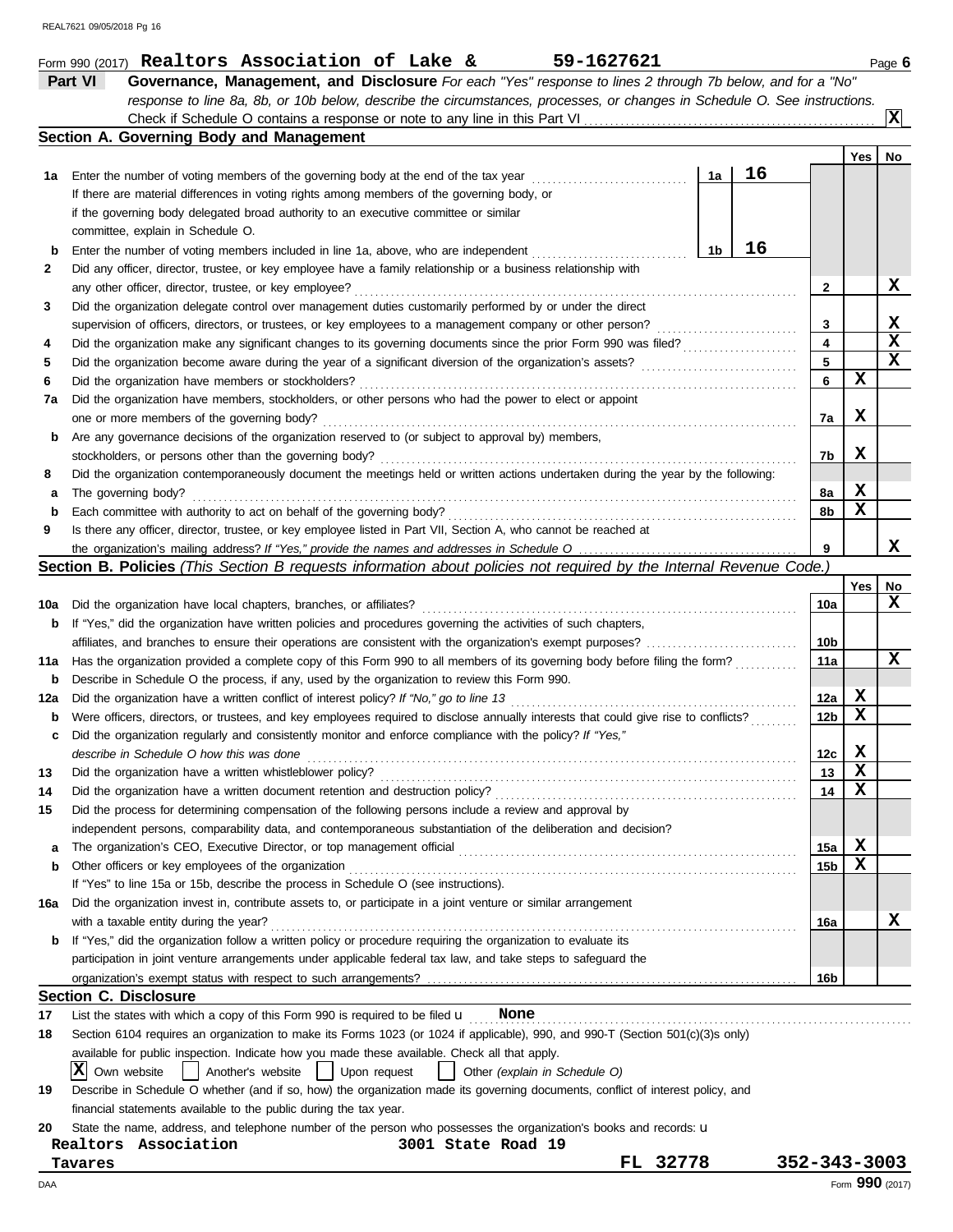| Form 990 (2017)          | Realtors Association of Lake &                                                                                                                                                                                              | 59-1627621 | Page 7 |
|--------------------------|-----------------------------------------------------------------------------------------------------------------------------------------------------------------------------------------------------------------------------|------------|--------|
| <b>Part VII</b>          | Compensation of Officers, Directors, Trustees, Key Employees, Highest Compensated Employees, and                                                                                                                            |            |        |
|                          | <b>Independent Contractors</b>                                                                                                                                                                                              |            |        |
|                          |                                                                                                                                                                                                                             |            |        |
| Section A.               | Officers, Directors, Trustees, Key Employees, and Highest Compensated Employees                                                                                                                                             |            |        |
| organization's tax year. | 1a Complete this table for all persons required to be listed. Report compensation for the calendar year ending with or within the                                                                                           |            |        |
|                          | • List all of the organization's current officers, directors, trustees (whether individuals or organizations), regardless of amount of<br>compensation. Enter -0- in columns (D), (E), and (F) if no compensation was paid. |            |        |
|                          | • List all of the organization's current key employees, if any. See instructions for definition of "key employee."                                                                                                          |            |        |
|                          | • List the organization's five current highest compensated employees (other than an officer, director, trustee, or key employee)                                                                                            |            |        |

who received reportable compensation (Box 5 of Form W-2 and/or Box 7 of Form 1099-MISC) of more than \$100,000 from the organization and any related organizations. **•**

List all of the organization's **former** officers, key employees, and highest compensated employees who received more than • List all of the organization's **former** officers, key employees, and highest compensate \$100,000 of reportable compensation from the organization and any related organizations.

• List all of the organization's **former directors or trustees** that received, in the capacity as a former director or trustee of the organization, more than \$10,000 of reportable compensation from the organization and any related organizations. List persons in the following order: individual trustees or directors; institutional trustees; officers; key employees; highest compensated employees; and former such persons.

Check this box if neither the organization nor any related organization compensated any current officer, director, or trustee. **X**

| (A)<br>Name and Title    | (B)<br>Average<br>hours per<br>week<br>(list any<br>hours for |                                   |                       | (C)<br>Position<br>(do not check more than one<br>box, unless person is both an<br>officer and a director/trustee) |              |                                 |        | (D)<br>Reportable<br>compensation<br>from<br>the<br>organization | (E)<br>Reportable<br>compensation from<br>related<br>organizations<br>(W-2/1099-MISC) | (F)<br>Estimated<br>amount of<br>other<br>compensation<br>from the |
|--------------------------|---------------------------------------------------------------|-----------------------------------|-----------------------|--------------------------------------------------------------------------------------------------------------------|--------------|---------------------------------|--------|------------------------------------------------------------------|---------------------------------------------------------------------------------------|--------------------------------------------------------------------|
|                          | related<br>organizations<br>below dotted<br>line)             | Individual trustee<br>or director | Institutional trustee | Officer                                                                                                            | Key employee | Highest compensated<br>employee | Former | (W-2/1099-MISC)                                                  |                                                                                       | organization<br>and related<br>organizations                       |
| (1) Abigail Carr         | 0.00                                                          |                                   |                       |                                                                                                                    |              |                                 |        |                                                                  |                                                                                       |                                                                    |
| President                | 0.00                                                          | $\mathbf x$                       |                       | $\mathbf x$                                                                                                        |              |                                 |        | 0                                                                | 0                                                                                     | 0                                                                  |
| (2) William Deese        |                                                               |                                   |                       |                                                                                                                    |              |                                 |        |                                                                  |                                                                                       |                                                                    |
|                          | 0.00                                                          |                                   |                       |                                                                                                                    |              |                                 |        |                                                                  |                                                                                       |                                                                    |
| President Elect          | 0.00                                                          | $\mathbf x$                       |                       | $\mathbf x$                                                                                                        |              |                                 |        | 0                                                                | 0                                                                                     | $\mathbf 0$                                                        |
| (3) Tracie Ruffolo       |                                                               |                                   |                       |                                                                                                                    |              |                                 |        |                                                                  |                                                                                       |                                                                    |
|                          | 0.00                                                          |                                   |                       |                                                                                                                    |              |                                 |        |                                                                  |                                                                                       |                                                                    |
| Treasurer                | 0.00                                                          | $\mathbf x$                       |                       | $\mathbf x$                                                                                                        |              |                                 |        | 0                                                                | 0                                                                                     | 0                                                                  |
| Grizzard<br>$(4)$ Thomas |                                                               |                                   |                       |                                                                                                                    |              |                                 |        |                                                                  |                                                                                       |                                                                    |
|                          | 0.00                                                          |                                   |                       |                                                                                                                    |              |                                 |        |                                                                  |                                                                                       |                                                                    |
| Past President           | 0.00                                                          | $\mathbf x$                       |                       | $\mathbf x$                                                                                                        |              |                                 |        | 0                                                                | 0                                                                                     | 0                                                                  |
| (5)                      |                                                               |                                   |                       |                                                                                                                    |              |                                 |        |                                                                  |                                                                                       |                                                                    |
|                          |                                                               |                                   |                       |                                                                                                                    |              |                                 |        |                                                                  |                                                                                       |                                                                    |
| (6)                      |                                                               |                                   |                       |                                                                                                                    |              |                                 |        |                                                                  |                                                                                       |                                                                    |
|                          |                                                               |                                   |                       |                                                                                                                    |              |                                 |        |                                                                  |                                                                                       |                                                                    |
| (7)                      |                                                               |                                   |                       |                                                                                                                    |              |                                 |        |                                                                  |                                                                                       |                                                                    |
|                          |                                                               |                                   |                       |                                                                                                                    |              |                                 |        |                                                                  |                                                                                       |                                                                    |
| (8)                      |                                                               |                                   |                       |                                                                                                                    |              |                                 |        |                                                                  |                                                                                       |                                                                    |
|                          |                                                               |                                   |                       |                                                                                                                    |              |                                 |        |                                                                  |                                                                                       |                                                                    |
| (9)                      |                                                               |                                   |                       |                                                                                                                    |              |                                 |        |                                                                  |                                                                                       |                                                                    |
|                          |                                                               |                                   |                       |                                                                                                                    |              |                                 |        |                                                                  |                                                                                       |                                                                    |
| (10)                     |                                                               |                                   |                       |                                                                                                                    |              |                                 |        |                                                                  |                                                                                       |                                                                    |
|                          |                                                               |                                   |                       |                                                                                                                    |              |                                 |        |                                                                  |                                                                                       |                                                                    |
| (11)                     |                                                               |                                   |                       |                                                                                                                    |              |                                 |        |                                                                  |                                                                                       |                                                                    |
|                          |                                                               |                                   |                       |                                                                                                                    |              |                                 |        |                                                                  |                                                                                       |                                                                    |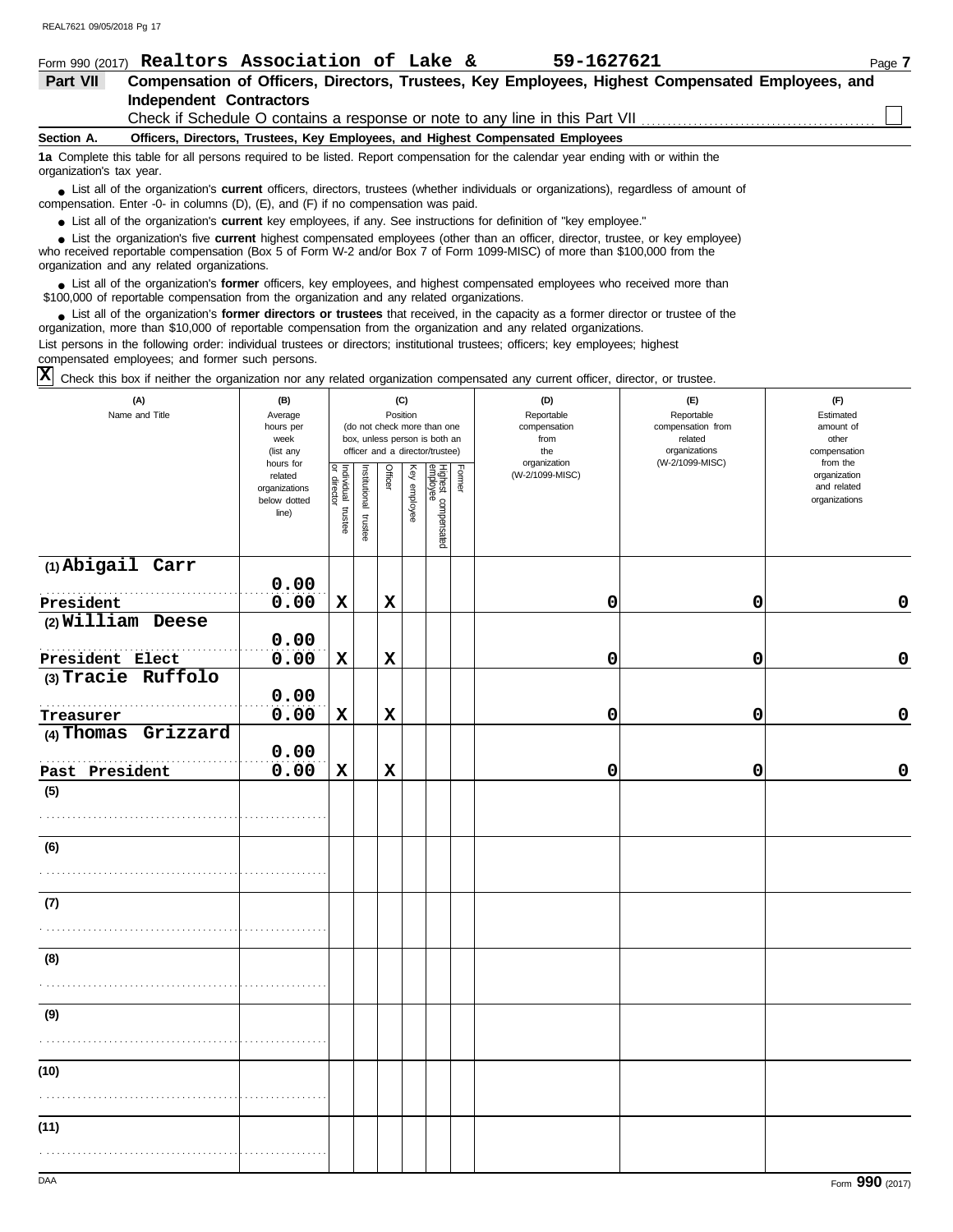| Form 990 (2017) Realtors Association of Lake &<br>Part VII                                                                                                                                                                                                                                                                                 |                                                                |                         |                          |                 |              |                                                                                                 |        | 59-1627621<br>Section A. Officers, Directors, Trustees, Key Employees, and Highest Compensated Employees (continued) |                                                                                       |                                                          | Page 8       |
|--------------------------------------------------------------------------------------------------------------------------------------------------------------------------------------------------------------------------------------------------------------------------------------------------------------------------------------------|----------------------------------------------------------------|-------------------------|--------------------------|-----------------|--------------|-------------------------------------------------------------------------------------------------|--------|----------------------------------------------------------------------------------------------------------------------|---------------------------------------------------------------------------------------|----------------------------------------------------------|--------------|
| (A)<br>Name and title                                                                                                                                                                                                                                                                                                                      | (B)<br>Average<br>hours per<br>week<br>(list any               |                         |                          | (C)<br>Position |              | (do not check more than one<br>box, unless person is both an<br>officer and a director/trustee) |        | (D)<br>Reportable<br>compensation<br>from<br>the                                                                     | (E)<br>Reportable<br>compensation from<br>related<br>organizations<br>(W-2/1099-MISC) | (F)<br>Estimated<br>amount of<br>other<br>compensation   |              |
|                                                                                                                                                                                                                                                                                                                                            | hours for<br>related<br>organizations<br>below dotted<br>line) | Individual 1<br>trustee | Institutional<br>trustee | Officer         | Key employee | Highest compensated<br>employee                                                                 | Former | organization<br>(W-2/1099-MISC)                                                                                      |                                                                                       | from the<br>organization<br>and related<br>organizations |              |
|                                                                                                                                                                                                                                                                                                                                            |                                                                |                         |                          |                 |              |                                                                                                 |        |                                                                                                                      |                                                                                       |                                                          |              |
|                                                                                                                                                                                                                                                                                                                                            |                                                                |                         |                          |                 |              |                                                                                                 |        |                                                                                                                      |                                                                                       |                                                          |              |
|                                                                                                                                                                                                                                                                                                                                            |                                                                |                         |                          |                 |              |                                                                                                 |        |                                                                                                                      |                                                                                       |                                                          |              |
|                                                                                                                                                                                                                                                                                                                                            |                                                                |                         |                          |                 |              |                                                                                                 |        |                                                                                                                      |                                                                                       |                                                          |              |
|                                                                                                                                                                                                                                                                                                                                            |                                                                |                         |                          |                 |              |                                                                                                 |        |                                                                                                                      |                                                                                       |                                                          |              |
|                                                                                                                                                                                                                                                                                                                                            |                                                                |                         |                          |                 |              |                                                                                                 |        |                                                                                                                      |                                                                                       |                                                          |              |
|                                                                                                                                                                                                                                                                                                                                            |                                                                |                         |                          |                 |              |                                                                                                 |        |                                                                                                                      |                                                                                       |                                                          |              |
|                                                                                                                                                                                                                                                                                                                                            |                                                                |                         |                          |                 |              |                                                                                                 |        |                                                                                                                      |                                                                                       |                                                          |              |
| Total from continuation sheets to Part VII, Section A                                                                                                                                                                                                                                                                                      |                                                                |                         |                          |                 |              |                                                                                                 | u      |                                                                                                                      |                                                                                       |                                                          |              |
| d<br>Total number of individuals (including but not limited to those listed above) who received more than \$100,000 of<br>$\mathbf{2}$<br>reportable compensation from the organization $\mathbf{u}$ $\mathbf{0}$                                                                                                                          |                                                                |                         |                          |                 |              |                                                                                                 |        |                                                                                                                      |                                                                                       |                                                          |              |
| Did the organization list any former officer, director, or trustee, key employee, or highest compensated<br>3<br>For any individual listed on line 1a, is the sum of reportable compensation and other compensation from the<br>4<br>organization and related organizations greater than \$150,000? If "Yes," complete Schedule J for such |                                                                |                         |                          |                 |              |                                                                                                 |        |                                                                                                                      |                                                                                       | Yes<br>3<br>4                                            | No<br>x<br>x |
| Did any person listed on line 1a receive or accrue compensation from any unrelated organization or individual<br>5                                                                                                                                                                                                                         |                                                                |                         |                          |                 |              |                                                                                                 |        |                                                                                                                      |                                                                                       | 5                                                        | x            |
| Section B. Independent Contractors<br>Complete this table for your five highest compensated independent contractors that received more than \$100,000 of<br>1                                                                                                                                                                              |                                                                |                         |                          |                 |              |                                                                                                 |        |                                                                                                                      |                                                                                       |                                                          |              |
| compensation from the organization. Report compensation for the calendar year ending with or within the organization's tax year.                                                                                                                                                                                                           | (A)<br>Name and business address                               |                         |                          |                 |              |                                                                                                 |        |                                                                                                                      | (B)<br>Description of services                                                        | (C)<br>Compensation                                      |              |
|                                                                                                                                                                                                                                                                                                                                            |                                                                |                         |                          |                 |              |                                                                                                 |        |                                                                                                                      |                                                                                       |                                                          |              |
|                                                                                                                                                                                                                                                                                                                                            |                                                                |                         |                          |                 |              |                                                                                                 |        |                                                                                                                      |                                                                                       |                                                          |              |
|                                                                                                                                                                                                                                                                                                                                            |                                                                |                         |                          |                 |              |                                                                                                 |        |                                                                                                                      |                                                                                       |                                                          |              |
|                                                                                                                                                                                                                                                                                                                                            |                                                                |                         |                          |                 |              |                                                                                                 |        |                                                                                                                      |                                                                                       |                                                          |              |
| Total number of independent contractors (including but not limited to those listed above) who<br>$\mathbf{2}$                                                                                                                                                                                                                              |                                                                |                         |                          |                 |              |                                                                                                 |        |                                                                                                                      |                                                                                       |                                                          |              |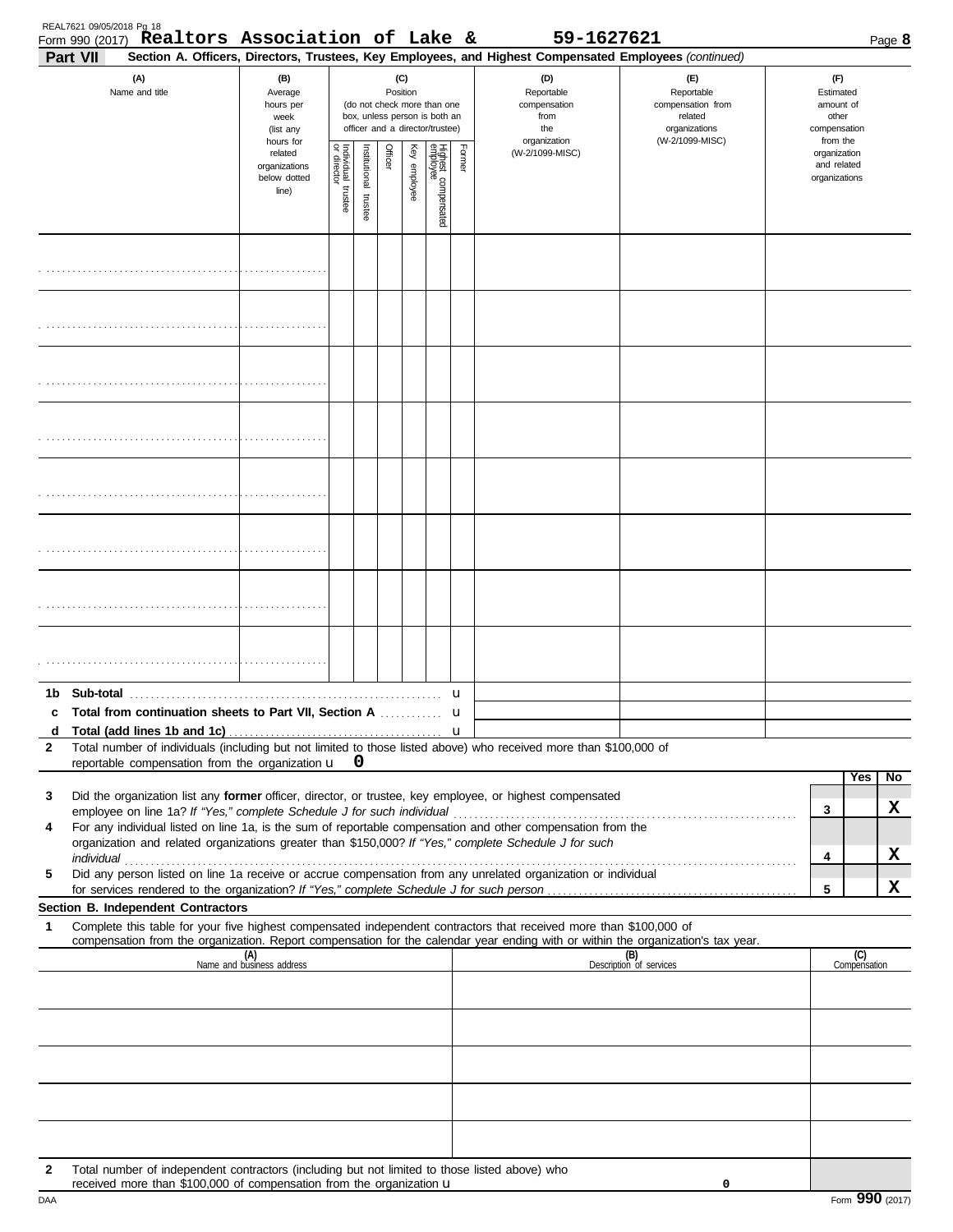# Form 990 (2017) Page **9 Realtors Association of Lake & 59-1627621**

|                                                                  | Part VIII<br><b>Statement of Revenue</b><br>Check if Schedule O contains a response or note to any line in this Part VIII |                                                                                                                                                                                                                                                                                                |                                                                      |   |               |                      |                                         |                                         |                                                       |  |
|------------------------------------------------------------------|---------------------------------------------------------------------------------------------------------------------------|------------------------------------------------------------------------------------------------------------------------------------------------------------------------------------------------------------------------------------------------------------------------------------------------|----------------------------------------------------------------------|---|---------------|----------------------|-----------------------------------------|-----------------------------------------|-------------------------------------------------------|--|
|                                                                  |                                                                                                                           |                                                                                                                                                                                                                                                                                                |                                                                      |   |               | (A)<br>Total revenue | (B)<br>Related or<br>exempt<br>function | (C)<br>Unrelated<br>business<br>revenue | (D)<br>Revenue<br>excluded from tax<br>under sections |  |
| <b>Contributions, Gifts, Grants</b><br>and Other Similar Amounts |                                                                                                                           | 1a Federated campaigns<br><b>b</b> Membership dues<br>c Fundraising events<br>d Related organizations<br><b>e</b> Government grants (contributions)<br>f All other contributions, gifts, grants,<br>and similar amounts not included above<br>g Noncash contributions included in lines 1a-1f: | 1a<br>1 <sub>b</sub><br>1 <sub>c</sub><br>1 <sub>d</sub><br>1e<br>1f |   | 510,421       |                      | revenue                                 |                                         | 512-514                                               |  |
|                                                                  |                                                                                                                           |                                                                                                                                                                                                                                                                                                |                                                                      |   | $\mathbf{u}$  | 510,421              |                                         |                                         |                                                       |  |
| Revenue                                                          |                                                                                                                           |                                                                                                                                                                                                                                                                                                |                                                                      |   | Busn. Code    |                      |                                         |                                         |                                                       |  |
|                                                                  | 2a                                                                                                                        | MLS Operations                                                                                                                                                                                                                                                                                 |                                                                      | . | 531390        | 224,501              |                                         | 224,501                                 |                                                       |  |
|                                                                  | b                                                                                                                         | Board Store Services                                                                                                                                                                                                                                                                           |                                                                      |   |               | 34,177               | 34,177                                  |                                         |                                                       |  |
| Service                                                          | c                                                                                                                         | Education                                                                                                                                                                                                                                                                                      |                                                                      |   |               | 25,555               | 25,555                                  |                                         |                                                       |  |
|                                                                  | d                                                                                                                         | SUPRA Admin Fees                                                                                                                                                                                                                                                                               |                                                                      |   |               | 19,544               | 19,544                                  |                                         |                                                       |  |
|                                                                  | е                                                                                                                         | Miscellaneous                                                                                                                                                                                                                                                                                  |                                                                      |   |               | 11,566               | 11,566                                  |                                         |                                                       |  |
| Program                                                          |                                                                                                                           | f All other program service revenue                                                                                                                                                                                                                                                            |                                                                      |   |               | 15,562               | 15,562                                  |                                         |                                                       |  |
|                                                                  |                                                                                                                           |                                                                                                                                                                                                                                                                                                |                                                                      |   | $\mathbf u$   | 330,905              |                                         |                                         |                                                       |  |
|                                                                  | 3<br>4                                                                                                                    | Investment income (including dividends, interest,<br>and other similar amounts)<br>Income from investment of tax-exempt bond proceeds                                                                                                                                                          |                                                                      |   | $\mathbf u$   | 5,400                | 5,400                                   |                                         |                                                       |  |
|                                                                  |                                                                                                                           |                                                                                                                                                                                                                                                                                                |                                                                      |   | <b>u</b>      |                      |                                         |                                         |                                                       |  |
|                                                                  | 5                                                                                                                         | (i) Real                                                                                                                                                                                                                                                                                       |                                                                      |   | u             |                      |                                         |                                         |                                                       |  |
|                                                                  |                                                                                                                           |                                                                                                                                                                                                                                                                                                |                                                                      |   | (ii) Personal |                      |                                         |                                         |                                                       |  |
|                                                                  |                                                                                                                           | 6a Gross rents                                                                                                                                                                                                                                                                                 |                                                                      |   |               |                      |                                         |                                         |                                                       |  |
|                                                                  |                                                                                                                           | <b>b</b> Less: rental exps.                                                                                                                                                                                                                                                                    |                                                                      |   |               |                      |                                         |                                         |                                                       |  |
|                                                                  |                                                                                                                           | C Rental inc. or (loss)                                                                                                                                                                                                                                                                        |                                                                      |   |               |                      |                                         |                                         |                                                       |  |
|                                                                  |                                                                                                                           |                                                                                                                                                                                                                                                                                                |                                                                      |   | u             |                      |                                         |                                         |                                                       |  |
|                                                                  |                                                                                                                           | <b>7a</b> Gross amount from<br>(i) Securities<br>sales of assets                                                                                                                                                                                                                               |                                                                      |   | (ii) Other    |                      |                                         |                                         |                                                       |  |
|                                                                  |                                                                                                                           | other than inventory                                                                                                                                                                                                                                                                           |                                                                      |   |               |                      |                                         |                                         |                                                       |  |
|                                                                  |                                                                                                                           | <b>b</b> Less: cost or other                                                                                                                                                                                                                                                                   |                                                                      |   |               |                      |                                         |                                         |                                                       |  |
|                                                                  |                                                                                                                           | basis & sales exps.                                                                                                                                                                                                                                                                            |                                                                      |   | 392           |                      |                                         |                                         |                                                       |  |
|                                                                  |                                                                                                                           | c Gain or (loss)                                                                                                                                                                                                                                                                               |                                                                      |   | $-392$        |                      |                                         |                                         |                                                       |  |
|                                                                  |                                                                                                                           |                                                                                                                                                                                                                                                                                                |                                                                      |   | u             | $-392$               | $-392$                                  |                                         |                                                       |  |
|                                                                  |                                                                                                                           | 8a Gross income from fundraising events                                                                                                                                                                                                                                                        |                                                                      |   |               |                      |                                         |                                         |                                                       |  |
| Other Revenue                                                    |                                                                                                                           |                                                                                                                                                                                                                                                                                                |                                                                      |   |               |                      |                                         |                                         |                                                       |  |
|                                                                  |                                                                                                                           | of contributions reported on line 1c).                                                                                                                                                                                                                                                         |                                                                      |   |               |                      |                                         |                                         |                                                       |  |
|                                                                  |                                                                                                                           | See Part IV, line $18$                                                                                                                                                                                                                                                                         | a                                                                    |   |               |                      |                                         |                                         |                                                       |  |
|                                                                  |                                                                                                                           | <b>b</b> Less: direct expenses                                                                                                                                                                                                                                                                 | b                                                                    |   |               |                      |                                         |                                         |                                                       |  |
|                                                                  |                                                                                                                           | c Net income or (loss) from fundraising events  u                                                                                                                                                                                                                                              |                                                                      |   |               |                      |                                         |                                         |                                                       |  |
|                                                                  |                                                                                                                           |                                                                                                                                                                                                                                                                                                |                                                                      |   |               |                      |                                         |                                         |                                                       |  |
|                                                                  |                                                                                                                           | 9a Gross income from gaming activities.                                                                                                                                                                                                                                                        |                                                                      |   |               |                      |                                         |                                         |                                                       |  |
|                                                                  |                                                                                                                           | See Part IV, line $19$                                                                                                                                                                                                                                                                         | al                                                                   |   |               |                      |                                         |                                         |                                                       |  |
|                                                                  |                                                                                                                           | <b>b</b> Less: direct expenses                                                                                                                                                                                                                                                                 | b                                                                    |   |               |                      |                                         |                                         |                                                       |  |
|                                                                  |                                                                                                                           | c Net income or (loss) from gaming activities  u                                                                                                                                                                                                                                               |                                                                      |   |               |                      |                                         |                                         |                                                       |  |
|                                                                  |                                                                                                                           | 10a Gross sales of inventory, less                                                                                                                                                                                                                                                             |                                                                      |   |               |                      |                                         |                                         |                                                       |  |
|                                                                  |                                                                                                                           | returns and allowances                                                                                                                                                                                                                                                                         | а                                                                    |   |               |                      |                                         |                                         |                                                       |  |
|                                                                  |                                                                                                                           | <b>b</b> Less: cost of goods sold $\ldots$                                                                                                                                                                                                                                                     | b                                                                    |   |               |                      |                                         |                                         |                                                       |  |
|                                                                  |                                                                                                                           | c Net income or (loss) from sales of inventory                                                                                                                                                                                                                                                 |                                                                      |   | $\mathbf u$   |                      |                                         |                                         |                                                       |  |
|                                                                  |                                                                                                                           | Miscellaneous Revenue                                                                                                                                                                                                                                                                          |                                                                      |   | Busn. Code    |                      |                                         |                                         |                                                       |  |
|                                                                  |                                                                                                                           | 11a Realtor Digest/W                                                                                                                                                                                                                                                                           |                                                                      |   | 531390        | 3,960                |                                         | 3,960                                   |                                                       |  |
|                                                                  | b                                                                                                                         |                                                                                                                                                                                                                                                                                                |                                                                      |   |               |                      |                                         |                                         |                                                       |  |
|                                                                  | c                                                                                                                         |                                                                                                                                                                                                                                                                                                |                                                                      |   |               |                      |                                         |                                         |                                                       |  |
|                                                                  |                                                                                                                           |                                                                                                                                                                                                                                                                                                |                                                                      |   |               |                      |                                         |                                         |                                                       |  |
|                                                                  |                                                                                                                           |                                                                                                                                                                                                                                                                                                |                                                                      |   | $\mathbf{u}$  | 3,960                |                                         |                                         |                                                       |  |
|                                                                  |                                                                                                                           | 12 Total revenue. See instructions.                                                                                                                                                                                                                                                            |                                                                      |   | $\mathbf{u}$  | 850,294              | 111,412                                 | 228,461                                 | 0                                                     |  |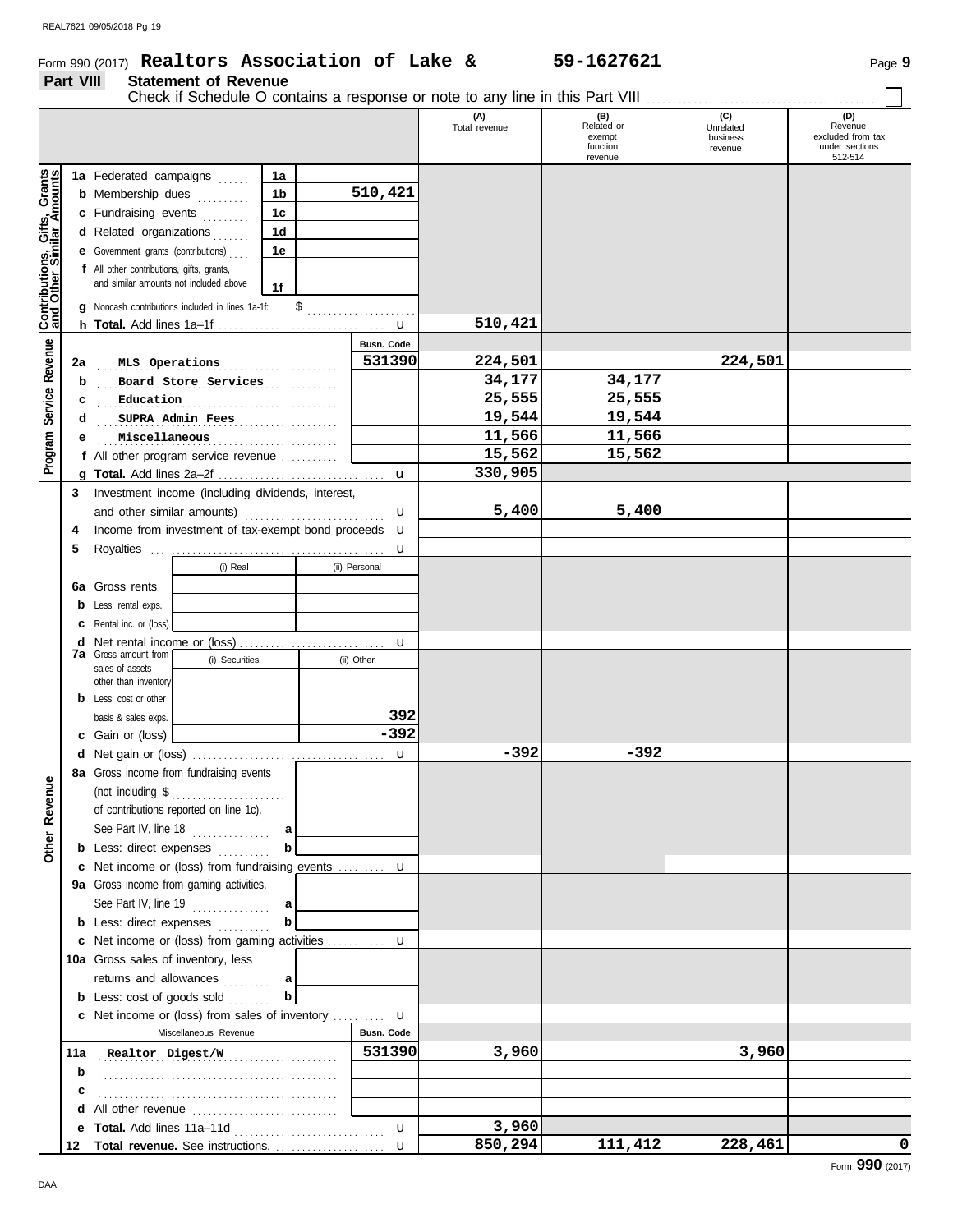### **Part IX Statement of Functional Expenses** Form 990 (2017) Page **10 Realtors Association of Lake & 59-1627621** *Section 501(c)(3) and 501(c)(4) organizations must complete all columns. All other organizations must complete column (A). Do not include amounts reported on lines 6b, 7b, 8b, 9b, and 10b of Part VIII.* **1 2 3 4 5 6 7 8 9 10 11 a** Management . . . . . . . . . . . . . . . . . . . . . . . . . . . . . . . . . **b** Legal **c** Accounting . . . . . . . . . . . . . . . . . . . . . . . . . . . . . . . . . . . **d** Lobbying . . . . . . . . . . . . . . . . . . . . . . . . . . . . . . . . . . . . . **e** Professional fundraising services. See Part IV, line 17 **f g** Other. (If line 11g amount exceeds 10% of line 25, column 12 Advertising and promotion ................... **13 14 15 16 17 18 19 20 21 22** Grants and other assistance to domestic organizations and domestic governments. See Part IV, line 21 . . . . . . . . . . Grants and other assistance to domestic individuals. See Part IV, line 22 . . . . . . . . . . . . . . . Grants and other assistance to foreign organizations, foreign governments, and foreign individuals. See Part IV, lines 15 and 16 . . . . . . . . . . Benefits paid to or for members .............. Compensation of current officers, directors, trustees, and key employees Compensation not included above, to disqualified persons (as defined under section 4958(f)(1)) and persons described in section 4958(c)(3)(B) . . . . . . . . Other salaries and wages .................... Pension plan accruals and contributions (include section 401(k) and 403(b) employer contributions) Other employee benefits ..................... Payroll taxes . . . . . . . . . . . . . . . . . . . . . . . . . . . . . . . . . Fees for services (non-employees): . . . . . . . . . . . . . . . . . . . . . . . . . . . . . . . . . . . . . . . . . Investment management fees ................ Office expenses . . . . . . . . . . . . . . . . . . . . . . . . . . . . . . Information technology . . . . . . . . . . . . . . . . . . . . . . . Royalties . . . . . . . . . . . . . . . . . . . . . . . . . . . . . . . . . . . . . Occupancy . . . . . . . . . . . . . . . . . . . . . . . . . . . . . . . . . . . Travel . . . . . . . . . . . . . . . . . . . . . . . . . . . . . . . . . . . . . . . . Payments of travel or entertainment expenses for any federal, state, or local public officials Conferences, conventions, and meetings Interest . . . . . . . . . . . . . . . . . . . . . . . . . . . . . . . . . . . . . . Payments to affiliates . . . . . . . . . . . . . . . . . . . . . . . . Depreciation, depletion, and amortization **(A) (B) (C) (D)** Total expenses Program service<br>
expenses Program service<br>
expenses Program service<br>  $\frac{1}{2}$ <br>
expenses expenses general expenses (D)<br>Fundraising expenses Check if Schedule O contains a response or note to any line in this Part IX (A) amount, list line 11g expenses on Schedule O.) . . . . . . . . . **197,612 2,630 17,454 17,811 11,573 2,808 10,611 25,903 24,045 2,987 22,093** REAL7621 09/05/2018 Pg 20

**2,314**

MLS - Personnel Expense **84,691 MLS** - Other Operating Exp 28,167

**24** Other expenses. Itemize expenses not covered

Insurance . . . . . . . . . . . . . . . . . . . . . . . . . . . . . . . . . . . .

above (List miscellaneous expenses in line 24e. If line 24e amount exceeds 10% of line 25, column (A) amount, list line 24e expenses on Schedule O.)

**23**

**a b**

**X**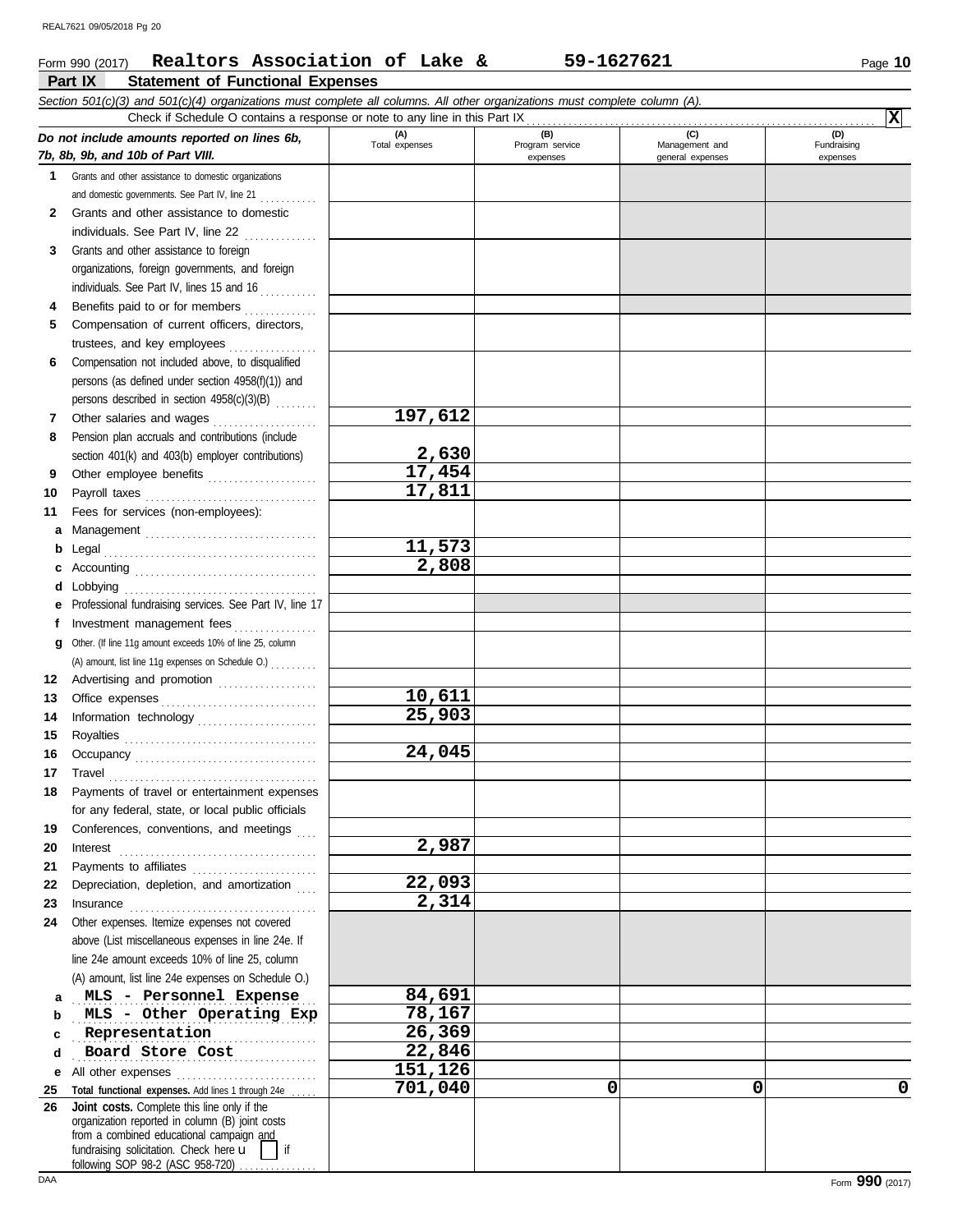## Form 990 (2017) Page **11 Realtors Association of Lake & 59-1627621 Part X Balance Sheet**

|                     |    | Check if Schedule O contains a response or note to any line in this Part X                                            |         |           |                          |              |                    |
|---------------------|----|-----------------------------------------------------------------------------------------------------------------------|---------|-----------|--------------------------|--------------|--------------------|
|                     |    |                                                                                                                       |         |           | (A)<br>Beginning of year |              | (B)<br>End of year |
|                     | 1  |                                                                                                                       |         |           | 685,350                  | 1            | 304,407            |
|                     | 2  |                                                                                                                       |         |           | 334,088                  | $\mathbf{2}$ | 745,055            |
|                     | 3  |                                                                                                                       |         |           |                          | 3            |                    |
|                     | 4  |                                                                                                                       |         |           | 270,742                  | 4            | 309,112            |
|                     | 5  | Loans and other receivables from current and former officers, directors,                                              |         |           |                          |              |                    |
|                     |    | trustees, key employees, and highest compensated employees.                                                           |         |           |                          |              |                    |
|                     |    | Complete Part II of Schedule L                                                                                        |         |           |                          | 5            |                    |
|                     | 6  | Loans and other receivables from other disqualified persons (as defined under section                                 |         |           |                          |              |                    |
|                     |    | $4958(f)(1)$ , persons described in section $4958(c)(3)(B)$ , and contributing employers and                          |         |           |                          |              |                    |
|                     |    | sponsoring organizations of section 501(c)(9) voluntary employees' beneficiary                                        |         |           |                          |              |                    |
|                     |    | organizations (see instructions). Complete Part II of Schedule L                                                      |         |           |                          | 6            |                    |
| Assets              | 7  |                                                                                                                       |         |           |                          | 7            |                    |
|                     | 8  | Inventories for sale or use <i>communically contained as a measure of the contained as a measure of the contained</i> |         |           | 13,929                   | 8            | 18,813             |
|                     | 9  |                                                                                                                       |         |           |                          | 9            | 3,000              |
|                     |    | 10a Land, buildings, and equipment: cost or                                                                           |         |           |                          |              |                    |
|                     |    |                                                                                                                       |         | 1,207,809 |                          |              |                    |
|                     |    |                                                                                                                       |         | 440,112   | 778,084                  | 10c          | 767,697            |
|                     | 11 |                                                                                                                       |         |           |                          | 11           |                    |
|                     | 12 |                                                                                                                       |         |           |                          | 12           |                    |
|                     | 13 |                                                                                                                       |         |           |                          | 13           |                    |
|                     | 14 |                                                                                                                       |         |           |                          | 14           |                    |
|                     | 15 |                                                                                                                       |         |           | 2,500                    | 15           | 2,500              |
|                     | 16 |                                                                                                                       |         |           | 2,084,693                | 16           | 2,150,584          |
|                     | 17 |                                                                                                                       |         |           | 27,752                   | 17           | 29,580             |
|                     | 18 |                                                                                                                       |         |           | 18                       |              |                    |
|                     | 19 |                                                                                                                       |         |           | 472,264                  | 19           | 510,846            |
|                     | 20 |                                                                                                                       |         |           |                          | 20           |                    |
|                     | 21 |                                                                                                                       |         |           |                          | 21           |                    |
|                     | 22 | Loans and other payables to current and former officers, directors,                                                   |         |           |                          |              |                    |
| Liabilities         |    | trustees, key employees, highest compensated employees, and                                                           |         |           |                          |              |                    |
|                     |    | disqualified persons. Complete Part II of Schedule L                                                                  |         |           |                          | 22           |                    |
|                     | 23 |                                                                                                                       |         |           | 156,478                  | 23           |                    |
|                     | 24 |                                                                                                                       |         |           |                          | 24           |                    |
|                     | 25 | Other liabilities (including federal income tax, payables to related third                                            |         |           |                          |              |                    |
|                     |    | parties, and other liabilities not included on lines 17-24). Complete Part X                                          |         |           |                          |              |                    |
|                     |    |                                                                                                                       | 195,231 | 25        | 227,936                  |              |                    |
|                     | 26 |                                                                                                                       |         |           | 851,725                  | 26           | 768,362            |
|                     |    | Organizations that follow SFAS 117 (ASC 958), check here u                                                            |         | $ X $ and |                          |              |                    |
|                     |    | complete lines 27 through 29, and lines 33 and 34.                                                                    |         |           |                          |              |                    |
| <b>Balances</b>     | 27 |                                                                                                                       |         |           | 1,232,968                | 27           | 1,382,222          |
|                     | 28 |                                                                                                                       |         |           |                          | 28           |                    |
| Fund                | 29 | Permanently restricted net assets                                                                                     |         |           |                          | 29           |                    |
|                     |    | Organizations that do not follow SFAS 117 (ASC 958), check here u                                                     |         | and       |                          |              |                    |
| $\overline{\sigma}$ |    | complete lines 30 through 34.                                                                                         |         |           |                          |              |                    |
| Assets              | 30 | Capital stock or trust principal, or current funds                                                                    |         |           |                          | 30           |                    |
|                     | 31 |                                                                                                                       |         |           |                          | 31           |                    |
| ğ                   | 32 | Retained earnings, endowment, accumulated income, or other funds                                                      |         |           |                          | 32           |                    |
|                     | 33 |                                                                                                                       |         |           | 1,232,968                | 33           | 1,382,222          |
|                     | 34 |                                                                                                                       |         |           | 2,084,693                | 34           | 2,150,584          |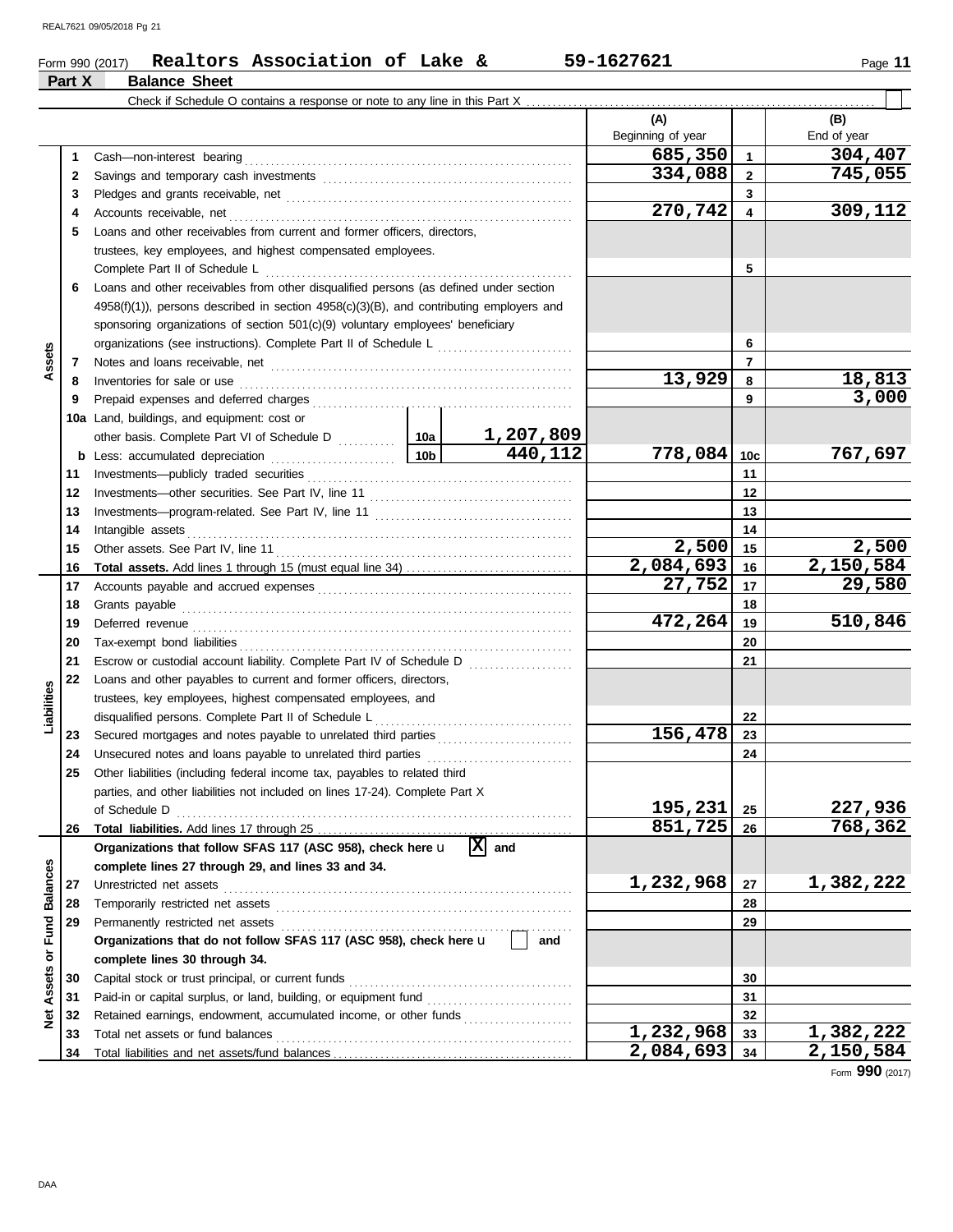|              | 59-1627621<br>Form 990 (2017) Realtors Association of Lake &                                                                                                                                                                   |                         |                | Page 12          |
|--------------|--------------------------------------------------------------------------------------------------------------------------------------------------------------------------------------------------------------------------------|-------------------------|----------------|------------------|
|              | <b>Reconciliation of Net Assets</b><br>Part XI                                                                                                                                                                                 |                         |                |                  |
|              |                                                                                                                                                                                                                                |                         |                |                  |
| 1            |                                                                                                                                                                                                                                | $\mathbf{1}$            |                | 850, 294         |
| $\mathbf{2}$ |                                                                                                                                                                                                                                | $\mathbf{2}$            |                | 701,040          |
| 3            |                                                                                                                                                                                                                                | $\mathbf{3}$            |                | 149,254          |
| 4            |                                                                                                                                                                                                                                | $\overline{\mathbf{4}}$ |                | 1,232,968        |
| 5            |                                                                                                                                                                                                                                | 5                       |                |                  |
| 6            | Donated services and use of facilities <b>constructs</b> and the service of the service of the services and use of facilities                                                                                                  | 6                       |                |                  |
| 7            | Investment expenses <b>constant expenses</b>                                                                                                                                                                                   | $\overline{7}$          |                |                  |
| 8            | Prior period adjustments [11, 12] and the contract of the contract of the contract of the contract of the contract of the contract of the contract of the contract of the contract of the contract of the contract of the cont | 8                       |                |                  |
| 9            |                                                                                                                                                                                                                                | 9                       |                |                  |
| 10           | Net assets or fund balances at end of year. Combine lines 3 through 9 (must equal Part X, line                                                                                                                                 |                         |                |                  |
|              | 33, column (B))                                                                                                                                                                                                                | 10                      |                | 1,382,222        |
|              | <b>Financial Statements and Reporting</b><br><b>Part XII</b>                                                                                                                                                                   |                         |                |                  |
|              |                                                                                                                                                                                                                                |                         |                |                  |
|              |                                                                                                                                                                                                                                |                         |                | <b>Yes</b><br>No |
| 1            | X<br>Other _____<br>Accounting method used to prepare the Form 990:<br>Cash<br>Accrual                                                                                                                                         |                         |                |                  |
|              | If the organization changed its method of accounting from a prior year or checked "Other," explain in                                                                                                                          |                         |                |                  |
|              | Schedule O.                                                                                                                                                                                                                    |                         |                |                  |
|              | 2a Were the organization's financial statements compiled or reviewed by an independent accountant?                                                                                                                             |                         | 2a             | x                |
|              | If "Yes," check a box below to indicate whether the financial statements for the year were compiled or                                                                                                                         |                         |                |                  |
|              | reviewed on a separate basis, consolidated basis, or both:                                                                                                                                                                     |                         |                |                  |
|              | Separate basis<br>Consolidated basis<br>Both consolidated and separate basis                                                                                                                                                   |                         |                |                  |
|              | <b>b</b> Were the organization's financial statements audited by an independent accountant?                                                                                                                                    |                         | 2b             | х                |
|              | If "Yes," check a box below to indicate whether the financial statements for the year were audited on a                                                                                                                        |                         |                |                  |
|              | separate basis, consolidated basis, or both:                                                                                                                                                                                   |                         |                |                  |
|              | Separate basis<br>Consolidated basis<br>Both consolidated and separate basis                                                                                                                                                   |                         |                |                  |
|              | c If "Yes" to line 2a or 2b, does the organization have a committee that assumes responsibility for oversight                                                                                                                  |                         |                |                  |
|              | of the audit, review, or compilation of its financial statements and selection of an independent accountant?                                                                                                                   |                         | 2c             |                  |
|              | If the organization changed either its oversight process or selection process during the tax year, explain in                                                                                                                  |                         |                |                  |
|              | Schedule O.                                                                                                                                                                                                                    |                         |                |                  |
|              | 3a As a result of a federal award, was the organization required to undergo an audit or audits as set forth in                                                                                                                 |                         |                |                  |
|              |                                                                                                                                                                                                                                |                         | 3a             |                  |
|              | <b>b</b> If "Yes," did the organization undergo the required audit or audits? If the organization did not undergo the                                                                                                          |                         |                |                  |
|              |                                                                                                                                                                                                                                |                         | 3 <sub>b</sub> |                  |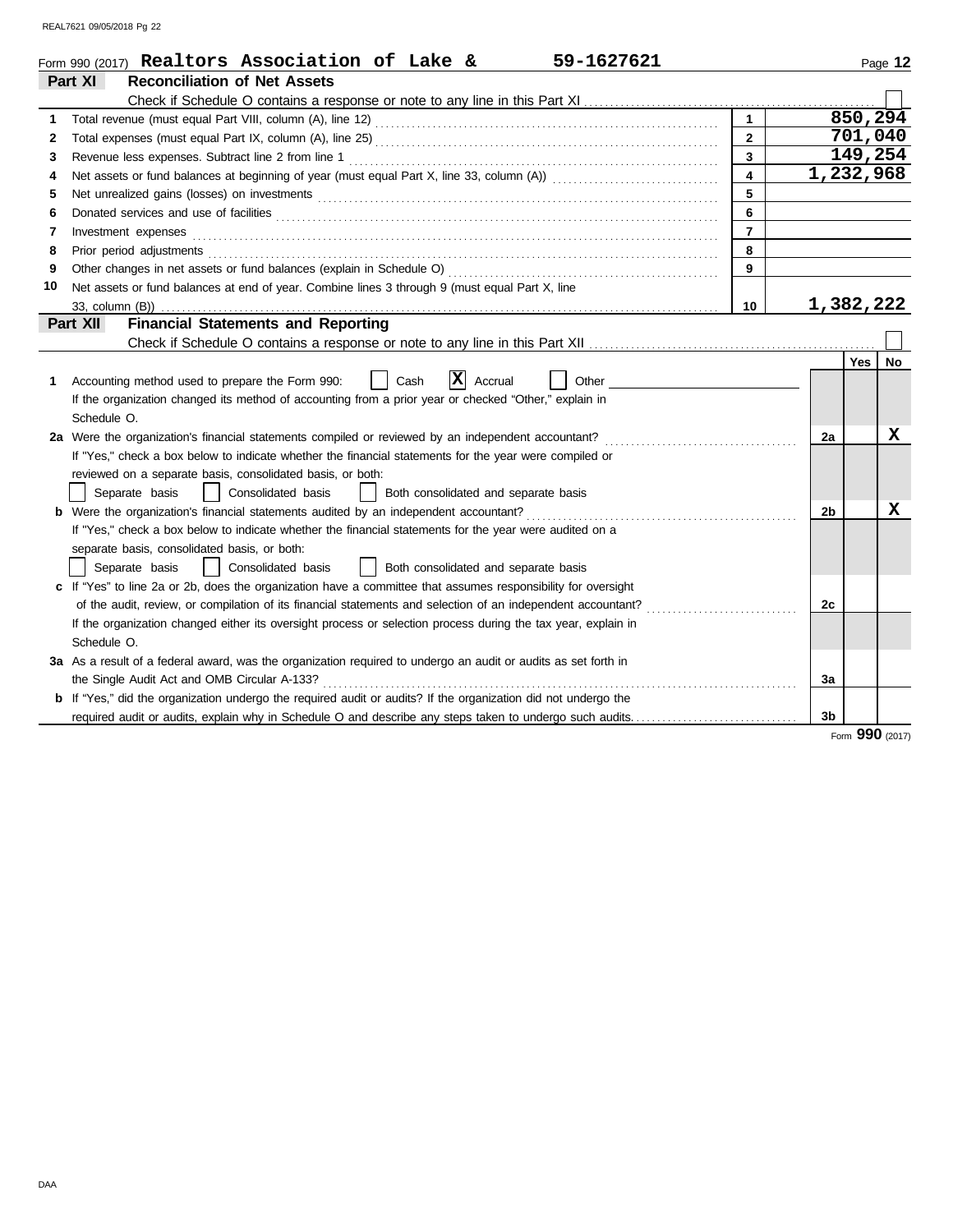| <b>SCHEDULE C</b>                                    |                                                                                                                                                                                                                                | <b>Political Campaign and Lobbying Activities</b>                                      |                                       |                                                     | OMB No. 1545-0047                                                                                                                |
|------------------------------------------------------|--------------------------------------------------------------------------------------------------------------------------------------------------------------------------------------------------------------------------------|----------------------------------------------------------------------------------------|---------------------------------------|-----------------------------------------------------|----------------------------------------------------------------------------------------------------------------------------------|
| (Form 990 or 990-EZ)                                 |                                                                                                                                                                                                                                | For Organizations Exempt From Income Tax Under section 501(c) and section 527          |                                       |                                                     |                                                                                                                                  |
| Department of the Treasury                           | <b>u</b> Complete if the organization is described below.                                                                                                                                                                      |                                                                                        | L1 Attach to Form 990 or Form 990-EZ. |                                                     | Open to Public<br>Inspection                                                                                                     |
| Internal Revenue Service                             |                                                                                                                                                                                                                                | <b>u</b> Go to <i>www.irs.gov/Form990</i> for instructions and the latest information. |                                       |                                                     |                                                                                                                                  |
|                                                      | If the organization answered "Yes," on Form 990, Part IV, line 3, or Form 990-EZ, Part V, line 46 (Political Campaign Activities), then                                                                                        |                                                                                        |                                       |                                                     |                                                                                                                                  |
|                                                      | • Section 501(c)(3) organizations: Complete Parts I-A and B. Do not complete Part I-C.                                                                                                                                         |                                                                                        |                                       |                                                     |                                                                                                                                  |
|                                                      | • Section 501(c) (other than section 501(c)(3)) organizations: Complete Parts I-A and C below. Do not complete Part I-B.                                                                                                       |                                                                                        |                                       |                                                     |                                                                                                                                  |
| • Section 527 organizations: Complete Part I-A only. |                                                                                                                                                                                                                                |                                                                                        |                                       |                                                     |                                                                                                                                  |
|                                                      | If the organization answered "Yes," on Form 990, Part IV, line 4, or Form 990-EZ, Part VI, line 47 (Lobbying Activities), then                                                                                                 |                                                                                        |                                       |                                                     |                                                                                                                                  |
|                                                      | · Section 501(c)(3) organizations that have filed Form 5768 (election under section 501(h)): Complete Part II-A. Do not complete Part II-B.                                                                                    |                                                                                        |                                       |                                                     |                                                                                                                                  |
|                                                      | • Section 501(c)(3) organizations that have NOT filed Form 5768 (election under section 501(h)): Complete Part II-B. Do not complete Part II-A.                                                                                |                                                                                        |                                       |                                                     |                                                                                                                                  |
|                                                      | If the organization answered "Yes," on Form 990, Part IV, line 5 (Proxy Tax) (see separate instructions) or Form 990-EZ, Part V, line 35c (Proxy                                                                               |                                                                                        |                                       |                                                     |                                                                                                                                  |
| Tax) (see separate instructions), then               |                                                                                                                                                                                                                                |                                                                                        |                                       |                                                     |                                                                                                                                  |
|                                                      | • Section 501(c)(4), (5), or (6) organizations: Complete Part III.                                                                                                                                                             |                                                                                        |                                       |                                                     |                                                                                                                                  |
| Name of organization                                 | Realtors Association of Lake &                                                                                                                                                                                                 |                                                                                        |                                       |                                                     | Employer identification number                                                                                                   |
|                                                      | Sumter Counties Inc                                                                                                                                                                                                            |                                                                                        |                                       | 59-1627621                                          |                                                                                                                                  |
| Part I-A                                             | Complete if the organization is exempt under section 501(c) or is a section 527 organization.                                                                                                                                  |                                                                                        |                                       |                                                     |                                                                                                                                  |
| 1                                                    | Provide a description of the organization's direct and indirect political campaign activities in Part IV. (see instructions for                                                                                                |                                                                                        |                                       |                                                     |                                                                                                                                  |
| definition of "political campaign activities")       |                                                                                                                                                                                                                                |                                                                                        |                                       |                                                     |                                                                                                                                  |
| 2                                                    | Political campaign activity expenditures (see instructions) [11] content content content campaign activity expenditures (see instructions) [11] content content content campaign activity expenditures (see instructions) [11] |                                                                                        |                                       |                                                     |                                                                                                                                  |
| 3                                                    |                                                                                                                                                                                                                                |                                                                                        |                                       |                                                     |                                                                                                                                  |
| Part I-B                                             | Complete if the organization is exempt under section 501(c)(3).                                                                                                                                                                |                                                                                        |                                       |                                                     |                                                                                                                                  |
|                                                      |                                                                                                                                                                                                                                |                                                                                        |                                       |                                                     |                                                                                                                                  |
| 1                                                    |                                                                                                                                                                                                                                |                                                                                        |                                       |                                                     |                                                                                                                                  |
| 2                                                    |                                                                                                                                                                                                                                |                                                                                        |                                       |                                                     |                                                                                                                                  |
| 3                                                    |                                                                                                                                                                                                                                |                                                                                        |                                       |                                                     | Yes<br>No                                                                                                                        |
|                                                      |                                                                                                                                                                                                                                |                                                                                        |                                       |                                                     | Yes<br><b>No</b>                                                                                                                 |
| <b>b</b> If "Yes," describe in Part IV.              |                                                                                                                                                                                                                                |                                                                                        |                                       |                                                     |                                                                                                                                  |
| Part I-C                                             | Complete if the organization is exempt under section 501(c), except section 501(c)(3).                                                                                                                                         |                                                                                        |                                       |                                                     |                                                                                                                                  |
| $\mathbf 1$<br>activities                            | Enter the amount directly expended by the filing organization for section 527 exempt function                                                                                                                                  |                                                                                        |                                       |                                                     |                                                                                                                                  |
| 2                                                    | Enter the amount of the filing organization's funds contributed to other organizations for section                                                                                                                             |                                                                                        |                                       |                                                     |                                                                                                                                  |
| 3                                                    | Total exempt function expenditures. Add lines 1 and 2. Enter here and on Form 1120-POL.                                                                                                                                        |                                                                                        |                                       |                                                     |                                                                                                                                  |
|                                                      |                                                                                                                                                                                                                                |                                                                                        |                                       |                                                     |                                                                                                                                  |
|                                                      |                                                                                                                                                                                                                                |                                                                                        |                                       |                                                     | Yes<br>No                                                                                                                        |
| 5                                                    | Enter the names, addresses and employer identification number (EIN) of all section 527 political organizations to which the filing                                                                                             |                                                                                        |                                       |                                                     |                                                                                                                                  |
|                                                      | organization made payments. For each organization listed, enter the amount paid from the filing organization's funds. Also enter                                                                                               |                                                                                        |                                       |                                                     |                                                                                                                                  |
|                                                      | the amount of political contributions received that were promptly and directly delivered to a separate political organization, such                                                                                            |                                                                                        |                                       |                                                     |                                                                                                                                  |
|                                                      | as a separate segregated fund or a political action committee (PAC). If additional space is needed, provide information in Part IV.                                                                                            |                                                                                        |                                       |                                                     |                                                                                                                                  |
|                                                      | (a) Name                                                                                                                                                                                                                       | (b) Address                                                                            | (c) EIN                               | (d) Amount paid from                                | (e) Amount of political                                                                                                          |
|                                                      |                                                                                                                                                                                                                                |                                                                                        |                                       | filing organization's<br>funds. If none, enter -0-. | contributions received and<br>promptly and directly<br>delivered to a separate<br>political organization.<br>If none, enter -0-. |
| (1)                                                  |                                                                                                                                                                                                                                |                                                                                        |                                       |                                                     |                                                                                                                                  |
| (2)                                                  |                                                                                                                                                                                                                                |                                                                                        |                                       |                                                     |                                                                                                                                  |
| (3)                                                  |                                                                                                                                                                                                                                |                                                                                        |                                       |                                                     |                                                                                                                                  |
| (4)                                                  |                                                                                                                                                                                                                                |                                                                                        |                                       |                                                     |                                                                                                                                  |
| (5)                                                  |                                                                                                                                                                                                                                |                                                                                        |                                       |                                                     |                                                                                                                                  |
| (6)                                                  |                                                                                                                                                                                                                                |                                                                                        |                                       |                                                     |                                                                                                                                  |

**For Paperwork Reduction Act Notice, see the Instructions for Form 990 or 990-EZ.**

**Schedule C (Form 990 or 990-EZ) 2017**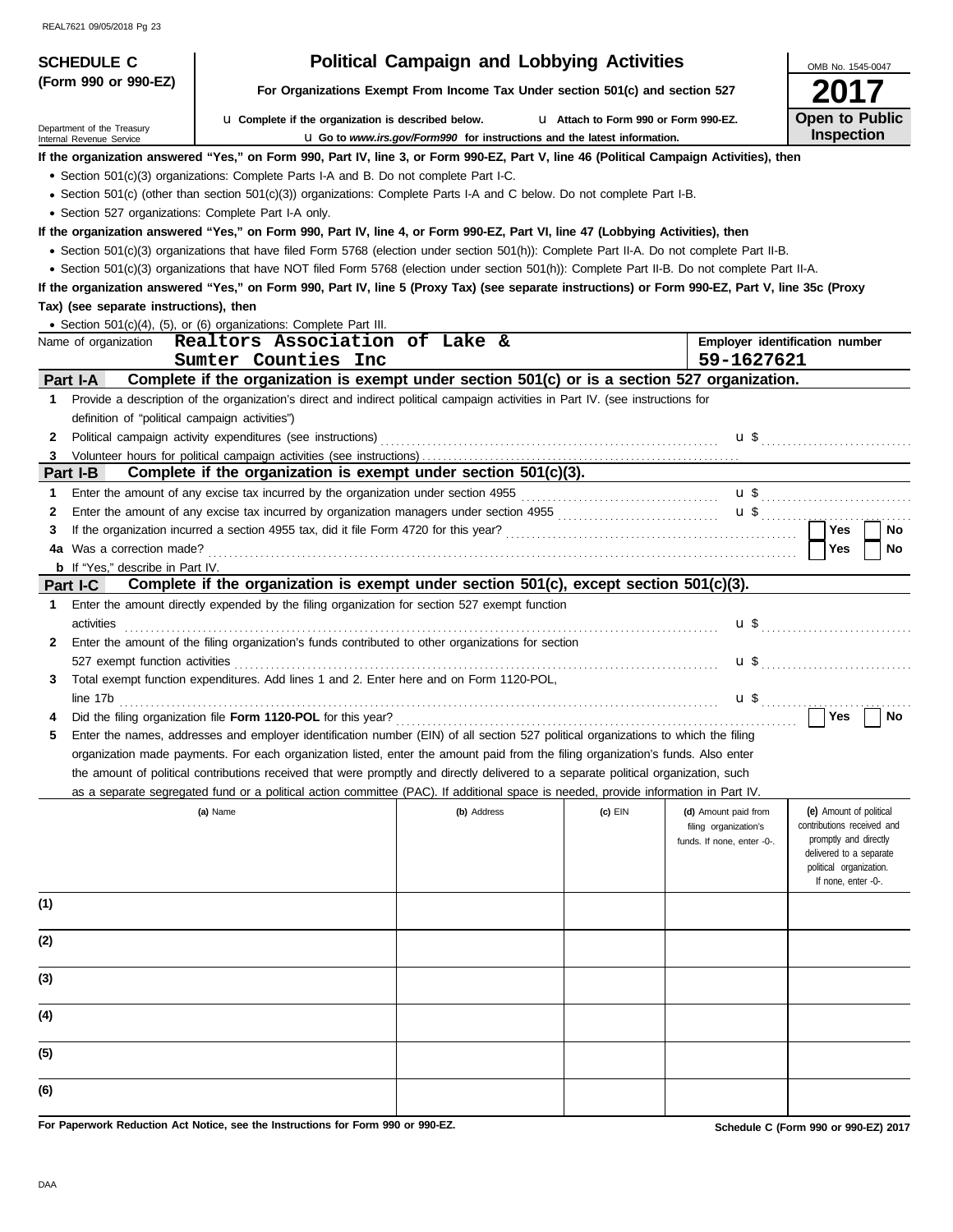|                | Schedule C (Form 990 or 990-EZ) 2017                                            | Realtors Association of Lake &                                                                                      | 59-1627621                          | Page 2                         |
|----------------|---------------------------------------------------------------------------------|---------------------------------------------------------------------------------------------------------------------|-------------------------------------|--------------------------------|
| Part II-A      |                                                                                 | Complete if the organization is exempt under section 501(c)(3) and filed Form 5768 (election under                  |                                     |                                |
|                | section $501(h)$ ).                                                             |                                                                                                                     |                                     |                                |
| A Check        | $\mathbf{u}$                                                                    | if the filing organization belongs to an affiliated group (and list in Part IV each affiliated group member's name, |                                     |                                |
|                |                                                                                 | address, EIN, expenses, and share of excess lobbying expenditures).                                                 |                                     |                                |
| <b>B</b> Check | $\mathbf{u}$                                                                    | if the filing organization checked box A and "limited control" provisions apply.                                    |                                     |                                |
|                |                                                                                 | <b>Limits on Lobbying Expenditures</b><br>(The term "expenditures" means amounts paid or incurred.)                 | (a) Filing<br>organization's totals | (b) Affiliated<br>group totals |
|                |                                                                                 | 1a Total lobbying expenditures to influence public opinion (grass roots lobbying)                                   |                                     |                                |
|                |                                                                                 | Total lobbying expenditures to influence a legislative body (direct lobbying) [[[[[[[[[[[[[[[[[[[[[[[[[[[[[[[       |                                     |                                |
|                |                                                                                 |                                                                                                                     |                                     |                                |
|                |                                                                                 |                                                                                                                     |                                     |                                |
|                |                                                                                 |                                                                                                                     |                                     |                                |
|                | f Lobbying nontaxable amount. Enter the amount from the following table in both |                                                                                                                     |                                     |                                |
| columns.       |                                                                                 |                                                                                                                     |                                     |                                |
|                | If the amount on line 1e, column (a) or (b) is:                                 | The lobbying nontaxable amount is:                                                                                  |                                     |                                |
|                | Not over \$500,000                                                              | 20% of the amount on line 1e.                                                                                       |                                     |                                |
|                | Over \$500,000 but not over \$1,000,000                                         | \$100,000 plus 15% of the excess over \$500,000.                                                                    |                                     |                                |
|                | Over \$1,000,000 but not over \$1,500,000                                       | \$175,000 plus 10% of the excess over \$1,000,000.                                                                  |                                     |                                |
|                | Over \$1,500,000 but not over \$17,000,000                                      | \$225,000 plus 5% of the excess over \$1,500,000.                                                                   |                                     |                                |
|                | Over \$17,000,000                                                               | \$1,000,000.                                                                                                        |                                     |                                |
|                |                                                                                 |                                                                                                                     |                                     |                                |
|                |                                                                                 |                                                                                                                     |                                     |                                |
|                |                                                                                 |                                                                                                                     |                                     |                                |
|                |                                                                                 | j If there is an amount other than zero on either line 1h or line 1i, did the organization file Form 4720           |                                     |                                |
|                |                                                                                 |                                                                                                                     |                                     | No<br><b>Yes</b>               |

**4-Year Averaging Period Under section 501(h)**

**(Some organizations that made a section 501(h) election do not have to complete all of the five columns below. See the separate instructions for lines 2a through 2f.)**

|                                                                                        | Lobbying Expenditures During 4-Year Averaging Period |            |            |            |           |
|----------------------------------------------------------------------------------------|------------------------------------------------------|------------|------------|------------|-----------|
| Calendar year (or fiscal year<br>beginning in)                                         | (a) $2014$                                           | (b) $2015$ | $(c)$ 2016 | $(d)$ 2017 | (e) Total |
| 2a Lobbying nontaxable amount                                                          |                                                      |            |            |            |           |
| <b>b</b> Lobbying ceiling amount<br>$(150\% \text{ of line } 2a, \text{ column } (e))$ |                                                      |            |            |            |           |
| c Total lobbying expenditures                                                          |                                                      |            |            |            |           |
| <b>d</b> Grassroots nontaxable amount                                                  |                                                      |            |            |            |           |
| e Grassroots ceiling amount<br>$(150\% \text{ of line } 2d, \text{ column } (e))$      |                                                      |            |            |            |           |
| f Grassroots lobbying expenditures                                                     |                                                      |            |            |            |           |

**Schedule C (Form 990 or 990-EZ) 2017**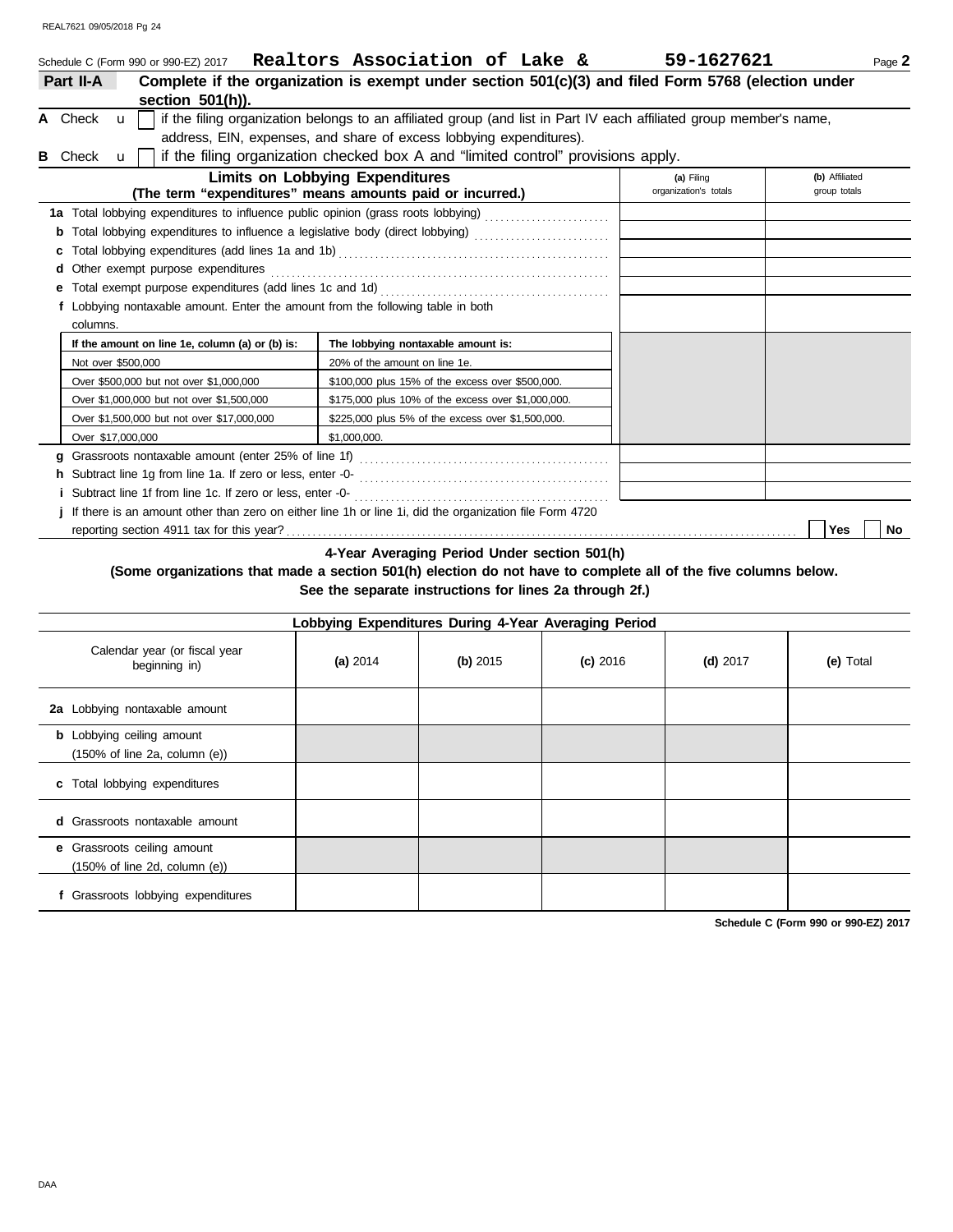| (election under section 501(h)).<br>(a)<br>(b)<br>For each "Yes," response on lines 1a through 1i below, provide in Part IV a detailed<br>description of the lobbying activity.<br><b>Yes</b><br>No<br>Amount<br>During the year, did the filing organization attempt to influence foreign, national, state or local<br>1<br>legislation, including any attempt to influence public opinion on a legislative matter or<br>referendum, through the use of:<br>a Volunteers?<br><b>b</b> Paid staff or management (include compensation in expenses reported on lines 1c through 1i)?<br>c Media advertisements?<br><i>i</i> Other activities?<br>c If "Yes," enter the amount of any tax incurred by organization managers under section 4912<br>Complete if the organization is exempt under section $501(c)(4)$ , section $501(c)(5)$ , or section<br>Part III-A<br>$501(c)(6)$ .<br>Yes<br>$\mathbf{1}$<br>1<br>$\overline{2}$<br>2<br>3<br>Did the organization agree to carry over lobbying and political campaign activity expenditures from the prior year?<br>Complete if the organization is exempt under section $501(c)(4)$ , section $501(c)(5)$ , or section<br>Part III-B<br>501(c)(6) and if either (a) BOTH Part III-A, lines 1 and 2, are answered "No," OR (b) Part III-A, line 3, is<br>answered "Yes."<br>1<br>1<br>Section 162(e) nondeductible lobbying and political expenditures (do not include amounts of<br>2<br>political expenses for which the section 527(f) tax was paid).<br>2a<br>2b<br><b>b</b> Carryover from last year<br>Total<br>2c<br>c<br>3<br>If notices were sent and the amount on line 2c exceeds the amount on line 3, what portion of the<br>excess does the organization agree to carryover to the reasonable estimate of nondeductible lobbying<br>and political expenditure next year?<br>4 | 5 |                                                                                                                                                                                                                                                                |  |    |
|----------------------------------------------------------------------------------------------------------------------------------------------------------------------------------------------------------------------------------------------------------------------------------------------------------------------------------------------------------------------------------------------------------------------------------------------------------------------------------------------------------------------------------------------------------------------------------------------------------------------------------------------------------------------------------------------------------------------------------------------------------------------------------------------------------------------------------------------------------------------------------------------------------------------------------------------------------------------------------------------------------------------------------------------------------------------------------------------------------------------------------------------------------------------------------------------------------------------------------------------------------------------------------------------------------------------------------------------------------------------------------------------------------------------------------------------------------------------------------------------------------------------------------------------------------------------------------------------------------------------------------------------------------------------------------------------------------------------------------------------------------------------------------------------------------------------------------------------|---|----------------------------------------------------------------------------------------------------------------------------------------------------------------------------------------------------------------------------------------------------------------|--|----|
|                                                                                                                                                                                                                                                                                                                                                                                                                                                                                                                                                                                                                                                                                                                                                                                                                                                                                                                                                                                                                                                                                                                                                                                                                                                                                                                                                                                                                                                                                                                                                                                                                                                                                                                                                                                                                                              |   |                                                                                                                                                                                                                                                                |  |    |
|                                                                                                                                                                                                                                                                                                                                                                                                                                                                                                                                                                                                                                                                                                                                                                                                                                                                                                                                                                                                                                                                                                                                                                                                                                                                                                                                                                                                                                                                                                                                                                                                                                                                                                                                                                                                                                              |   |                                                                                                                                                                                                                                                                |  |    |
|                                                                                                                                                                                                                                                                                                                                                                                                                                                                                                                                                                                                                                                                                                                                                                                                                                                                                                                                                                                                                                                                                                                                                                                                                                                                                                                                                                                                                                                                                                                                                                                                                                                                                                                                                                                                                                              |   |                                                                                                                                                                                                                                                                |  |    |
|                                                                                                                                                                                                                                                                                                                                                                                                                                                                                                                                                                                                                                                                                                                                                                                                                                                                                                                                                                                                                                                                                                                                                                                                                                                                                                                                                                                                                                                                                                                                                                                                                                                                                                                                                                                                                                              |   |                                                                                                                                                                                                                                                                |  |    |
|                                                                                                                                                                                                                                                                                                                                                                                                                                                                                                                                                                                                                                                                                                                                                                                                                                                                                                                                                                                                                                                                                                                                                                                                                                                                                                                                                                                                                                                                                                                                                                                                                                                                                                                                                                                                                                              |   |                                                                                                                                                                                                                                                                |  |    |
|                                                                                                                                                                                                                                                                                                                                                                                                                                                                                                                                                                                                                                                                                                                                                                                                                                                                                                                                                                                                                                                                                                                                                                                                                                                                                                                                                                                                                                                                                                                                                                                                                                                                                                                                                                                                                                              |   |                                                                                                                                                                                                                                                                |  |    |
|                                                                                                                                                                                                                                                                                                                                                                                                                                                                                                                                                                                                                                                                                                                                                                                                                                                                                                                                                                                                                                                                                                                                                                                                                                                                                                                                                                                                                                                                                                                                                                                                                                                                                                                                                                                                                                              |   |                                                                                                                                                                                                                                                                |  |    |
|                                                                                                                                                                                                                                                                                                                                                                                                                                                                                                                                                                                                                                                                                                                                                                                                                                                                                                                                                                                                                                                                                                                                                                                                                                                                                                                                                                                                                                                                                                                                                                                                                                                                                                                                                                                                                                              |   |                                                                                                                                                                                                                                                                |  |    |
|                                                                                                                                                                                                                                                                                                                                                                                                                                                                                                                                                                                                                                                                                                                                                                                                                                                                                                                                                                                                                                                                                                                                                                                                                                                                                                                                                                                                                                                                                                                                                                                                                                                                                                                                                                                                                                              |   |                                                                                                                                                                                                                                                                |  |    |
|                                                                                                                                                                                                                                                                                                                                                                                                                                                                                                                                                                                                                                                                                                                                                                                                                                                                                                                                                                                                                                                                                                                                                                                                                                                                                                                                                                                                                                                                                                                                                                                                                                                                                                                                                                                                                                              |   |                                                                                                                                                                                                                                                                |  |    |
|                                                                                                                                                                                                                                                                                                                                                                                                                                                                                                                                                                                                                                                                                                                                                                                                                                                                                                                                                                                                                                                                                                                                                                                                                                                                                                                                                                                                                                                                                                                                                                                                                                                                                                                                                                                                                                              |   |                                                                                                                                                                                                                                                                |  |    |
|                                                                                                                                                                                                                                                                                                                                                                                                                                                                                                                                                                                                                                                                                                                                                                                                                                                                                                                                                                                                                                                                                                                                                                                                                                                                                                                                                                                                                                                                                                                                                                                                                                                                                                                                                                                                                                              |   |                                                                                                                                                                                                                                                                |  |    |
|                                                                                                                                                                                                                                                                                                                                                                                                                                                                                                                                                                                                                                                                                                                                                                                                                                                                                                                                                                                                                                                                                                                                                                                                                                                                                                                                                                                                                                                                                                                                                                                                                                                                                                                                                                                                                                              |   |                                                                                                                                                                                                                                                                |  |    |
|                                                                                                                                                                                                                                                                                                                                                                                                                                                                                                                                                                                                                                                                                                                                                                                                                                                                                                                                                                                                                                                                                                                                                                                                                                                                                                                                                                                                                                                                                                                                                                                                                                                                                                                                                                                                                                              |   |                                                                                                                                                                                                                                                                |  |    |
|                                                                                                                                                                                                                                                                                                                                                                                                                                                                                                                                                                                                                                                                                                                                                                                                                                                                                                                                                                                                                                                                                                                                                                                                                                                                                                                                                                                                                                                                                                                                                                                                                                                                                                                                                                                                                                              |   |                                                                                                                                                                                                                                                                |  |    |
|                                                                                                                                                                                                                                                                                                                                                                                                                                                                                                                                                                                                                                                                                                                                                                                                                                                                                                                                                                                                                                                                                                                                                                                                                                                                                                                                                                                                                                                                                                                                                                                                                                                                                                                                                                                                                                              |   |                                                                                                                                                                                                                                                                |  |    |
|                                                                                                                                                                                                                                                                                                                                                                                                                                                                                                                                                                                                                                                                                                                                                                                                                                                                                                                                                                                                                                                                                                                                                                                                                                                                                                                                                                                                                                                                                                                                                                                                                                                                                                                                                                                                                                              |   |                                                                                                                                                                                                                                                                |  |    |
|                                                                                                                                                                                                                                                                                                                                                                                                                                                                                                                                                                                                                                                                                                                                                                                                                                                                                                                                                                                                                                                                                                                                                                                                                                                                                                                                                                                                                                                                                                                                                                                                                                                                                                                                                                                                                                              |   |                                                                                                                                                                                                                                                                |  |    |
|                                                                                                                                                                                                                                                                                                                                                                                                                                                                                                                                                                                                                                                                                                                                                                                                                                                                                                                                                                                                                                                                                                                                                                                                                                                                                                                                                                                                                                                                                                                                                                                                                                                                                                                                                                                                                                              |   |                                                                                                                                                                                                                                                                |  |    |
|                                                                                                                                                                                                                                                                                                                                                                                                                                                                                                                                                                                                                                                                                                                                                                                                                                                                                                                                                                                                                                                                                                                                                                                                                                                                                                                                                                                                                                                                                                                                                                                                                                                                                                                                                                                                                                              |   |                                                                                                                                                                                                                                                                |  |    |
|                                                                                                                                                                                                                                                                                                                                                                                                                                                                                                                                                                                                                                                                                                                                                                                                                                                                                                                                                                                                                                                                                                                                                                                                                                                                                                                                                                                                                                                                                                                                                                                                                                                                                                                                                                                                                                              |   |                                                                                                                                                                                                                                                                |  | No |
|                                                                                                                                                                                                                                                                                                                                                                                                                                                                                                                                                                                                                                                                                                                                                                                                                                                                                                                                                                                                                                                                                                                                                                                                                                                                                                                                                                                                                                                                                                                                                                                                                                                                                                                                                                                                                                              |   |                                                                                                                                                                                                                                                                |  | x  |
|                                                                                                                                                                                                                                                                                                                                                                                                                                                                                                                                                                                                                                                                                                                                                                                                                                                                                                                                                                                                                                                                                                                                                                                                                                                                                                                                                                                                                                                                                                                                                                                                                                                                                                                                                                                                                                              |   |                                                                                                                                                                                                                                                                |  | x  |
|                                                                                                                                                                                                                                                                                                                                                                                                                                                                                                                                                                                                                                                                                                                                                                                                                                                                                                                                                                                                                                                                                                                                                                                                                                                                                                                                                                                                                                                                                                                                                                                                                                                                                                                                                                                                                                              |   |                                                                                                                                                                                                                                                                |  | x  |
|                                                                                                                                                                                                                                                                                                                                                                                                                                                                                                                                                                                                                                                                                                                                                                                                                                                                                                                                                                                                                                                                                                                                                                                                                                                                                                                                                                                                                                                                                                                                                                                                                                                                                                                                                                                                                                              |   |                                                                                                                                                                                                                                                                |  |    |
|                                                                                                                                                                                                                                                                                                                                                                                                                                                                                                                                                                                                                                                                                                                                                                                                                                                                                                                                                                                                                                                                                                                                                                                                                                                                                                                                                                                                                                                                                                                                                                                                                                                                                                                                                                                                                                              |   |                                                                                                                                                                                                                                                                |  |    |
|                                                                                                                                                                                                                                                                                                                                                                                                                                                                                                                                                                                                                                                                                                                                                                                                                                                                                                                                                                                                                                                                                                                                                                                                                                                                                                                                                                                                                                                                                                                                                                                                                                                                                                                                                                                                                                              |   |                                                                                                                                                                                                                                                                |  |    |
|                                                                                                                                                                                                                                                                                                                                                                                                                                                                                                                                                                                                                                                                                                                                                                                                                                                                                                                                                                                                                                                                                                                                                                                                                                                                                                                                                                                                                                                                                                                                                                                                                                                                                                                                                                                                                                              |   |                                                                                                                                                                                                                                                                |  |    |
|                                                                                                                                                                                                                                                                                                                                                                                                                                                                                                                                                                                                                                                                                                                                                                                                                                                                                                                                                                                                                                                                                                                                                                                                                                                                                                                                                                                                                                                                                                                                                                                                                                                                                                                                                                                                                                              |   |                                                                                                                                                                                                                                                                |  |    |
|                                                                                                                                                                                                                                                                                                                                                                                                                                                                                                                                                                                                                                                                                                                                                                                                                                                                                                                                                                                                                                                                                                                                                                                                                                                                                                                                                                                                                                                                                                                                                                                                                                                                                                                                                                                                                                              |   |                                                                                                                                                                                                                                                                |  |    |
|                                                                                                                                                                                                                                                                                                                                                                                                                                                                                                                                                                                                                                                                                                                                                                                                                                                                                                                                                                                                                                                                                                                                                                                                                                                                                                                                                                                                                                                                                                                                                                                                                                                                                                                                                                                                                                              |   |                                                                                                                                                                                                                                                                |  |    |
|                                                                                                                                                                                                                                                                                                                                                                                                                                                                                                                                                                                                                                                                                                                                                                                                                                                                                                                                                                                                                                                                                                                                                                                                                                                                                                                                                                                                                                                                                                                                                                                                                                                                                                                                                                                                                                              |   |                                                                                                                                                                                                                                                                |  |    |
|                                                                                                                                                                                                                                                                                                                                                                                                                                                                                                                                                                                                                                                                                                                                                                                                                                                                                                                                                                                                                                                                                                                                                                                                                                                                                                                                                                                                                                                                                                                                                                                                                                                                                                                                                                                                                                              |   |                                                                                                                                                                                                                                                                |  |    |
|                                                                                                                                                                                                                                                                                                                                                                                                                                                                                                                                                                                                                                                                                                                                                                                                                                                                                                                                                                                                                                                                                                                                                                                                                                                                                                                                                                                                                                                                                                                                                                                                                                                                                                                                                                                                                                              |   |                                                                                                                                                                                                                                                                |  |    |
|                                                                                                                                                                                                                                                                                                                                                                                                                                                                                                                                                                                                                                                                                                                                                                                                                                                                                                                                                                                                                                                                                                                                                                                                                                                                                                                                                                                                                                                                                                                                                                                                                                                                                                                                                                                                                                              |   |                                                                                                                                                                                                                                                                |  |    |
|                                                                                                                                                                                                                                                                                                                                                                                                                                                                                                                                                                                                                                                                                                                                                                                                                                                                                                                                                                                                                                                                                                                                                                                                                                                                                                                                                                                                                                                                                                                                                                                                                                                                                                                                                                                                                                              |   |                                                                                                                                                                                                                                                                |  |    |
|                                                                                                                                                                                                                                                                                                                                                                                                                                                                                                                                                                                                                                                                                                                                                                                                                                                                                                                                                                                                                                                                                                                                                                                                                                                                                                                                                                                                                                                                                                                                                                                                                                                                                                                                                                                                                                              |   |                                                                                                                                                                                                                                                                |  |    |
|                                                                                                                                                                                                                                                                                                                                                                                                                                                                                                                                                                                                                                                                                                                                                                                                                                                                                                                                                                                                                                                                                                                                                                                                                                                                                                                                                                                                                                                                                                                                                                                                                                                                                                                                                                                                                                              |   |                                                                                                                                                                                                                                                                |  |    |
|                                                                                                                                                                                                                                                                                                                                                                                                                                                                                                                                                                                                                                                                                                                                                                                                                                                                                                                                                                                                                                                                                                                                                                                                                                                                                                                                                                                                                                                                                                                                                                                                                                                                                                                                                                                                                                              |   |                                                                                                                                                                                                                                                                |  |    |
|                                                                                                                                                                                                                                                                                                                                                                                                                                                                                                                                                                                                                                                                                                                                                                                                                                                                                                                                                                                                                                                                                                                                                                                                                                                                                                                                                                                                                                                                                                                                                                                                                                                                                                                                                                                                                                              |   | Provide the descriptions required for Part I-A, line 1; Part I-B, line 4; Part I-C, line 5; Part II-A (affiliated group list); Part II-A, lines 1 and<br>2 (see instructions); and Part II-B, line 1. Also, complete this part for any additional information. |  |    |
| Part IV<br>Supplemental Information                                                                                                                                                                                                                                                                                                                                                                                                                                                                                                                                                                                                                                                                                                                                                                                                                                                                                                                                                                                                                                                                                                                                                                                                                                                                                                                                                                                                                                                                                                                                                                                                                                                                                                                                                                                                          |   |                                                                                                                                                                                                                                                                |  |    |

. . . . . . . . . . . . . . . . . . . . . . . . . . . . . . . . . . . . . . . . . . . . . . . . . . . . . . . . . . . . . . . . . . . . . . . . . . . . . . . . . . . . . . . . . . . . . . . . . . . . . . . . . . . . . . . . . . . . . . . . . . . . . . . . . . . . . . . . . . . . . . . . . . . . . . . . . . . . . . . . . . . . . .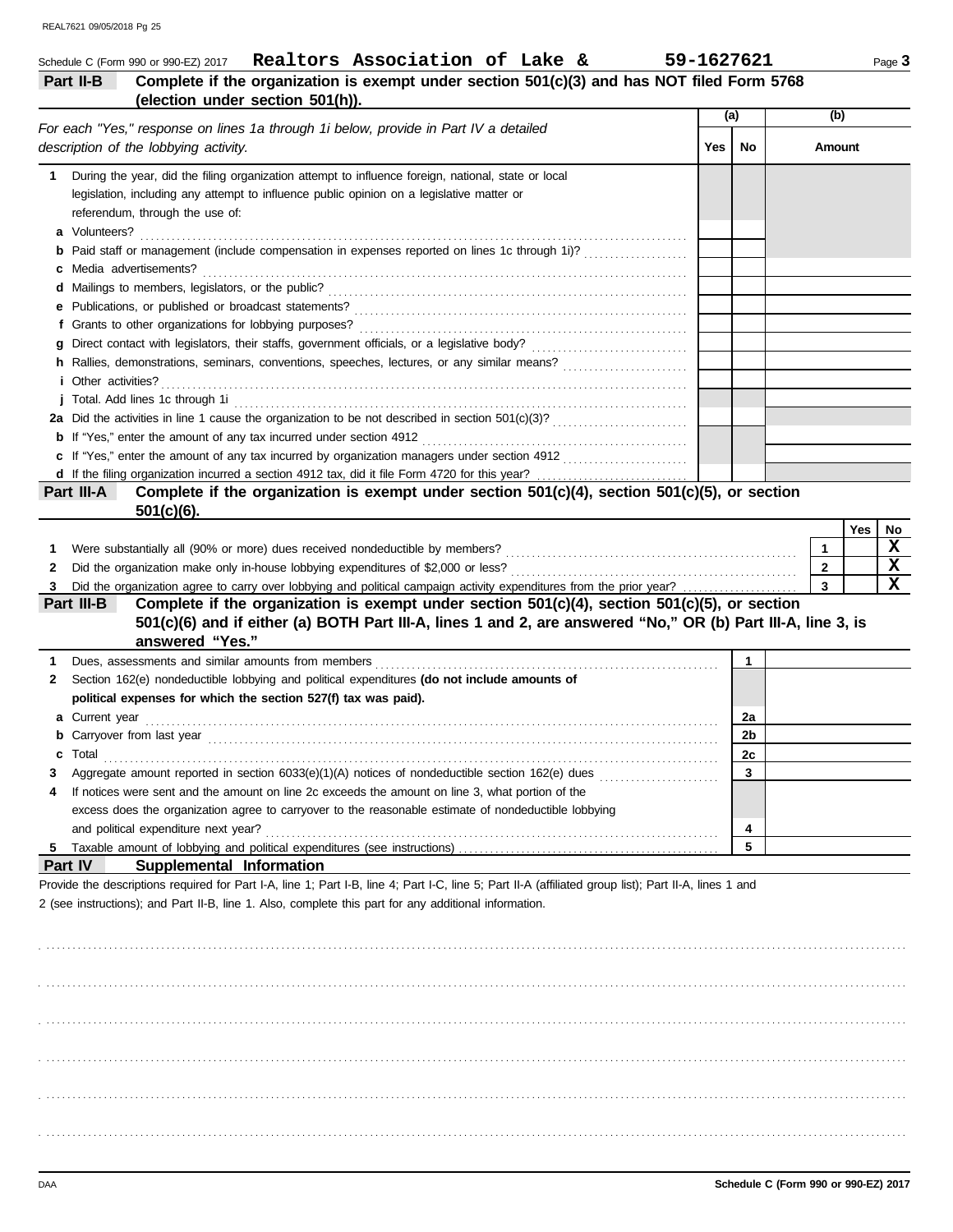|         | Schedule C (Form 990 or 990-EZ) 2017 | Realtors Association of Lake & |  | 59-1627621 | Page 4 |
|---------|--------------------------------------|--------------------------------|--|------------|--------|
| Part IV | Supplemental Information (continued) |                                |  |            |        |
|         |                                      |                                |  |            |        |
|         |                                      |                                |  |            |        |
|         |                                      |                                |  |            |        |
|         |                                      |                                |  |            |        |
|         |                                      |                                |  |            |        |
|         |                                      |                                |  |            |        |
|         |                                      |                                |  |            |        |
|         |                                      |                                |  |            |        |
|         |                                      |                                |  |            |        |
|         |                                      |                                |  |            |        |
|         |                                      |                                |  |            |        |
|         |                                      |                                |  |            |        |
|         |                                      |                                |  |            |        |
|         |                                      |                                |  |            |        |
|         |                                      |                                |  |            |        |
|         |                                      |                                |  |            |        |
|         |                                      |                                |  |            |        |
|         |                                      |                                |  |            |        |
|         |                                      |                                |  |            |        |
|         |                                      |                                |  |            |        |
|         |                                      |                                |  |            |        |
|         |                                      |                                |  |            |        |
|         |                                      |                                |  |            |        |
|         |                                      |                                |  |            |        |
|         |                                      |                                |  |            |        |
|         |                                      |                                |  |            |        |
|         |                                      |                                |  |            |        |
|         |                                      |                                |  |            |        |
|         |                                      |                                |  |            |        |
|         |                                      |                                |  |            |        |
|         |                                      |                                |  |            |        |
|         |                                      |                                |  |            |        |
|         |                                      |                                |  |            |        |
|         |                                      |                                |  |            |        |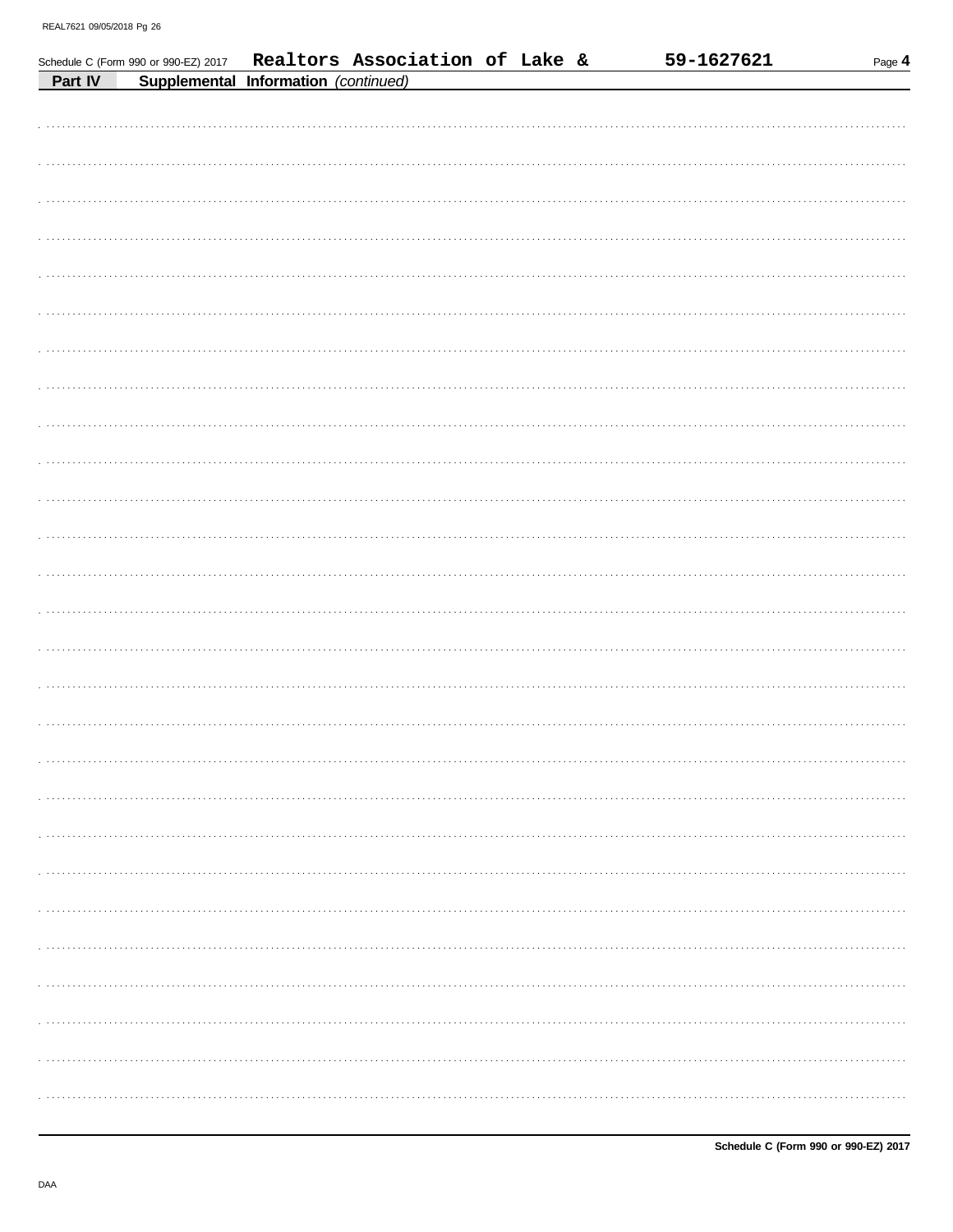| Supplemental Financial Statements<br><b>SCHEDULE D</b><br>OMB No. 1545-0047<br>u Complete if the organization answered "Yes" on Form 990,<br>(Form 990)<br>Part IV, line 6, 7, 8, 9, 10, 11a, 11b, 11c, 11d, 11e, 11f, 12a, or 12b.<br>Open to Public<br>u Attach to Form 990.<br>Department of the Treasury<br>Internal Revenue Service<br>Inspection<br><b>u</b> Go to <i>www.irs.gov/Form990</i> for instructions and the latest information.<br>Name of the organization<br>Employer identification number<br>Realtors Association of Lake &<br>59-1627621<br>Sumter Counties Inc<br>Organizations Maintaining Donor Advised Funds or Other Similar Funds or Accounts.<br>Part I<br>Complete if the organization answered "Yes" on Form 990, Part IV, line 6.<br>(a) Donor advised funds<br>(b) Funds and other accounts<br>1<br>2<br>Aggregate value of grants from (during year)<br>3<br>4<br>Did the organization inform all donors and donor advisors in writing that the assets held in donor advised<br>5<br>Yes<br>No<br>Did the organization inform all grantees, donors, and donor advisors in writing that grant funds can be used<br>6<br>only for charitable purposes and not for the benefit of the donor or donor advisor, or for any other purpose<br>Yes<br>No<br>Part II<br><b>Conservation Easements.</b><br>Complete if the organization answered "Yes" on Form 990, Part IV, line 7.<br>Purpose(s) of conservation easements held by the organization (check all that apply).<br>1<br>Preservation of land for public use (e.g., recreation or education)<br>Preservation of a historically important land area<br>Preservation of a certified historic structure<br>Protection of natural habitat<br>Preservation of open space<br>Complete lines 2a through 2d if the organization held a qualified conservation contribution in the form of a conservation<br>2<br>easement on the last day of the tax year.<br>Held at the End of the Tax Year<br>2a<br>а<br>2b<br>b<br>2c<br>Number of conservation easements on a certified historic structure included in (a) [[[[[[[[[[[[[[[[[[[[[[[[[]]]]]]]<br>c<br>Number of conservation easements included in (c) acquired after 7/25/06, and not on a<br>d<br>2d<br>historic structure listed in the National Register [111] Allen Contains and Allen Contains a structure listed in the National Register [11] Allen Contains a structure of the National Register [11] Allen Contains a structur<br>Number of conservation easements modified, transferred, released, extinguished, or terminated by the organization during the<br>3<br>tax year <b>u</b><br>.<br>Number of states where property subject to conservation easement is located <b>u</b><br>Does the organization have a written policy regarding the periodic monitoring, inspection, handling of<br>5<br>Yes<br>No<br>Staff and volunteer hours devoted to monitoring, inspecting, handling of violations, and enforcing conservation easements during the year<br>6<br>Amount of expenses incurred in monitoring, inspecting, handling of violations, and enforcing conservation easements during the year<br>7<br>Does each conservation easement reported on line $2(d)$ above satisfy the requirements of section $170(h)(4)(B)(i)$<br>8<br>Yes<br>No<br>In Part XIII, describe how the organization reports conservation easements in its revenue and expense statement, and<br>9<br>balance sheet, and include, if applicable, the text of the footnote to the organization's financial statements that describes the<br>organization's accounting for conservation easements.<br>Organizations Maintaining Collections of Art, Historical Treasures, or Other Similar Assets.<br>Part III<br>Complete if the organization answered "Yes" on Form 990, Part IV, line 8.<br>1a If the organization elected, as permitted under SFAS 116 (ASC 958), not to report in its revenue statement and balance sheet<br>works of art, historical treasures, or other similar assets held for public exhibition, education, or research in furtherance of<br>public service, provide, in Part XIII, the text of the footnote to its financial statements that describes these items.<br><b>b</b> If the organization elected, as permitted under SFAS 116 (ASC 958), to report in its revenue statement and balance sheet<br>works of art, historical treasures, or other similar assets held for public exhibition, education, or research in furtherance of<br>public service, provide the following amounts relating to these items:<br><b>u</b> \$<br>(i)<br><b>u</b> \$<br>If the organization received or held works of art, historical treasures, or other similar assets for financial gain, provide the<br>2<br>following amounts required to be reported under SFAS 116 (ASC 958) relating to these items:<br>$\mathbf{u}$ \$<br>a |  |  |  |
|----------------------------------------------------------------------------------------------------------------------------------------------------------------------------------------------------------------------------------------------------------------------------------------------------------------------------------------------------------------------------------------------------------------------------------------------------------------------------------------------------------------------------------------------------------------------------------------------------------------------------------------------------------------------------------------------------------------------------------------------------------------------------------------------------------------------------------------------------------------------------------------------------------------------------------------------------------------------------------------------------------------------------------------------------------------------------------------------------------------------------------------------------------------------------------------------------------------------------------------------------------------------------------------------------------------------------------------------------------------------------------------------------------------------------------------------------------------------------------------------------------------------------------------------------------------------------------------------------------------------------------------------------------------------------------------------------------------------------------------------------------------------------------------------------------------------------------------------------------------------------------------------------------------------------------------------------------------------------------------------------------------------------------------------------------------------------------------------------------------------------------------------------------------------------------------------------------------------------------------------------------------------------------------------------------------------------------------------------------------------------------------------------------------------------------------------------------------------------------------------------------------------------------------------------------------------------------------------------------------------------------------------------------------------------------------------------------------------------------------------------------------------------------------------------------------------------------------------------------------------------------------------------------------------------------------------------------------------------------------------------------------------------------------------------------------------------------------------------------------------------------------------------------------------------------------------------------------------------------------------------------------------------------------------------------------------------------------------------------------------------------------------------------------------------------------------------------------------------------------------------------------------------------------------------------------------------------------------------------------------------------------------------------------------------------------------------------------------------------------------------------------------------------------------------------------------------------------------------------------------------------------------------------------------------------------------------------------------------------------------------------------------------------------------------------------------------------------------------------------------------------------------------------------------------------------------------------------------------------------------------------------------------------------------------------------------------------------------------------------------------------------------------------------------------------------------------------------------------------------------------------------------------------------------------------------------------------------------------------------------------------------------------------------------------------------------------------------------------------------------------------------------------------------------------------------------------------------------------------------------------------|--|--|--|
|                                                                                                                                                                                                                                                                                                                                                                                                                                                                                                                                                                                                                                                                                                                                                                                                                                                                                                                                                                                                                                                                                                                                                                                                                                                                                                                                                                                                                                                                                                                                                                                                                                                                                                                                                                                                                                                                                                                                                                                                                                                                                                                                                                                                                                                                                                                                                                                                                                                                                                                                                                                                                                                                                                                                                                                                                                                                                                                                                                                                                                                                                                                                                                                                                                                                                                                                                                                                                                                                                                                                                                                                                                                                                                                                                                                                                                                                                                                                                                                                                                                                                                                                                                                                                                                                                                                                                                                                                                                                                                                                                                                                                                                                                                                                                                                                                                                                                  |  |  |  |
|                                                                                                                                                                                                                                                                                                                                                                                                                                                                                                                                                                                                                                                                                                                                                                                                                                                                                                                                                                                                                                                                                                                                                                                                                                                                                                                                                                                                                                                                                                                                                                                                                                                                                                                                                                                                                                                                                                                                                                                                                                                                                                                                                                                                                                                                                                                                                                                                                                                                                                                                                                                                                                                                                                                                                                                                                                                                                                                                                                                                                                                                                                                                                                                                                                                                                                                                                                                                                                                                                                                                                                                                                                                                                                                                                                                                                                                                                                                                                                                                                                                                                                                                                                                                                                                                                                                                                                                                                                                                                                                                                                                                                                                                                                                                                                                                                                                                                  |  |  |  |
|                                                                                                                                                                                                                                                                                                                                                                                                                                                                                                                                                                                                                                                                                                                                                                                                                                                                                                                                                                                                                                                                                                                                                                                                                                                                                                                                                                                                                                                                                                                                                                                                                                                                                                                                                                                                                                                                                                                                                                                                                                                                                                                                                                                                                                                                                                                                                                                                                                                                                                                                                                                                                                                                                                                                                                                                                                                                                                                                                                                                                                                                                                                                                                                                                                                                                                                                                                                                                                                                                                                                                                                                                                                                                                                                                                                                                                                                                                                                                                                                                                                                                                                                                                                                                                                                                                                                                                                                                                                                                                                                                                                                                                                                                                                                                                                                                                                                                  |  |  |  |
|                                                                                                                                                                                                                                                                                                                                                                                                                                                                                                                                                                                                                                                                                                                                                                                                                                                                                                                                                                                                                                                                                                                                                                                                                                                                                                                                                                                                                                                                                                                                                                                                                                                                                                                                                                                                                                                                                                                                                                                                                                                                                                                                                                                                                                                                                                                                                                                                                                                                                                                                                                                                                                                                                                                                                                                                                                                                                                                                                                                                                                                                                                                                                                                                                                                                                                                                                                                                                                                                                                                                                                                                                                                                                                                                                                                                                                                                                                                                                                                                                                                                                                                                                                                                                                                                                                                                                                                                                                                                                                                                                                                                                                                                                                                                                                                                                                                                                  |  |  |  |
|                                                                                                                                                                                                                                                                                                                                                                                                                                                                                                                                                                                                                                                                                                                                                                                                                                                                                                                                                                                                                                                                                                                                                                                                                                                                                                                                                                                                                                                                                                                                                                                                                                                                                                                                                                                                                                                                                                                                                                                                                                                                                                                                                                                                                                                                                                                                                                                                                                                                                                                                                                                                                                                                                                                                                                                                                                                                                                                                                                                                                                                                                                                                                                                                                                                                                                                                                                                                                                                                                                                                                                                                                                                                                                                                                                                                                                                                                                                                                                                                                                                                                                                                                                                                                                                                                                                                                                                                                                                                                                                                                                                                                                                                                                                                                                                                                                                                                  |  |  |  |
|                                                                                                                                                                                                                                                                                                                                                                                                                                                                                                                                                                                                                                                                                                                                                                                                                                                                                                                                                                                                                                                                                                                                                                                                                                                                                                                                                                                                                                                                                                                                                                                                                                                                                                                                                                                                                                                                                                                                                                                                                                                                                                                                                                                                                                                                                                                                                                                                                                                                                                                                                                                                                                                                                                                                                                                                                                                                                                                                                                                                                                                                                                                                                                                                                                                                                                                                                                                                                                                                                                                                                                                                                                                                                                                                                                                                                                                                                                                                                                                                                                                                                                                                                                                                                                                                                                                                                                                                                                                                                                                                                                                                                                                                                                                                                                                                                                                                                  |  |  |  |
|                                                                                                                                                                                                                                                                                                                                                                                                                                                                                                                                                                                                                                                                                                                                                                                                                                                                                                                                                                                                                                                                                                                                                                                                                                                                                                                                                                                                                                                                                                                                                                                                                                                                                                                                                                                                                                                                                                                                                                                                                                                                                                                                                                                                                                                                                                                                                                                                                                                                                                                                                                                                                                                                                                                                                                                                                                                                                                                                                                                                                                                                                                                                                                                                                                                                                                                                                                                                                                                                                                                                                                                                                                                                                                                                                                                                                                                                                                                                                                                                                                                                                                                                                                                                                                                                                                                                                                                                                                                                                                                                                                                                                                                                                                                                                                                                                                                                                  |  |  |  |
|                                                                                                                                                                                                                                                                                                                                                                                                                                                                                                                                                                                                                                                                                                                                                                                                                                                                                                                                                                                                                                                                                                                                                                                                                                                                                                                                                                                                                                                                                                                                                                                                                                                                                                                                                                                                                                                                                                                                                                                                                                                                                                                                                                                                                                                                                                                                                                                                                                                                                                                                                                                                                                                                                                                                                                                                                                                                                                                                                                                                                                                                                                                                                                                                                                                                                                                                                                                                                                                                                                                                                                                                                                                                                                                                                                                                                                                                                                                                                                                                                                                                                                                                                                                                                                                                                                                                                                                                                                                                                                                                                                                                                                                                                                                                                                                                                                                                                  |  |  |  |
|                                                                                                                                                                                                                                                                                                                                                                                                                                                                                                                                                                                                                                                                                                                                                                                                                                                                                                                                                                                                                                                                                                                                                                                                                                                                                                                                                                                                                                                                                                                                                                                                                                                                                                                                                                                                                                                                                                                                                                                                                                                                                                                                                                                                                                                                                                                                                                                                                                                                                                                                                                                                                                                                                                                                                                                                                                                                                                                                                                                                                                                                                                                                                                                                                                                                                                                                                                                                                                                                                                                                                                                                                                                                                                                                                                                                                                                                                                                                                                                                                                                                                                                                                                                                                                                                                                                                                                                                                                                                                                                                                                                                                                                                                                                                                                                                                                                                                  |  |  |  |
|                                                                                                                                                                                                                                                                                                                                                                                                                                                                                                                                                                                                                                                                                                                                                                                                                                                                                                                                                                                                                                                                                                                                                                                                                                                                                                                                                                                                                                                                                                                                                                                                                                                                                                                                                                                                                                                                                                                                                                                                                                                                                                                                                                                                                                                                                                                                                                                                                                                                                                                                                                                                                                                                                                                                                                                                                                                                                                                                                                                                                                                                                                                                                                                                                                                                                                                                                                                                                                                                                                                                                                                                                                                                                                                                                                                                                                                                                                                                                                                                                                                                                                                                                                                                                                                                                                                                                                                                                                                                                                                                                                                                                                                                                                                                                                                                                                                                                  |  |  |  |
|                                                                                                                                                                                                                                                                                                                                                                                                                                                                                                                                                                                                                                                                                                                                                                                                                                                                                                                                                                                                                                                                                                                                                                                                                                                                                                                                                                                                                                                                                                                                                                                                                                                                                                                                                                                                                                                                                                                                                                                                                                                                                                                                                                                                                                                                                                                                                                                                                                                                                                                                                                                                                                                                                                                                                                                                                                                                                                                                                                                                                                                                                                                                                                                                                                                                                                                                                                                                                                                                                                                                                                                                                                                                                                                                                                                                                                                                                                                                                                                                                                                                                                                                                                                                                                                                                                                                                                                                                                                                                                                                                                                                                                                                                                                                                                                                                                                                                  |  |  |  |
|                                                                                                                                                                                                                                                                                                                                                                                                                                                                                                                                                                                                                                                                                                                                                                                                                                                                                                                                                                                                                                                                                                                                                                                                                                                                                                                                                                                                                                                                                                                                                                                                                                                                                                                                                                                                                                                                                                                                                                                                                                                                                                                                                                                                                                                                                                                                                                                                                                                                                                                                                                                                                                                                                                                                                                                                                                                                                                                                                                                                                                                                                                                                                                                                                                                                                                                                                                                                                                                                                                                                                                                                                                                                                                                                                                                                                                                                                                                                                                                                                                                                                                                                                                                                                                                                                                                                                                                                                                                                                                                                                                                                                                                                                                                                                                                                                                                                                  |  |  |  |
|                                                                                                                                                                                                                                                                                                                                                                                                                                                                                                                                                                                                                                                                                                                                                                                                                                                                                                                                                                                                                                                                                                                                                                                                                                                                                                                                                                                                                                                                                                                                                                                                                                                                                                                                                                                                                                                                                                                                                                                                                                                                                                                                                                                                                                                                                                                                                                                                                                                                                                                                                                                                                                                                                                                                                                                                                                                                                                                                                                                                                                                                                                                                                                                                                                                                                                                                                                                                                                                                                                                                                                                                                                                                                                                                                                                                                                                                                                                                                                                                                                                                                                                                                                                                                                                                                                                                                                                                                                                                                                                                                                                                                                                                                                                                                                                                                                                                                  |  |  |  |
|                                                                                                                                                                                                                                                                                                                                                                                                                                                                                                                                                                                                                                                                                                                                                                                                                                                                                                                                                                                                                                                                                                                                                                                                                                                                                                                                                                                                                                                                                                                                                                                                                                                                                                                                                                                                                                                                                                                                                                                                                                                                                                                                                                                                                                                                                                                                                                                                                                                                                                                                                                                                                                                                                                                                                                                                                                                                                                                                                                                                                                                                                                                                                                                                                                                                                                                                                                                                                                                                                                                                                                                                                                                                                                                                                                                                                                                                                                                                                                                                                                                                                                                                                                                                                                                                                                                                                                                                                                                                                                                                                                                                                                                                                                                                                                                                                                                                                  |  |  |  |
|                                                                                                                                                                                                                                                                                                                                                                                                                                                                                                                                                                                                                                                                                                                                                                                                                                                                                                                                                                                                                                                                                                                                                                                                                                                                                                                                                                                                                                                                                                                                                                                                                                                                                                                                                                                                                                                                                                                                                                                                                                                                                                                                                                                                                                                                                                                                                                                                                                                                                                                                                                                                                                                                                                                                                                                                                                                                                                                                                                                                                                                                                                                                                                                                                                                                                                                                                                                                                                                                                                                                                                                                                                                                                                                                                                                                                                                                                                                                                                                                                                                                                                                                                                                                                                                                                                                                                                                                                                                                                                                                                                                                                                                                                                                                                                                                                                                                                  |  |  |  |
|                                                                                                                                                                                                                                                                                                                                                                                                                                                                                                                                                                                                                                                                                                                                                                                                                                                                                                                                                                                                                                                                                                                                                                                                                                                                                                                                                                                                                                                                                                                                                                                                                                                                                                                                                                                                                                                                                                                                                                                                                                                                                                                                                                                                                                                                                                                                                                                                                                                                                                                                                                                                                                                                                                                                                                                                                                                                                                                                                                                                                                                                                                                                                                                                                                                                                                                                                                                                                                                                                                                                                                                                                                                                                                                                                                                                                                                                                                                                                                                                                                                                                                                                                                                                                                                                                                                                                                                                                                                                                                                                                                                                                                                                                                                                                                                                                                                                                  |  |  |  |
|                                                                                                                                                                                                                                                                                                                                                                                                                                                                                                                                                                                                                                                                                                                                                                                                                                                                                                                                                                                                                                                                                                                                                                                                                                                                                                                                                                                                                                                                                                                                                                                                                                                                                                                                                                                                                                                                                                                                                                                                                                                                                                                                                                                                                                                                                                                                                                                                                                                                                                                                                                                                                                                                                                                                                                                                                                                                                                                                                                                                                                                                                                                                                                                                                                                                                                                                                                                                                                                                                                                                                                                                                                                                                                                                                                                                                                                                                                                                                                                                                                                                                                                                                                                                                                                                                                                                                                                                                                                                                                                                                                                                                                                                                                                                                                                                                                                                                  |  |  |  |
|                                                                                                                                                                                                                                                                                                                                                                                                                                                                                                                                                                                                                                                                                                                                                                                                                                                                                                                                                                                                                                                                                                                                                                                                                                                                                                                                                                                                                                                                                                                                                                                                                                                                                                                                                                                                                                                                                                                                                                                                                                                                                                                                                                                                                                                                                                                                                                                                                                                                                                                                                                                                                                                                                                                                                                                                                                                                                                                                                                                                                                                                                                                                                                                                                                                                                                                                                                                                                                                                                                                                                                                                                                                                                                                                                                                                                                                                                                                                                                                                                                                                                                                                                                                                                                                                                                                                                                                                                                                                                                                                                                                                                                                                                                                                                                                                                                                                                  |  |  |  |
|                                                                                                                                                                                                                                                                                                                                                                                                                                                                                                                                                                                                                                                                                                                                                                                                                                                                                                                                                                                                                                                                                                                                                                                                                                                                                                                                                                                                                                                                                                                                                                                                                                                                                                                                                                                                                                                                                                                                                                                                                                                                                                                                                                                                                                                                                                                                                                                                                                                                                                                                                                                                                                                                                                                                                                                                                                                                                                                                                                                                                                                                                                                                                                                                                                                                                                                                                                                                                                                                                                                                                                                                                                                                                                                                                                                                                                                                                                                                                                                                                                                                                                                                                                                                                                                                                                                                                                                                                                                                                                                                                                                                                                                                                                                                                                                                                                                                                  |  |  |  |
|                                                                                                                                                                                                                                                                                                                                                                                                                                                                                                                                                                                                                                                                                                                                                                                                                                                                                                                                                                                                                                                                                                                                                                                                                                                                                                                                                                                                                                                                                                                                                                                                                                                                                                                                                                                                                                                                                                                                                                                                                                                                                                                                                                                                                                                                                                                                                                                                                                                                                                                                                                                                                                                                                                                                                                                                                                                                                                                                                                                                                                                                                                                                                                                                                                                                                                                                                                                                                                                                                                                                                                                                                                                                                                                                                                                                                                                                                                                                                                                                                                                                                                                                                                                                                                                                                                                                                                                                                                                                                                                                                                                                                                                                                                                                                                                                                                                                                  |  |  |  |
|                                                                                                                                                                                                                                                                                                                                                                                                                                                                                                                                                                                                                                                                                                                                                                                                                                                                                                                                                                                                                                                                                                                                                                                                                                                                                                                                                                                                                                                                                                                                                                                                                                                                                                                                                                                                                                                                                                                                                                                                                                                                                                                                                                                                                                                                                                                                                                                                                                                                                                                                                                                                                                                                                                                                                                                                                                                                                                                                                                                                                                                                                                                                                                                                                                                                                                                                                                                                                                                                                                                                                                                                                                                                                                                                                                                                                                                                                                                                                                                                                                                                                                                                                                                                                                                                                                                                                                                                                                                                                                                                                                                                                                                                                                                                                                                                                                                                                  |  |  |  |
|                                                                                                                                                                                                                                                                                                                                                                                                                                                                                                                                                                                                                                                                                                                                                                                                                                                                                                                                                                                                                                                                                                                                                                                                                                                                                                                                                                                                                                                                                                                                                                                                                                                                                                                                                                                                                                                                                                                                                                                                                                                                                                                                                                                                                                                                                                                                                                                                                                                                                                                                                                                                                                                                                                                                                                                                                                                                                                                                                                                                                                                                                                                                                                                                                                                                                                                                                                                                                                                                                                                                                                                                                                                                                                                                                                                                                                                                                                                                                                                                                                                                                                                                                                                                                                                                                                                                                                                                                                                                                                                                                                                                                                                                                                                                                                                                                                                                                  |  |  |  |
|                                                                                                                                                                                                                                                                                                                                                                                                                                                                                                                                                                                                                                                                                                                                                                                                                                                                                                                                                                                                                                                                                                                                                                                                                                                                                                                                                                                                                                                                                                                                                                                                                                                                                                                                                                                                                                                                                                                                                                                                                                                                                                                                                                                                                                                                                                                                                                                                                                                                                                                                                                                                                                                                                                                                                                                                                                                                                                                                                                                                                                                                                                                                                                                                                                                                                                                                                                                                                                                                                                                                                                                                                                                                                                                                                                                                                                                                                                                                                                                                                                                                                                                                                                                                                                                                                                                                                                                                                                                                                                                                                                                                                                                                                                                                                                                                                                                                                  |  |  |  |
|                                                                                                                                                                                                                                                                                                                                                                                                                                                                                                                                                                                                                                                                                                                                                                                                                                                                                                                                                                                                                                                                                                                                                                                                                                                                                                                                                                                                                                                                                                                                                                                                                                                                                                                                                                                                                                                                                                                                                                                                                                                                                                                                                                                                                                                                                                                                                                                                                                                                                                                                                                                                                                                                                                                                                                                                                                                                                                                                                                                                                                                                                                                                                                                                                                                                                                                                                                                                                                                                                                                                                                                                                                                                                                                                                                                                                                                                                                                                                                                                                                                                                                                                                                                                                                                                                                                                                                                                                                                                                                                                                                                                                                                                                                                                                                                                                                                                                  |  |  |  |
|                                                                                                                                                                                                                                                                                                                                                                                                                                                                                                                                                                                                                                                                                                                                                                                                                                                                                                                                                                                                                                                                                                                                                                                                                                                                                                                                                                                                                                                                                                                                                                                                                                                                                                                                                                                                                                                                                                                                                                                                                                                                                                                                                                                                                                                                                                                                                                                                                                                                                                                                                                                                                                                                                                                                                                                                                                                                                                                                                                                                                                                                                                                                                                                                                                                                                                                                                                                                                                                                                                                                                                                                                                                                                                                                                                                                                                                                                                                                                                                                                                                                                                                                                                                                                                                                                                                                                                                                                                                                                                                                                                                                                                                                                                                                                                                                                                                                                  |  |  |  |
|                                                                                                                                                                                                                                                                                                                                                                                                                                                                                                                                                                                                                                                                                                                                                                                                                                                                                                                                                                                                                                                                                                                                                                                                                                                                                                                                                                                                                                                                                                                                                                                                                                                                                                                                                                                                                                                                                                                                                                                                                                                                                                                                                                                                                                                                                                                                                                                                                                                                                                                                                                                                                                                                                                                                                                                                                                                                                                                                                                                                                                                                                                                                                                                                                                                                                                                                                                                                                                                                                                                                                                                                                                                                                                                                                                                                                                                                                                                                                                                                                                                                                                                                                                                                                                                                                                                                                                                                                                                                                                                                                                                                                                                                                                                                                                                                                                                                                  |  |  |  |
|                                                                                                                                                                                                                                                                                                                                                                                                                                                                                                                                                                                                                                                                                                                                                                                                                                                                                                                                                                                                                                                                                                                                                                                                                                                                                                                                                                                                                                                                                                                                                                                                                                                                                                                                                                                                                                                                                                                                                                                                                                                                                                                                                                                                                                                                                                                                                                                                                                                                                                                                                                                                                                                                                                                                                                                                                                                                                                                                                                                                                                                                                                                                                                                                                                                                                                                                                                                                                                                                                                                                                                                                                                                                                                                                                                                                                                                                                                                                                                                                                                                                                                                                                                                                                                                                                                                                                                                                                                                                                                                                                                                                                                                                                                                                                                                                                                                                                  |  |  |  |
|                                                                                                                                                                                                                                                                                                                                                                                                                                                                                                                                                                                                                                                                                                                                                                                                                                                                                                                                                                                                                                                                                                                                                                                                                                                                                                                                                                                                                                                                                                                                                                                                                                                                                                                                                                                                                                                                                                                                                                                                                                                                                                                                                                                                                                                                                                                                                                                                                                                                                                                                                                                                                                                                                                                                                                                                                                                                                                                                                                                                                                                                                                                                                                                                                                                                                                                                                                                                                                                                                                                                                                                                                                                                                                                                                                                                                                                                                                                                                                                                                                                                                                                                                                                                                                                                                                                                                                                                                                                                                                                                                                                                                                                                                                                                                                                                                                                                                  |  |  |  |
|                                                                                                                                                                                                                                                                                                                                                                                                                                                                                                                                                                                                                                                                                                                                                                                                                                                                                                                                                                                                                                                                                                                                                                                                                                                                                                                                                                                                                                                                                                                                                                                                                                                                                                                                                                                                                                                                                                                                                                                                                                                                                                                                                                                                                                                                                                                                                                                                                                                                                                                                                                                                                                                                                                                                                                                                                                                                                                                                                                                                                                                                                                                                                                                                                                                                                                                                                                                                                                                                                                                                                                                                                                                                                                                                                                                                                                                                                                                                                                                                                                                                                                                                                                                                                                                                                                                                                                                                                                                                                                                                                                                                                                                                                                                                                                                                                                                                                  |  |  |  |
|                                                                                                                                                                                                                                                                                                                                                                                                                                                                                                                                                                                                                                                                                                                                                                                                                                                                                                                                                                                                                                                                                                                                                                                                                                                                                                                                                                                                                                                                                                                                                                                                                                                                                                                                                                                                                                                                                                                                                                                                                                                                                                                                                                                                                                                                                                                                                                                                                                                                                                                                                                                                                                                                                                                                                                                                                                                                                                                                                                                                                                                                                                                                                                                                                                                                                                                                                                                                                                                                                                                                                                                                                                                                                                                                                                                                                                                                                                                                                                                                                                                                                                                                                                                                                                                                                                                                                                                                                                                                                                                                                                                                                                                                                                                                                                                                                                                                                  |  |  |  |
|                                                                                                                                                                                                                                                                                                                                                                                                                                                                                                                                                                                                                                                                                                                                                                                                                                                                                                                                                                                                                                                                                                                                                                                                                                                                                                                                                                                                                                                                                                                                                                                                                                                                                                                                                                                                                                                                                                                                                                                                                                                                                                                                                                                                                                                                                                                                                                                                                                                                                                                                                                                                                                                                                                                                                                                                                                                                                                                                                                                                                                                                                                                                                                                                                                                                                                                                                                                                                                                                                                                                                                                                                                                                                                                                                                                                                                                                                                                                                                                                                                                                                                                                                                                                                                                                                                                                                                                                                                                                                                                                                                                                                                                                                                                                                                                                                                                                                  |  |  |  |
|                                                                                                                                                                                                                                                                                                                                                                                                                                                                                                                                                                                                                                                                                                                                                                                                                                                                                                                                                                                                                                                                                                                                                                                                                                                                                                                                                                                                                                                                                                                                                                                                                                                                                                                                                                                                                                                                                                                                                                                                                                                                                                                                                                                                                                                                                                                                                                                                                                                                                                                                                                                                                                                                                                                                                                                                                                                                                                                                                                                                                                                                                                                                                                                                                                                                                                                                                                                                                                                                                                                                                                                                                                                                                                                                                                                                                                                                                                                                                                                                                                                                                                                                                                                                                                                                                                                                                                                                                                                                                                                                                                                                                                                                                                                                                                                                                                                                                  |  |  |  |
|                                                                                                                                                                                                                                                                                                                                                                                                                                                                                                                                                                                                                                                                                                                                                                                                                                                                                                                                                                                                                                                                                                                                                                                                                                                                                                                                                                                                                                                                                                                                                                                                                                                                                                                                                                                                                                                                                                                                                                                                                                                                                                                                                                                                                                                                                                                                                                                                                                                                                                                                                                                                                                                                                                                                                                                                                                                                                                                                                                                                                                                                                                                                                                                                                                                                                                                                                                                                                                                                                                                                                                                                                                                                                                                                                                                                                                                                                                                                                                                                                                                                                                                                                                                                                                                                                                                                                                                                                                                                                                                                                                                                                                                                                                                                                                                                                                                                                  |  |  |  |
|                                                                                                                                                                                                                                                                                                                                                                                                                                                                                                                                                                                                                                                                                                                                                                                                                                                                                                                                                                                                                                                                                                                                                                                                                                                                                                                                                                                                                                                                                                                                                                                                                                                                                                                                                                                                                                                                                                                                                                                                                                                                                                                                                                                                                                                                                                                                                                                                                                                                                                                                                                                                                                                                                                                                                                                                                                                                                                                                                                                                                                                                                                                                                                                                                                                                                                                                                                                                                                                                                                                                                                                                                                                                                                                                                                                                                                                                                                                                                                                                                                                                                                                                                                                                                                                                                                                                                                                                                                                                                                                                                                                                                                                                                                                                                                                                                                                                                  |  |  |  |
|                                                                                                                                                                                                                                                                                                                                                                                                                                                                                                                                                                                                                                                                                                                                                                                                                                                                                                                                                                                                                                                                                                                                                                                                                                                                                                                                                                                                                                                                                                                                                                                                                                                                                                                                                                                                                                                                                                                                                                                                                                                                                                                                                                                                                                                                                                                                                                                                                                                                                                                                                                                                                                                                                                                                                                                                                                                                                                                                                                                                                                                                                                                                                                                                                                                                                                                                                                                                                                                                                                                                                                                                                                                                                                                                                                                                                                                                                                                                                                                                                                                                                                                                                                                                                                                                                                                                                                                                                                                                                                                                                                                                                                                                                                                                                                                                                                                                                  |  |  |  |
|                                                                                                                                                                                                                                                                                                                                                                                                                                                                                                                                                                                                                                                                                                                                                                                                                                                                                                                                                                                                                                                                                                                                                                                                                                                                                                                                                                                                                                                                                                                                                                                                                                                                                                                                                                                                                                                                                                                                                                                                                                                                                                                                                                                                                                                                                                                                                                                                                                                                                                                                                                                                                                                                                                                                                                                                                                                                                                                                                                                                                                                                                                                                                                                                                                                                                                                                                                                                                                                                                                                                                                                                                                                                                                                                                                                                                                                                                                                                                                                                                                                                                                                                                                                                                                                                                                                                                                                                                                                                                                                                                                                                                                                                                                                                                                                                                                                                                  |  |  |  |
|                                                                                                                                                                                                                                                                                                                                                                                                                                                                                                                                                                                                                                                                                                                                                                                                                                                                                                                                                                                                                                                                                                                                                                                                                                                                                                                                                                                                                                                                                                                                                                                                                                                                                                                                                                                                                                                                                                                                                                                                                                                                                                                                                                                                                                                                                                                                                                                                                                                                                                                                                                                                                                                                                                                                                                                                                                                                                                                                                                                                                                                                                                                                                                                                                                                                                                                                                                                                                                                                                                                                                                                                                                                                                                                                                                                                                                                                                                                                                                                                                                                                                                                                                                                                                                                                                                                                                                                                                                                                                                                                                                                                                                                                                                                                                                                                                                                                                  |  |  |  |
|                                                                                                                                                                                                                                                                                                                                                                                                                                                                                                                                                                                                                                                                                                                                                                                                                                                                                                                                                                                                                                                                                                                                                                                                                                                                                                                                                                                                                                                                                                                                                                                                                                                                                                                                                                                                                                                                                                                                                                                                                                                                                                                                                                                                                                                                                                                                                                                                                                                                                                                                                                                                                                                                                                                                                                                                                                                                                                                                                                                                                                                                                                                                                                                                                                                                                                                                                                                                                                                                                                                                                                                                                                                                                                                                                                                                                                                                                                                                                                                                                                                                                                                                                                                                                                                                                                                                                                                                                                                                                                                                                                                                                                                                                                                                                                                                                                                                                  |  |  |  |
|                                                                                                                                                                                                                                                                                                                                                                                                                                                                                                                                                                                                                                                                                                                                                                                                                                                                                                                                                                                                                                                                                                                                                                                                                                                                                                                                                                                                                                                                                                                                                                                                                                                                                                                                                                                                                                                                                                                                                                                                                                                                                                                                                                                                                                                                                                                                                                                                                                                                                                                                                                                                                                                                                                                                                                                                                                                                                                                                                                                                                                                                                                                                                                                                                                                                                                                                                                                                                                                                                                                                                                                                                                                                                                                                                                                                                                                                                                                                                                                                                                                                                                                                                                                                                                                                                                                                                                                                                                                                                                                                                                                                                                                                                                                                                                                                                                                                                  |  |  |  |
|                                                                                                                                                                                                                                                                                                                                                                                                                                                                                                                                                                                                                                                                                                                                                                                                                                                                                                                                                                                                                                                                                                                                                                                                                                                                                                                                                                                                                                                                                                                                                                                                                                                                                                                                                                                                                                                                                                                                                                                                                                                                                                                                                                                                                                                                                                                                                                                                                                                                                                                                                                                                                                                                                                                                                                                                                                                                                                                                                                                                                                                                                                                                                                                                                                                                                                                                                                                                                                                                                                                                                                                                                                                                                                                                                                                                                                                                                                                                                                                                                                                                                                                                                                                                                                                                                                                                                                                                                                                                                                                                                                                                                                                                                                                                                                                                                                                                                  |  |  |  |
|                                                                                                                                                                                                                                                                                                                                                                                                                                                                                                                                                                                                                                                                                                                                                                                                                                                                                                                                                                                                                                                                                                                                                                                                                                                                                                                                                                                                                                                                                                                                                                                                                                                                                                                                                                                                                                                                                                                                                                                                                                                                                                                                                                                                                                                                                                                                                                                                                                                                                                                                                                                                                                                                                                                                                                                                                                                                                                                                                                                                                                                                                                                                                                                                                                                                                                                                                                                                                                                                                                                                                                                                                                                                                                                                                                                                                                                                                                                                                                                                                                                                                                                                                                                                                                                                                                                                                                                                                                                                                                                                                                                                                                                                                                                                                                                                                                                                                  |  |  |  |
|                                                                                                                                                                                                                                                                                                                                                                                                                                                                                                                                                                                                                                                                                                                                                                                                                                                                                                                                                                                                                                                                                                                                                                                                                                                                                                                                                                                                                                                                                                                                                                                                                                                                                                                                                                                                                                                                                                                                                                                                                                                                                                                                                                                                                                                                                                                                                                                                                                                                                                                                                                                                                                                                                                                                                                                                                                                                                                                                                                                                                                                                                                                                                                                                                                                                                                                                                                                                                                                                                                                                                                                                                                                                                                                                                                                                                                                                                                                                                                                                                                                                                                                                                                                                                                                                                                                                                                                                                                                                                                                                                                                                                                                                                                                                                                                                                                                                                  |  |  |  |
|                                                                                                                                                                                                                                                                                                                                                                                                                                                                                                                                                                                                                                                                                                                                                                                                                                                                                                                                                                                                                                                                                                                                                                                                                                                                                                                                                                                                                                                                                                                                                                                                                                                                                                                                                                                                                                                                                                                                                                                                                                                                                                                                                                                                                                                                                                                                                                                                                                                                                                                                                                                                                                                                                                                                                                                                                                                                                                                                                                                                                                                                                                                                                                                                                                                                                                                                                                                                                                                                                                                                                                                                                                                                                                                                                                                                                                                                                                                                                                                                                                                                                                                                                                                                                                                                                                                                                                                                                                                                                                                                                                                                                                                                                                                                                                                                                                                                                  |  |  |  |
|                                                                                                                                                                                                                                                                                                                                                                                                                                                                                                                                                                                                                                                                                                                                                                                                                                                                                                                                                                                                                                                                                                                                                                                                                                                                                                                                                                                                                                                                                                                                                                                                                                                                                                                                                                                                                                                                                                                                                                                                                                                                                                                                                                                                                                                                                                                                                                                                                                                                                                                                                                                                                                                                                                                                                                                                                                                                                                                                                                                                                                                                                                                                                                                                                                                                                                                                                                                                                                                                                                                                                                                                                                                                                                                                                                                                                                                                                                                                                                                                                                                                                                                                                                                                                                                                                                                                                                                                                                                                                                                                                                                                                                                                                                                                                                                                                                                                                  |  |  |  |
|                                                                                                                                                                                                                                                                                                                                                                                                                                                                                                                                                                                                                                                                                                                                                                                                                                                                                                                                                                                                                                                                                                                                                                                                                                                                                                                                                                                                                                                                                                                                                                                                                                                                                                                                                                                                                                                                                                                                                                                                                                                                                                                                                                                                                                                                                                                                                                                                                                                                                                                                                                                                                                                                                                                                                                                                                                                                                                                                                                                                                                                                                                                                                                                                                                                                                                                                                                                                                                                                                                                                                                                                                                                                                                                                                                                                                                                                                                                                                                                                                                                                                                                                                                                                                                                                                                                                                                                                                                                                                                                                                                                                                                                                                                                                                                                                                                                                                  |  |  |  |
|                                                                                                                                                                                                                                                                                                                                                                                                                                                                                                                                                                                                                                                                                                                                                                                                                                                                                                                                                                                                                                                                                                                                                                                                                                                                                                                                                                                                                                                                                                                                                                                                                                                                                                                                                                                                                                                                                                                                                                                                                                                                                                                                                                                                                                                                                                                                                                                                                                                                                                                                                                                                                                                                                                                                                                                                                                                                                                                                                                                                                                                                                                                                                                                                                                                                                                                                                                                                                                                                                                                                                                                                                                                                                                                                                                                                                                                                                                                                                                                                                                                                                                                                                                                                                                                                                                                                                                                                                                                                                                                                                                                                                                                                                                                                                                                                                                                                                  |  |  |  |
|                                                                                                                                                                                                                                                                                                                                                                                                                                                                                                                                                                                                                                                                                                                                                                                                                                                                                                                                                                                                                                                                                                                                                                                                                                                                                                                                                                                                                                                                                                                                                                                                                                                                                                                                                                                                                                                                                                                                                                                                                                                                                                                                                                                                                                                                                                                                                                                                                                                                                                                                                                                                                                                                                                                                                                                                                                                                                                                                                                                                                                                                                                                                                                                                                                                                                                                                                                                                                                                                                                                                                                                                                                                                                                                                                                                                                                                                                                                                                                                                                                                                                                                                                                                                                                                                                                                                                                                                                                                                                                                                                                                                                                                                                                                                                                                                                                                                                  |  |  |  |
|                                                                                                                                                                                                                                                                                                                                                                                                                                                                                                                                                                                                                                                                                                                                                                                                                                                                                                                                                                                                                                                                                                                                                                                                                                                                                                                                                                                                                                                                                                                                                                                                                                                                                                                                                                                                                                                                                                                                                                                                                                                                                                                                                                                                                                                                                                                                                                                                                                                                                                                                                                                                                                                                                                                                                                                                                                                                                                                                                                                                                                                                                                                                                                                                                                                                                                                                                                                                                                                                                                                                                                                                                                                                                                                                                                                                                                                                                                                                                                                                                                                                                                                                                                                                                                                                                                                                                                                                                                                                                                                                                                                                                                                                                                                                                                                                                                                                                  |  |  |  |
|                                                                                                                                                                                                                                                                                                                                                                                                                                                                                                                                                                                                                                                                                                                                                                                                                                                                                                                                                                                                                                                                                                                                                                                                                                                                                                                                                                                                                                                                                                                                                                                                                                                                                                                                                                                                                                                                                                                                                                                                                                                                                                                                                                                                                                                                                                                                                                                                                                                                                                                                                                                                                                                                                                                                                                                                                                                                                                                                                                                                                                                                                                                                                                                                                                                                                                                                                                                                                                                                                                                                                                                                                                                                                                                                                                                                                                                                                                                                                                                                                                                                                                                                                                                                                                                                                                                                                                                                                                                                                                                                                                                                                                                                                                                                                                                                                                                                                  |  |  |  |
|                                                                                                                                                                                                                                                                                                                                                                                                                                                                                                                                                                                                                                                                                                                                                                                                                                                                                                                                                                                                                                                                                                                                                                                                                                                                                                                                                                                                                                                                                                                                                                                                                                                                                                                                                                                                                                                                                                                                                                                                                                                                                                                                                                                                                                                                                                                                                                                                                                                                                                                                                                                                                                                                                                                                                                                                                                                                                                                                                                                                                                                                                                                                                                                                                                                                                                                                                                                                                                                                                                                                                                                                                                                                                                                                                                                                                                                                                                                                                                                                                                                                                                                                                                                                                                                                                                                                                                                                                                                                                                                                                                                                                                                                                                                                                                                                                                                                                  |  |  |  |
|                                                                                                                                                                                                                                                                                                                                                                                                                                                                                                                                                                                                                                                                                                                                                                                                                                                                                                                                                                                                                                                                                                                                                                                                                                                                                                                                                                                                                                                                                                                                                                                                                                                                                                                                                                                                                                                                                                                                                                                                                                                                                                                                                                                                                                                                                                                                                                                                                                                                                                                                                                                                                                                                                                                                                                                                                                                                                                                                                                                                                                                                                                                                                                                                                                                                                                                                                                                                                                                                                                                                                                                                                                                                                                                                                                                                                                                                                                                                                                                                                                                                                                                                                                                                                                                                                                                                                                                                                                                                                                                                                                                                                                                                                                                                                                                                                                                                                  |  |  |  |
|                                                                                                                                                                                                                                                                                                                                                                                                                                                                                                                                                                                                                                                                                                                                                                                                                                                                                                                                                                                                                                                                                                                                                                                                                                                                                                                                                                                                                                                                                                                                                                                                                                                                                                                                                                                                                                                                                                                                                                                                                                                                                                                                                                                                                                                                                                                                                                                                                                                                                                                                                                                                                                                                                                                                                                                                                                                                                                                                                                                                                                                                                                                                                                                                                                                                                                                                                                                                                                                                                                                                                                                                                                                                                                                                                                                                                                                                                                                                                                                                                                                                                                                                                                                                                                                                                                                                                                                                                                                                                                                                                                                                                                                                                                                                                                                                                                                                                  |  |  |  |
|                                                                                                                                                                                                                                                                                                                                                                                                                                                                                                                                                                                                                                                                                                                                                                                                                                                                                                                                                                                                                                                                                                                                                                                                                                                                                                                                                                                                                                                                                                                                                                                                                                                                                                                                                                                                                                                                                                                                                                                                                                                                                                                                                                                                                                                                                                                                                                                                                                                                                                                                                                                                                                                                                                                                                                                                                                                                                                                                                                                                                                                                                                                                                                                                                                                                                                                                                                                                                                                                                                                                                                                                                                                                                                                                                                                                                                                                                                                                                                                                                                                                                                                                                                                                                                                                                                                                                                                                                                                                                                                                                                                                                                                                                                                                                                                                                                                                                  |  |  |  |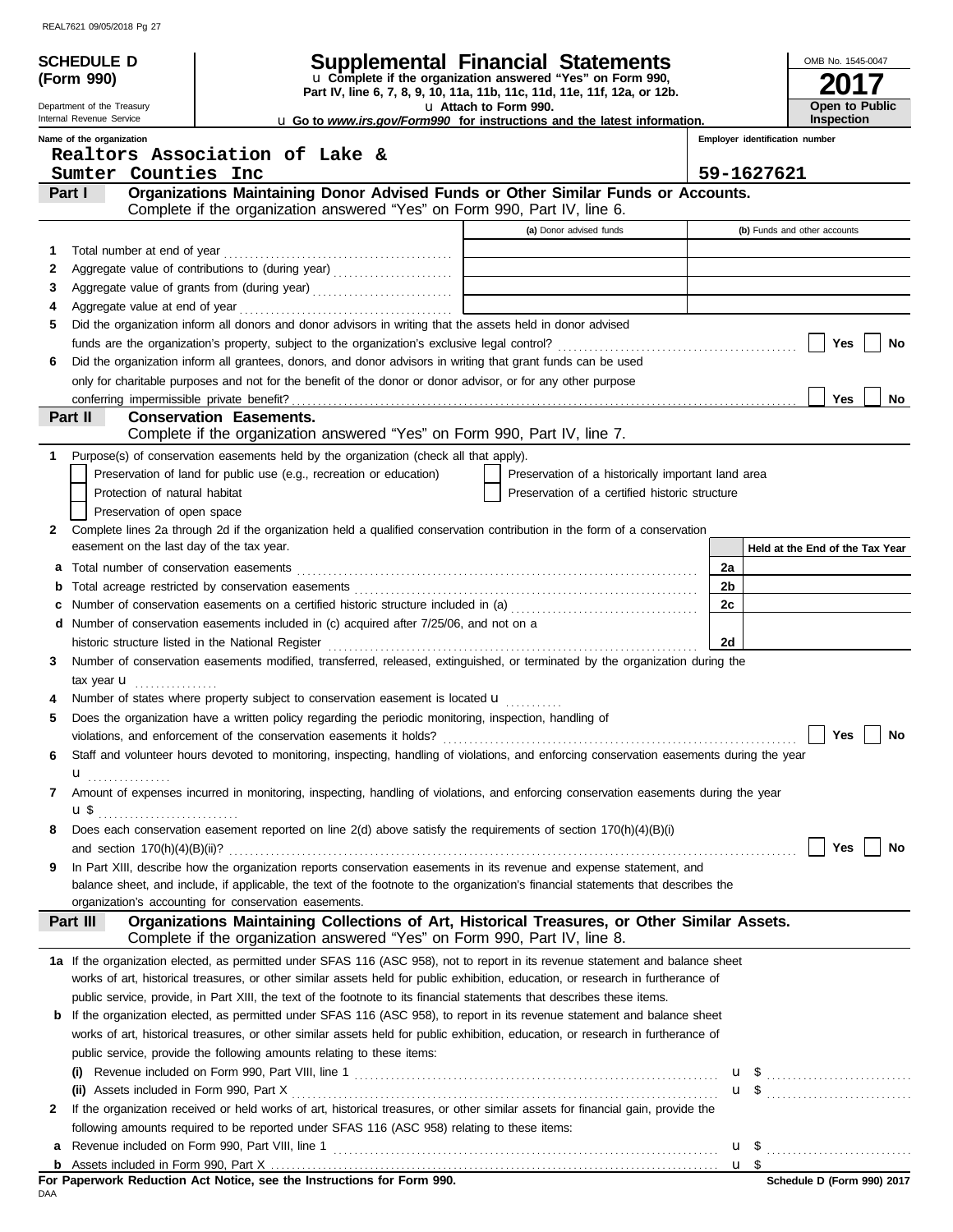|   | Schedule D (Form 990) 2017                                                                                                                                                                                                           | Realtors Association of Lake & |                           |                         | 59-1627621      |                      |                |                     | Page 2    |
|---|--------------------------------------------------------------------------------------------------------------------------------------------------------------------------------------------------------------------------------------|--------------------------------|---------------------------|-------------------------|-----------------|----------------------|----------------|---------------------|-----------|
|   | Organizations Maintaining Collections of Art, Historical Treasures, or Other Similar Assets (continued)<br>Part III                                                                                                                  |                                |                           |                         |                 |                      |                |                     |           |
| 3 | Using the organization's acquisition, accession, and other records, check any of the following that are a significant use of its<br>collection items (check all that apply):                                                         |                                |                           |                         |                 |                      |                |                     |           |
| a | Public exhibition                                                                                                                                                                                                                    | d                              | Loan or exchange programs |                         |                 |                      |                |                     |           |
| b | Scholarly research                                                                                                                                                                                                                   | е                              |                           |                         |                 |                      |                |                     |           |
|   | Preservation for future generations                                                                                                                                                                                                  |                                |                           |                         |                 |                      |                |                     |           |
| c |                                                                                                                                                                                                                                      |                                |                           |                         |                 |                      |                |                     |           |
|   | Provide a description of the organization's collections and explain how they further the organization's exempt purpose in Part                                                                                                       |                                |                           |                         |                 |                      |                |                     |           |
|   | XIII.                                                                                                                                                                                                                                |                                |                           |                         |                 |                      |                |                     |           |
| 5 | During the year, did the organization solicit or receive donations of art, historical treasures, or other similar                                                                                                                    |                                |                           |                         |                 |                      |                |                     |           |
|   |                                                                                                                                                                                                                                      |                                |                           |                         |                 |                      | Yes            |                     | No        |
|   | Part IV<br><b>Escrow and Custodial Arrangements.</b>                                                                                                                                                                                 |                                |                           |                         |                 |                      |                |                     |           |
|   | Complete if the organization answered "Yes" on Form 990, Part IV, line 9, or reported an amount on Form<br>990, Part X, line 21.                                                                                                     |                                |                           |                         |                 |                      |                |                     |           |
|   | 1a Is the organization an agent, trustee, custodian or other intermediary for contributions or other assets not                                                                                                                      |                                |                           |                         |                 |                      |                |                     |           |
|   |                                                                                                                                                                                                                                      |                                |                           |                         |                 |                      | Yes            |                     | No        |
|   | <b>b</b> If "Yes," explain the arrangement in Part XIII and complete the following table:                                                                                                                                            |                                |                           |                         |                 |                      |                |                     |           |
|   |                                                                                                                                                                                                                                      |                                |                           |                         |                 |                      | Amount         |                     |           |
| C |                                                                                                                                                                                                                                      |                                |                           |                         |                 | 1c                   |                |                     |           |
|   |                                                                                                                                                                                                                                      |                                |                           |                         |                 | 1d                   |                |                     |           |
| е | Distributions during the year manufactured and contact the year manufactured and the year manufactured and all                                                                                                                       |                                |                           |                         |                 | 1e                   |                |                     |           |
|   | Ending balance <i>with the continuum continuum continuum continuum continuum continuum continuum continuum continuum continuum continuum continuum continuum continuum continuum continuum continuum continuum continuum continu</i> |                                |                           |                         |                 | 1f                   |                |                     |           |
|   | 2a Did the organization include an amount on Form 990, Part X, line 21, for escrow or custodial account liability?                                                                                                                   |                                |                           |                         |                 |                      | <b>Yes</b>     |                     | <b>No</b> |
|   |                                                                                                                                                                                                                                      |                                |                           |                         |                 |                      |                |                     |           |
|   | <b>Endowment Funds.</b><br><b>Part V</b>                                                                                                                                                                                             |                                |                           |                         |                 |                      |                |                     |           |
|   | Complete if the organization answered "Yes" on Form 990, Part IV, line 10.                                                                                                                                                           |                                |                           |                         |                 |                      |                |                     |           |
|   |                                                                                                                                                                                                                                      | (a) Current year               | (b) Prior year            | (c) Two years back      |                 | (d) Three years back |                | (e) Four years back |           |
|   | 1a Beginning of year balance                                                                                                                                                                                                         |                                |                           |                         |                 |                      |                |                     |           |
|   | <b>b</b> Contributions                                                                                                                                                                                                               |                                |                           |                         |                 |                      |                |                     |           |
|   |                                                                                                                                                                                                                                      |                                |                           |                         |                 |                      |                |                     |           |
|   | c Net investment earnings, gains, and                                                                                                                                                                                                |                                |                           |                         |                 |                      |                |                     |           |
|   |                                                                                                                                                                                                                                      |                                |                           |                         |                 |                      |                |                     |           |
|   | d Grants or scholarships                                                                                                                                                                                                             |                                |                           |                         |                 |                      |                |                     |           |
|   | e Other expenditures for facilities and                                                                                                                                                                                              |                                |                           |                         |                 |                      |                |                     |           |
|   | $\mathsf{programs}$ [ $\ldots$ $\ldots$ $\ldots$ $\ldots$ $\ldots$ $\ldots$ $\ldots$ $\ldots$ $\ldots$ $\ldots$ $\ldots$ $\ldots$ $\ldots$ $\ldots$ $\ldots$ $\ldots$                                                                |                                |                           |                         |                 |                      |                |                     |           |
|   | f Administrative expenses [111] [11] Administrative expenses                                                                                                                                                                         |                                |                           |                         |                 |                      |                |                     |           |
|   | End of year balance <i>[[[[[[[[[[[[[[[[[[[[[[[[[[[]]]]</i>                                                                                                                                                                           |                                |                           |                         |                 |                      |                |                     |           |
|   | 2 Provide the estimated percentage of the current year end balance (line 1g, column (a)) held as:                                                                                                                                    |                                |                           |                         |                 |                      |                |                     |           |
|   | a Board designated or quasi-endowment <b>u</b> 2001 %                                                                                                                                                                                |                                |                           |                         |                 |                      |                |                     |           |
| b | Permanent endowment <b>u</b> %                                                                                                                                                                                                       |                                |                           |                         |                 |                      |                |                     |           |
| c |                                                                                                                                                                                                                                      | %                              |                           |                         |                 |                      |                |                     |           |
|   | The percentages on lines 2a, 2b, and 2c should equal 100%.                                                                                                                                                                           |                                |                           |                         |                 |                      |                |                     |           |
|   | 3a Are there endowment funds not in the possession of the organization that are held and administered for the                                                                                                                        |                                |                           |                         |                 |                      |                |                     |           |
|   | organization by:                                                                                                                                                                                                                     |                                |                           |                         |                 |                      |                | Yes                 | No        |
|   |                                                                                                                                                                                                                                      |                                |                           |                         |                 |                      | 3a(i)          |                     |           |
|   |                                                                                                                                                                                                                                      |                                |                           |                         |                 |                      | 3a(ii)         |                     |           |
|   |                                                                                                                                                                                                                                      |                                |                           |                         |                 |                      | 3b             |                     |           |
|   | Describe in Part XIII the intended uses of the organization's endowment funds.                                                                                                                                                       |                                |                           |                         |                 |                      |                |                     |           |
|   | Part VI<br>Land, Buildings, and Equipment.                                                                                                                                                                                           |                                |                           |                         |                 |                      |                |                     |           |
|   | Complete if the organization answered "Yes" on Form 990, Part IV, line 11a. See Form 990, Part X, line 10.                                                                                                                           |                                |                           |                         |                 |                      |                |                     |           |
|   | Description of property                                                                                                                                                                                                              | (a) Cost or other basis        |                           | (b) Cost or other basis | (c) Accumulated |                      | (d) Book value |                     |           |
|   |                                                                                                                                                                                                                                      | (investment)                   |                           | (other)                 | depreciation    |                      |                |                     |           |
|   |                                                                                                                                                                                                                                      |                                |                           | 138,337                 |                 |                      |                | 138,337             |           |
|   |                                                                                                                                                                                                                                      |                                |                           | 847,455                 |                 | 239,468              |                | 607,987             |           |
|   | c Leasehold improvements                                                                                                                                                                                                             |                                |                           |                         |                 |                      |                |                     |           |
|   |                                                                                                                                                                                                                                      |                                |                           | 222,017                 |                 | 200,644              |                | 21,373              |           |
|   |                                                                                                                                                                                                                                      |                                |                           |                         |                 |                      |                |                     |           |
|   |                                                                                                                                                                                                                                      |                                |                           |                         |                 | u                    |                | 767,697             |           |

**Schedule D (Form 990) 2017**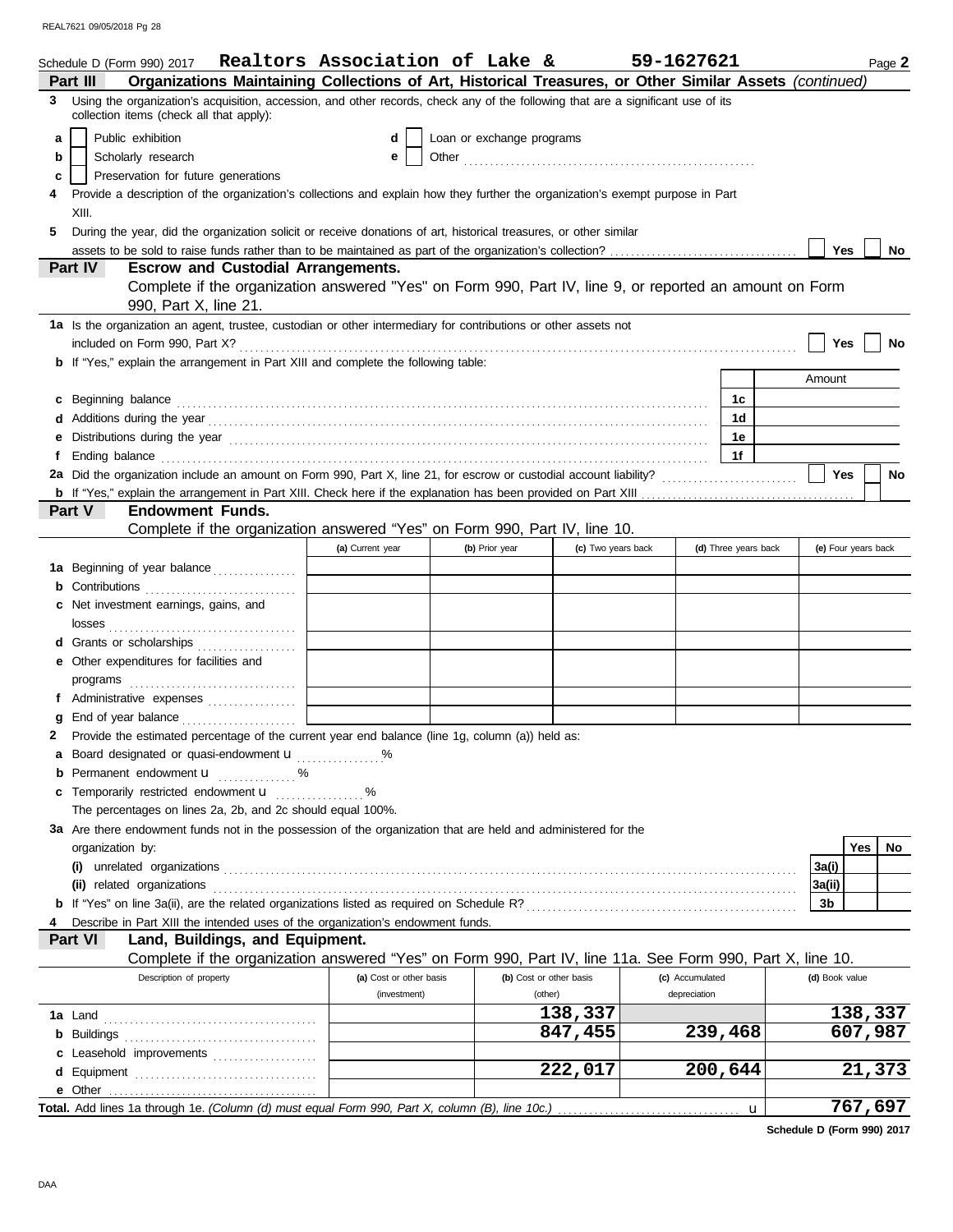| Schedule D (Form 990) 2017 | Realtors Association of Lake &                                                                                                                                                                                                            |                | 59-1627621                       | Page $3$       |
|----------------------------|-------------------------------------------------------------------------------------------------------------------------------------------------------------------------------------------------------------------------------------------|----------------|----------------------------------|----------------|
| Part VII                   | Investments-Other Securities.                                                                                                                                                                                                             |                |                                  |                |
|                            | Complete if the organization answered "Yes" on Form 990, Part IV, line 11b. See Form 990, Part X, line 12.                                                                                                                                |                |                                  |                |
|                            | (a) Description of security or category                                                                                                                                                                                                   | (b) Book value | (c) Method of valuation:         |                |
|                            | (including name of security)                                                                                                                                                                                                              |                | Cost or end-of-year market value |                |
|                            |                                                                                                                                                                                                                                           |                |                                  |                |
|                            |                                                                                                                                                                                                                                           |                |                                  |                |
|                            |                                                                                                                                                                                                                                           |                |                                  |                |
|                            | $(3)$ Other                                                                                                                                                                                                                               |                |                                  |                |
|                            |                                                                                                                                                                                                                                           |                |                                  |                |
|                            |                                                                                                                                                                                                                                           |                |                                  |                |
|                            |                                                                                                                                                                                                                                           |                |                                  |                |
|                            |                                                                                                                                                                                                                                           |                |                                  |                |
|                            |                                                                                                                                                                                                                                           |                |                                  |                |
|                            |                                                                                                                                                                                                                                           |                |                                  |                |
|                            | $\overline{a}$ (G) $\overline{a}$ . The contract of the contract of the contract of the contract of the contract of the contract of the contract of the contract of the contract of the contract of the contract of the contract of the c |                |                                  |                |
| (H)                        |                                                                                                                                                                                                                                           |                |                                  |                |
|                            | Total. (Column (b) must equal Form 990, Part X, col. (B) line 12.) $\mathbf u$                                                                                                                                                            |                |                                  |                |
| Part VIII                  | Investments-Program Related.                                                                                                                                                                                                              |                |                                  |                |
|                            | Complete if the organization answered "Yes" on Form 990, Part IV, line 11c. See Form 990, Part X, line 13.                                                                                                                                |                |                                  |                |
|                            | (a) Description of investment                                                                                                                                                                                                             | (b) Book value | (c) Method of valuation:         |                |
|                            |                                                                                                                                                                                                                                           |                | Cost or end-of-year market value |                |
| (1)                        |                                                                                                                                                                                                                                           |                |                                  |                |
| (2)                        |                                                                                                                                                                                                                                           |                |                                  |                |
| (3)                        |                                                                                                                                                                                                                                           |                |                                  |                |
| (4)                        |                                                                                                                                                                                                                                           |                |                                  |                |
| (5)                        |                                                                                                                                                                                                                                           |                |                                  |                |
| (6)                        |                                                                                                                                                                                                                                           |                |                                  |                |
| (7)                        |                                                                                                                                                                                                                                           |                |                                  |                |
| (8)                        |                                                                                                                                                                                                                                           |                |                                  |                |
| (9)                        |                                                                                                                                                                                                                                           |                |                                  |                |
|                            | Total. (Column (b) must equal Form 990, Part X, col. (B) line 13.) $\mathbf u$                                                                                                                                                            |                |                                  |                |
| Part IX                    | <b>Other Assets.</b>                                                                                                                                                                                                                      |                |                                  |                |
|                            | Complete if the organization answered "Yes" on Form 990, Part IV, line 11d. See Form 990, Part X, line 15.                                                                                                                                |                |                                  |                |
|                            | (a) Description                                                                                                                                                                                                                           |                |                                  | (b) Book value |
| (1)                        |                                                                                                                                                                                                                                           |                |                                  |                |
| (2)                        |                                                                                                                                                                                                                                           |                |                                  |                |
| (3)                        |                                                                                                                                                                                                                                           |                |                                  |                |
| (4)                        |                                                                                                                                                                                                                                           |                |                                  |                |
| (5)                        |                                                                                                                                                                                                                                           |                |                                  |                |
| (6)                        |                                                                                                                                                                                                                                           |                |                                  |                |
| (7)                        |                                                                                                                                                                                                                                           |                |                                  |                |
| (8)                        |                                                                                                                                                                                                                                           |                |                                  |                |
| (9)                        |                                                                                                                                                                                                                                           |                |                                  |                |
|                            |                                                                                                                                                                                                                                           |                | u                                |                |
| Part X                     | Other Liabilities.                                                                                                                                                                                                                        |                |                                  |                |
|                            | Complete if the organization answered "Yes" on Form 990, Part IV, line 11e or 11f. See Form 990, Part X,                                                                                                                                  |                |                                  |                |
|                            | line 25.                                                                                                                                                                                                                                  |                |                                  |                |
| 1.                         | (a) Description of liability                                                                                                                                                                                                              | (b) Book value |                                  |                |
|                            |                                                                                                                                                                                                                                           | 7,953          |                                  |                |
| (1)                        | Federal income taxes<br>FAR/NAR Dues Payable                                                                                                                                                                                              | 158,473        |                                  |                |
| (2)                        |                                                                                                                                                                                                                                           | 60,915         |                                  |                |
| (3)                        | RPAC Payable                                                                                                                                                                                                                              | 595            |                                  |                |
| (4)                        | State Inc Tax Payable                                                                                                                                                                                                                     |                |                                  |                |
| (5)                        |                                                                                                                                                                                                                                           |                |                                  |                |
| (6)                        |                                                                                                                                                                                                                                           |                |                                  |                |
| (7)                        |                                                                                                                                                                                                                                           |                |                                  |                |
| (8)                        |                                                                                                                                                                                                                                           |                |                                  |                |
| (9)                        |                                                                                                                                                                                                                                           |                |                                  |                |

**Total.** *(Column (b) must equal Form 990, Part X, col. (B) line 25.)* u **227,936**

Liability for uncertain tax positions. In Part XIII, provide the text of the footnote to the organization's financial statements that reports the **2.**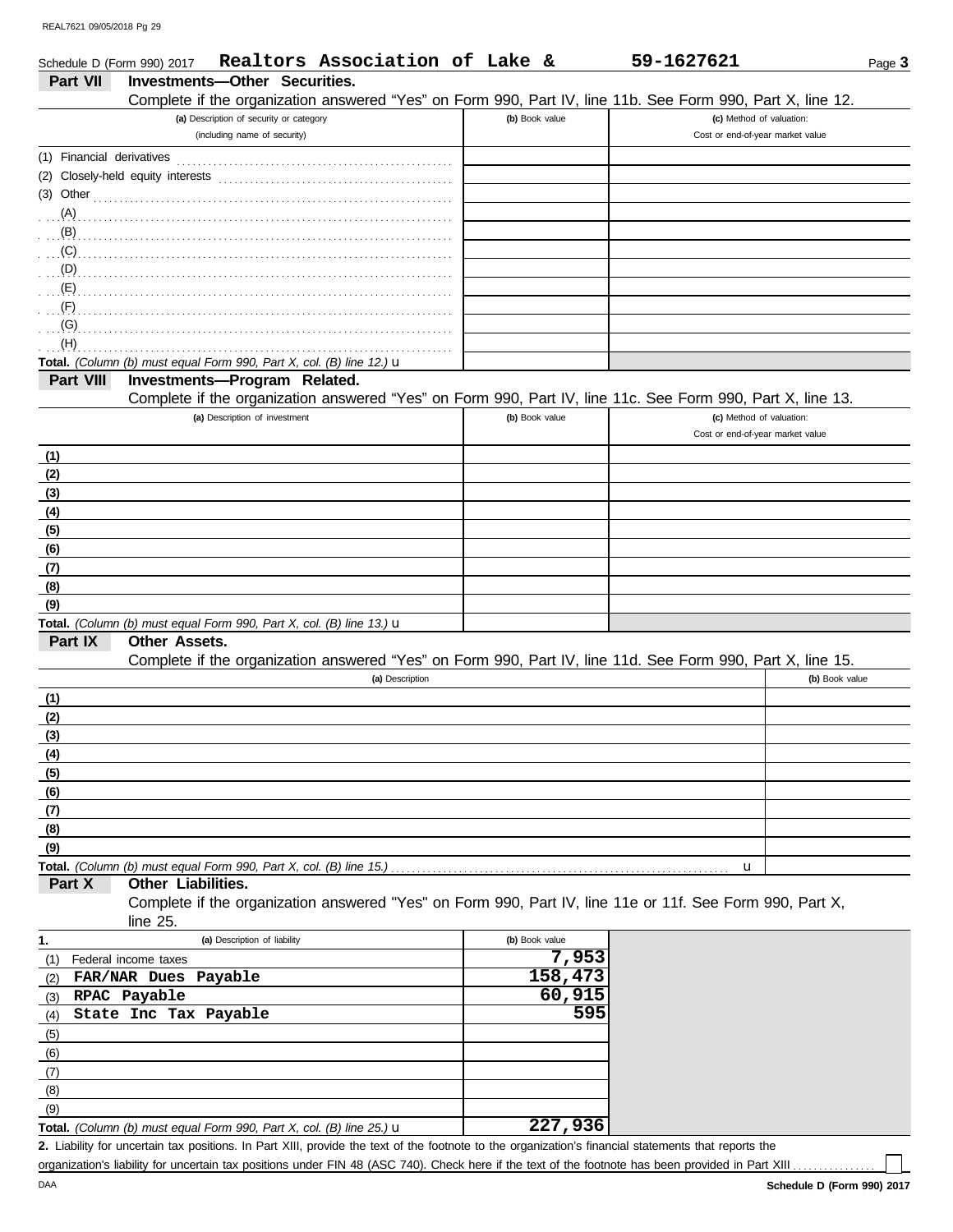|   | Schedule D (Form 990) 2017  Realtors Association of Lake &                                                                                                                                                                     |                | 59-1627621 | Page 4 |
|---|--------------------------------------------------------------------------------------------------------------------------------------------------------------------------------------------------------------------------------|----------------|------------|--------|
|   | Reconciliation of Revenue per Audited Financial Statements With Revenue per Return.<br>Part XI                                                                                                                                 |                |            |        |
|   | Complete if the organization answered "Yes" on Form 990, Part IV, line 12a.                                                                                                                                                    |                |            |        |
| 1 |                                                                                                                                                                                                                                |                | 1          |        |
| 2 | Amounts included on line 1 but not on Form 990, Part VIII, line 12:                                                                                                                                                            |                |            |        |
| а |                                                                                                                                                                                                                                | 2a             |            |        |
|   |                                                                                                                                                                                                                                | 2 <sub>b</sub> |            |        |
| с |                                                                                                                                                                                                                                | 2c             |            |        |
| d |                                                                                                                                                                                                                                | 2d             |            |        |
| е | Add lines 2a through 2d [11] Add [12] Add [12] Add lines 2a through 2d [12] Add lines 2a through 2d [12] Add lines 2a through 2d [12] Add and the set of the set of the set of the set of the set of the set of the set of the |                | 2е         |        |
| З |                                                                                                                                                                                                                                |                | 3          |        |
| 4 | Amounts included on Form 990, Part VIII, line 12, but not on line 1:                                                                                                                                                           |                |            |        |
| а |                                                                                                                                                                                                                                | 4a             |            |        |
| b |                                                                                                                                                                                                                                | 4 <sub>b</sub> |            |        |
|   | Add lines 4a and 4b                                                                                                                                                                                                            |                | 4c         |        |
| 5 |                                                                                                                                                                                                                                |                | 5          |        |
|   | Reconciliation of Expenses per Audited Financial Statements With Expenses per Return.<br>Part XII                                                                                                                              |                |            |        |
|   | Complete if the organization answered "Yes" on Form 990, Part IV, line 12a.                                                                                                                                                    |                |            |        |
| 1 | Total expenses and losses per audited financial statements                                                                                                                                                                     |                | 1          |        |
| 2 | Amounts included on line 1 but not on Form 990, Part IX, line 25:                                                                                                                                                              |                |            |        |
| а |                                                                                                                                                                                                                                | 2a             |            |        |
|   |                                                                                                                                                                                                                                | 2 <sub>b</sub> |            |        |
| с |                                                                                                                                                                                                                                | 2с             |            |        |
|   |                                                                                                                                                                                                                                | 2d             |            |        |
| е | Add lines 2a through 2d [11] Add [12] Add [12] Add lines 2a through 2d [12] Add lines 2a through 2d [12] Add lines 2a through 2d [12] Adding the strategy of the strategy of the strategy of the strategy of the strategy of t |                | 2е         |        |
| З |                                                                                                                                                                                                                                |                | 3          |        |
| 4 | Amounts included on Form 990, Part IX, line 25, but not on line 1:                                                                                                                                                             |                |            |        |
| а |                                                                                                                                                                                                                                | 4a             |            |        |
| b |                                                                                                                                                                                                                                | 4 <sub>b</sub> |            |        |
| c | Add lines 4a and 4b                                                                                                                                                                                                            |                | 4c<br>5    |        |
| 5 |                                                                                                                                                                                                                                |                |            |        |
|   | Part XIII Supplemental Information.                                                                                                                                                                                            |                |            |        |
|   | Provide the descriptions required for Part II, lines 3, 5, and 9; Part III, lines 1a and 4; Part IV, lines 1b and 2b; Part V, line 4; Part X, line                                                                             |                |            |        |
|   | 2; Part XI, lines 2d and 4b; and Part XII, lines 2d and 4b. Also complete this part to provide any additional information.                                                                                                     |                |            |        |
|   |                                                                                                                                                                                                                                |                |            |        |
|   |                                                                                                                                                                                                                                |                |            |        |
|   |                                                                                                                                                                                                                                |                |            |        |
|   |                                                                                                                                                                                                                                |                |            |        |
|   |                                                                                                                                                                                                                                |                |            |        |
|   |                                                                                                                                                                                                                                |                |            |        |
|   |                                                                                                                                                                                                                                |                |            |        |
|   |                                                                                                                                                                                                                                |                |            |        |
|   |                                                                                                                                                                                                                                |                |            |        |
|   |                                                                                                                                                                                                                                |                |            |        |
|   |                                                                                                                                                                                                                                |                |            |        |
|   |                                                                                                                                                                                                                                |                |            |        |
|   |                                                                                                                                                                                                                                |                |            |        |
|   |                                                                                                                                                                                                                                |                |            |        |
|   |                                                                                                                                                                                                                                |                |            |        |
|   |                                                                                                                                                                                                                                |                |            |        |
|   |                                                                                                                                                                                                                                |                |            |        |
|   |                                                                                                                                                                                                                                |                |            |        |
|   |                                                                                                                                                                                                                                |                |            |        |
|   |                                                                                                                                                                                                                                |                |            |        |
|   |                                                                                                                                                                                                                                |                |            |        |
|   |                                                                                                                                                                                                                                |                |            |        |
|   |                                                                                                                                                                                                                                |                |            |        |
|   |                                                                                                                                                                                                                                |                |            |        |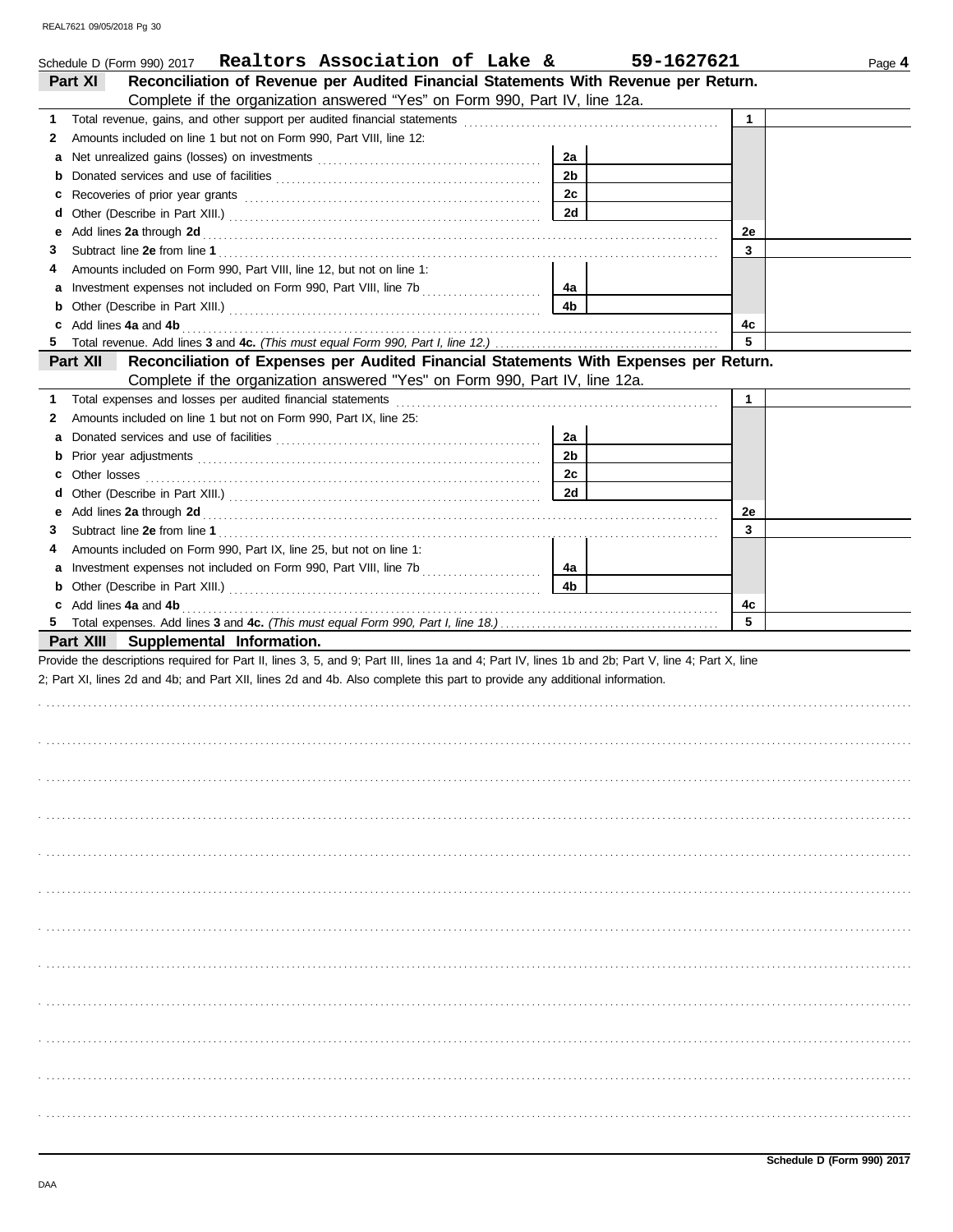|  | Schedule D (Form 990) 2017 Realtors Association of Lake & Part XIII Supplemental Information (continued) |  | 59-1627621 | Page 5 |
|--|----------------------------------------------------------------------------------------------------------|--|------------|--------|
|  |                                                                                                          |  |            |        |
|  |                                                                                                          |  |            |        |
|  |                                                                                                          |  |            |        |
|  |                                                                                                          |  |            |        |
|  |                                                                                                          |  |            |        |
|  |                                                                                                          |  |            |        |
|  |                                                                                                          |  |            |        |
|  |                                                                                                          |  |            |        |
|  |                                                                                                          |  |            |        |
|  |                                                                                                          |  |            |        |
|  |                                                                                                          |  |            |        |
|  |                                                                                                          |  |            |        |
|  |                                                                                                          |  |            |        |
|  |                                                                                                          |  |            |        |
|  |                                                                                                          |  |            |        |
|  |                                                                                                          |  |            |        |
|  |                                                                                                          |  |            |        |
|  |                                                                                                          |  |            |        |
|  |                                                                                                          |  |            |        |
|  |                                                                                                          |  |            |        |
|  |                                                                                                          |  |            |        |
|  |                                                                                                          |  |            |        |
|  |                                                                                                          |  |            |        |
|  |                                                                                                          |  |            |        |
|  |                                                                                                          |  |            |        |
|  |                                                                                                          |  |            |        |
|  |                                                                                                          |  |            |        |
|  |                                                                                                          |  |            |        |
|  |                                                                                                          |  |            |        |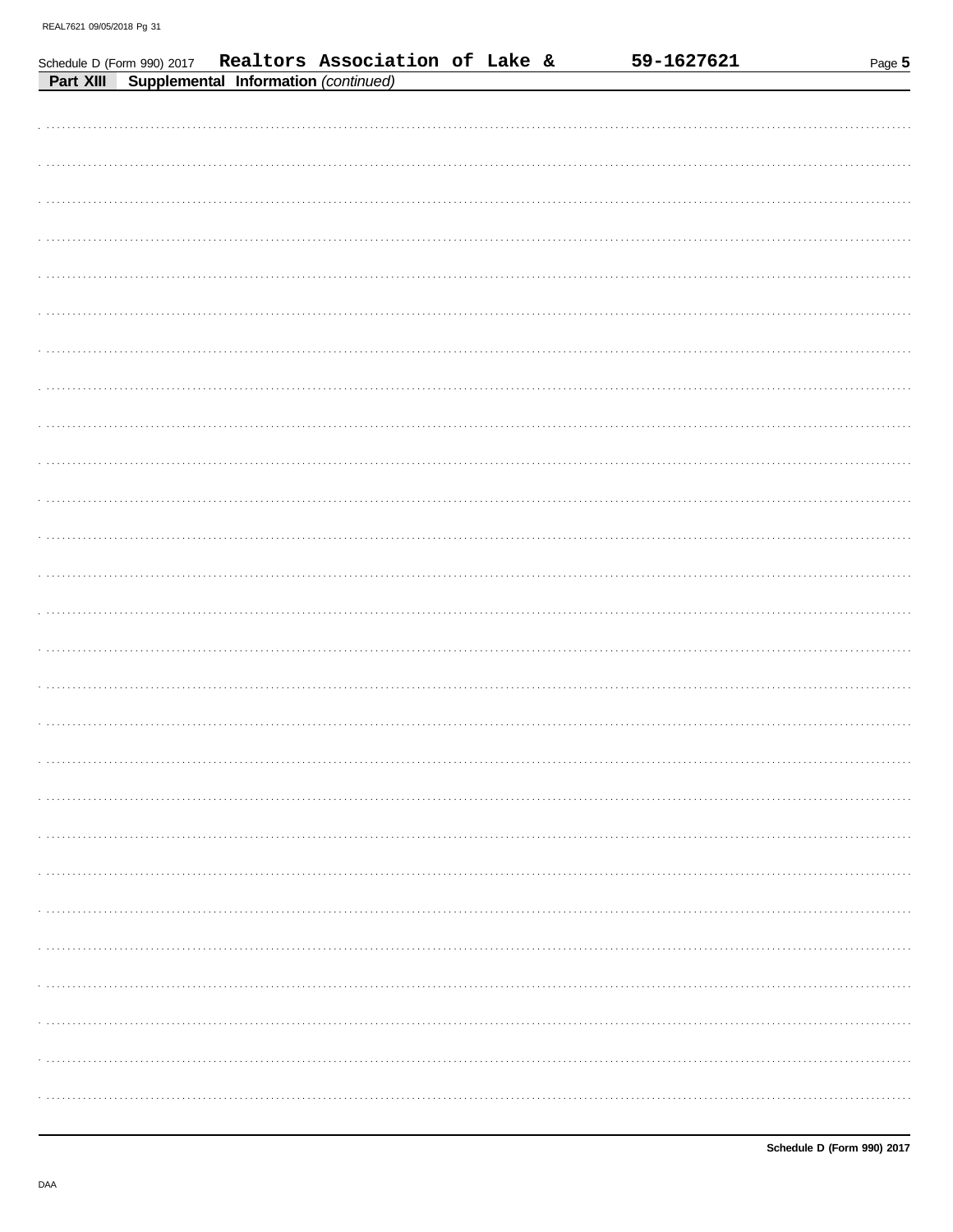| <b>SCHEDULE O</b><br>(Form 990 or 990-EZ)              | OMB No. 1545-0047<br>2017                                                                  |                                              |  |  |  |
|--------------------------------------------------------|--------------------------------------------------------------------------------------------|----------------------------------------------|--|--|--|
| Department of the Treasury<br>Internal Revenue Service | u Attach to Form 990 or 990-EZ.<br>u Go to www.irs.gov/Form990 for the latest information. |                                              |  |  |  |
| Name of the organization                               | Realtors Association of Lake &<br>Sumter Counties Inc                                      | Employer identification number<br>59-1627621 |  |  |  |
|                                                        | Form 990 - Organization's Mission                                                          |                                              |  |  |  |
|                                                        | To unite those engaged in the recognized branches of the real estate                       |                                              |  |  |  |
|                                                        | business To provide a unified medium for real estate owners To promote                     |                                              |  |  |  |
|                                                        | and maintain high standards of conduct To protect and promote welfare of                   |                                              |  |  |  |
|                                                        | real estate To unite with FAR and NAR To designate those persons                           |                                              |  |  |  |
|                                                        | authorized to use the trade term "Realtor"                                                 |                                              |  |  |  |
|                                                        | Form 990, Part VI, Line 6 - Classes of Members or Stockholders                             |                                              |  |  |  |
|                                                        | Organization is a member association.                                                      |                                              |  |  |  |
|                                                        |                                                                                            |                                              |  |  |  |
|                                                        | Form 990, Part VI, Line 7a - Election of Members and Their Rights                          |                                              |  |  |  |
|                                                        | Membership nominates and votes for Directors.                                              |                                              |  |  |  |
|                                                        |                                                                                            |                                              |  |  |  |
|                                                        | Form 990, Part VI, Line 7b - Decisions Subject to Approval of Members                      |                                              |  |  |  |
|                                                        | Changes in organizational documents requires membership approval.                          |                                              |  |  |  |
|                                                        |                                                                                            |                                              |  |  |  |
|                                                        | Form 990, Part VI, Line 11b - Organization's Process to Review Form 990                    |                                              |  |  |  |
|                                                        | The Board has hired an outside public accountant to provide year end                       |                                              |  |  |  |
|                                                        | adjustments, full disclosure compiled financial statements, and tax return                 |                                              |  |  |  |
|                                                        | preparation services. Management reviews and accepts the adjustments,                      |                                              |  |  |  |
|                                                        | financial statements and tax returns. Each member of the governing board                   |                                              |  |  |  |
|                                                        | has an opportunity to review the information before filing.                                |                                              |  |  |  |
|                                                        | Form 990, Part VI, Line 12c - Enforcement of Conflicts Policy                              |                                              |  |  |  |
|                                                        | Annual written conflicts disclosures are formally reviewed by the Board.                   |                                              |  |  |  |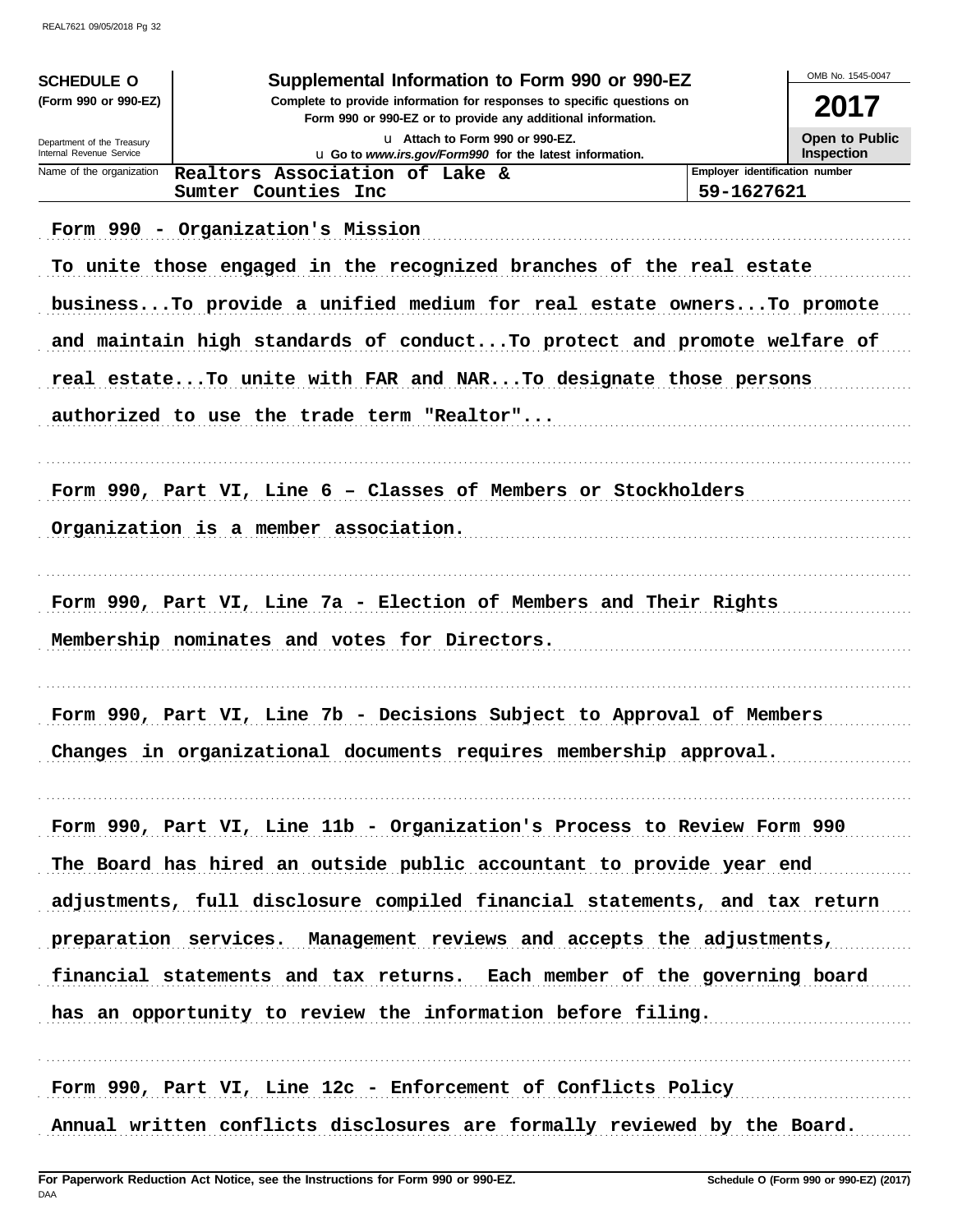|                                              |                                |                                                                            |             | Employer identification number |   |
|----------------------------------------------|--------------------------------|----------------------------------------------------------------------------|-------------|--------------------------------|---|
|                                              | Realtors Association of Lake & |                                                                            |             | 59-1627621                     |   |
|                                              |                                | Form 990, Part VI, Line 15a - Compensation Process for Top Official        |             |                                |   |
|                                              |                                | Board of Directors Executive Committee performs a review of CEO and        |             |                                |   |
|                                              |                                | negotiated contract and compensation. CEO determines compensation for all  |             |                                |   |
|                                              |                                | other employees as approved by the Finance Committee and Board of          |             |                                |   |
|                                              |                                |                                                                            |             |                                |   |
| Directors.                                   |                                |                                                                            |             |                                |   |
|                                              |                                | Form 990, Part VI, Line 15b - Compensation Process for Officers            |             |                                |   |
|                                              |                                | Board of Directors Executive Committee performs a review of CEO and        |             |                                |   |
|                                              |                                | negotiated contract and compensation. CEO determines compensation for all  |             |                                |   |
|                                              |                                | other employees as approved by the Finance Committee and Board of          |             |                                |   |
| Directors.                                   |                                |                                                                            |             |                                |   |
|                                              |                                |                                                                            |             |                                |   |
|                                              |                                |                                                                            |             |                                |   |
|                                              |                                | Form 990, Part VI, Line 19 - Governing Documents Disclosure Explanation    |             |                                |   |
|                                              |                                | Governing documents, Conflict of Interest Policy, and financial statements |             |                                |   |
|                                              |                                | are on file at the administrative office and are available upon request.   |             |                                |   |
|                                              |                                | Organization also maintains copies on its website.                         |             |                                |   |
|                                              |                                |                                                                            |             |                                |   |
| Form 990, Part IX, Line 24e - Other Expenses |                                |                                                                            |             |                                |   |
| Description                                  |                                |                                                                            |             |                                |   |
|                                              | Program Service                | Mgt & General                                                              |             | Fundraising                    |   |
| Merchant Account Charges                     |                                |                                                                            |             |                                |   |
| \$                                           | 17,164                         | \$                                                                         | $\mathbf 0$ | \$                             | 0 |
| Membership Prof Dev                          |                                |                                                                            |             |                                |   |
| \$                                           | 14,010                         | \$                                                                         | $\mathbf 0$ | \$                             | 0 |
| Membership Miscellaneous                     |                                |                                                                            |             |                                |   |

Page 1 of 4

Schedule O (Form 990 or 990-EZ) (2017)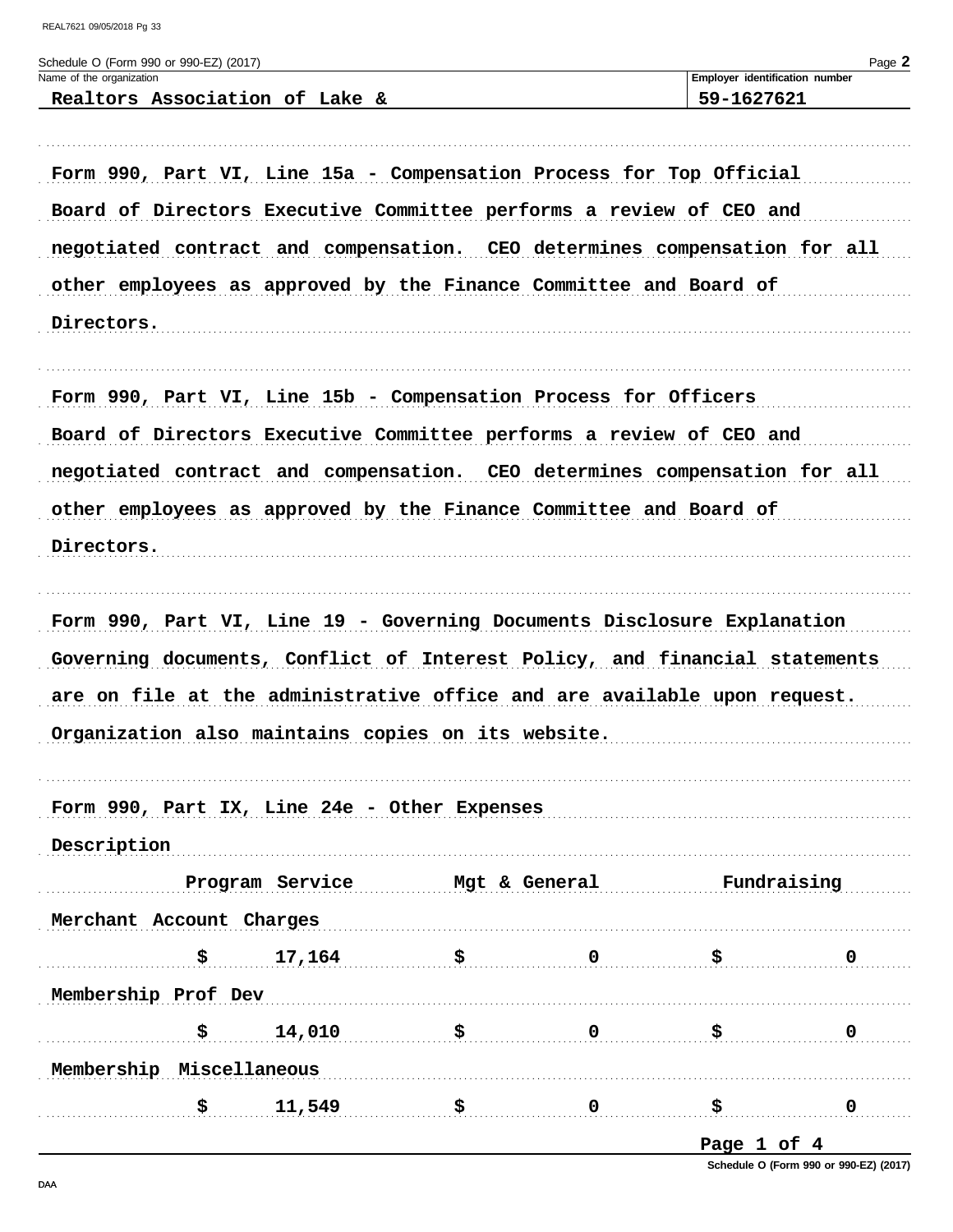| Schedule O (Form 990 or 990-EZ) (2017) |                                         |                       |                         |                                | Page 2      |
|----------------------------------------|-----------------------------------------|-----------------------|-------------------------|--------------------------------|-------------|
| Name of the organization               |                                         |                       |                         | Employer identification number |             |
| Realtors Association of Lake &         |                                         |                       |                         | 59-1627621                     |             |
| Equipment Lease                        |                                         |                       |                         |                                |             |
| \$                                     | 11,390                                  | \$                    | $\mathbf 0$             | \$                             | $\mathbf 0$ |
| Utilities                              |                                         |                       |                         |                                |             |
| \$                                     | 10,087                                  | \$                    | $\mathbf 0$             | \$                             | 0           |
| Orientation                            |                                         |                       |                         |                                |             |
| \$                                     | 9,567                                   | \$                    | $\mathbf 0$             | \$                             | 0           |
| MLS Depreciation                       |                                         |                       |                         |                                |             |
| \$                                     | 9,469                                   | \$                    | $\mathbf 0$             | \$                             | 0           |
| Taxes-Property                         |                                         |                       |                         |                                |             |
| \$                                     | 8,385                                   | \$                    | $\mathbf 0$             | \$                             | 0           |
| Leadership Summit                      |                                         |                       |                         |                                |             |
| \$                                     | 8,205                                   | \$                    | $\mathbf 0$             | \$                             | 0           |
| Installation                           |                                         |                       |                         |                                |             |
| \$                                     | 8,001                                   | \$                    | $\mathbf 0$             | \$                             | 0           |
| Federal Income Tax                     |                                         |                       |                         |                                |             |
| \$                                     | 7,961                                   | \$                    | $\mathbf 0$             | \$                             | 0           |
| Government Affairs                     |                                         |                       |                         |                                |             |
| \$                                     | 7,141                                   | \$                    | $\mathbf 0$             | \$                             | $\mathbf 0$ |
| Affiliate Socials                      |                                         |                       |                         |                                |             |
| \$                                     | 6,116                                   | . \$                  | $\overline{\mathbf{0}}$ | $\ddot{\mathbf{s}}$            | 0           |
| Leadership-FL REaltors                 |                                         |                       |                         |                                |             |
| \$                                     | 4,750                                   | $\ddot{\textbf{s}}$ 0 |                         | . \$                           | 0           |
| COGS                                   |                                         |                       |                         |                                |             |
|                                        | $\frac{1}{5}$ \$ $\frac{4,500}{5}$ \$ 0 |                       |                         | . \$                           | $\mathbf 0$ |
| Legal Fund                             |                                         |                       |                         |                                |             |
|                                        | $\frac{1}{5}$ 2,425 \$ 0                |                       |                         | <u>ੇ</u> ਬਾਰ                   | 0           |
| District VII Dues                      |                                         |                       |                         |                                |             |

Page 2 of 4 Schedule O (Form 990 or 990-EZ) (2017)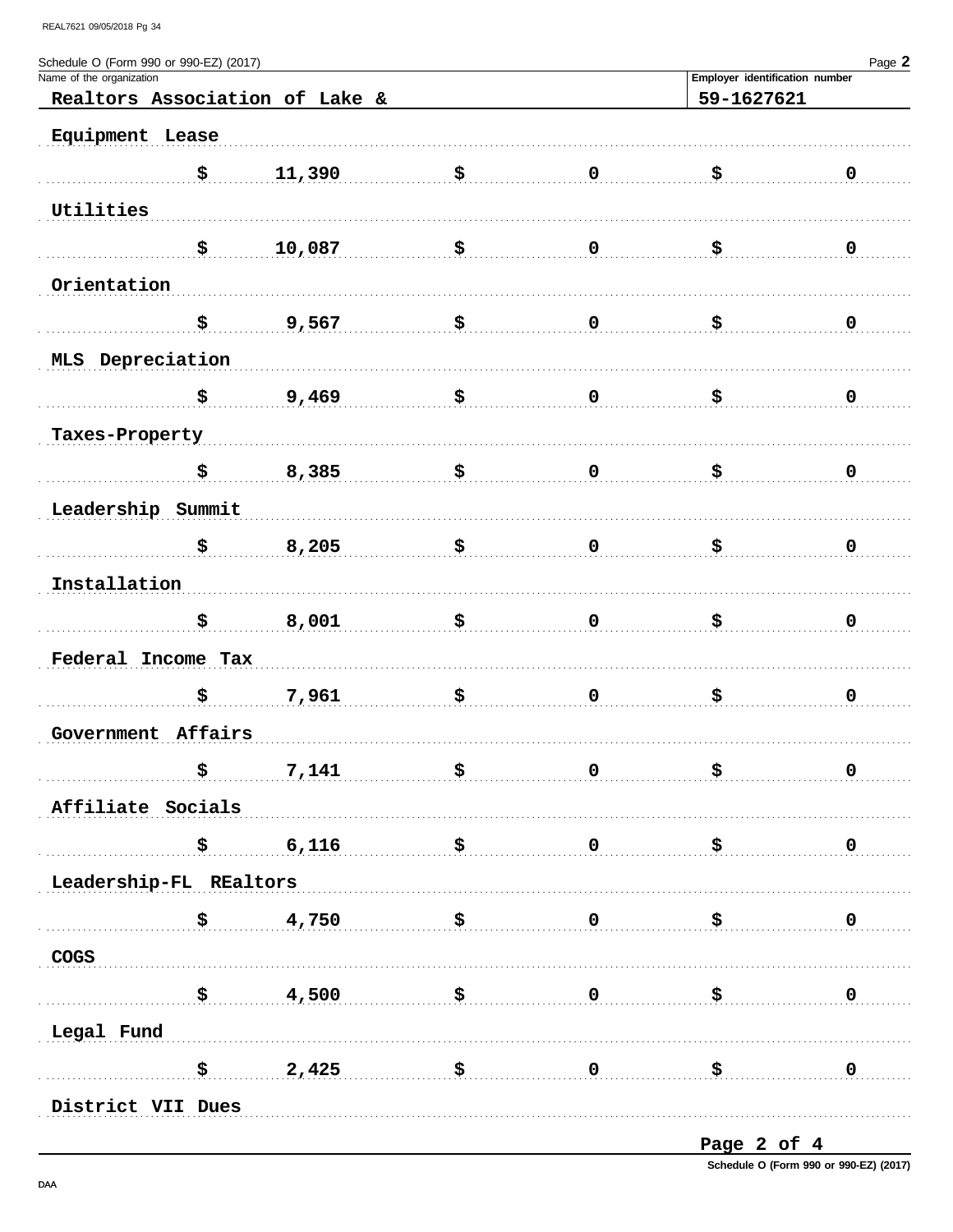| Schedule O (Form 990 or 990-EZ) (2017) |              |                                |                                                      |             |                                              | Page 2         |
|----------------------------------------|--------------|--------------------------------|------------------------------------------------------|-------------|----------------------------------------------|----------------|
| Name of the organization               |              |                                |                                                      |             | Employer identification number<br>59-1627621 |                |
|                                        |              | Realtors Association of Lake & |                                                      |             |                                              |                |
|                                        | \$           | 1,856                          | \$                                                   | $\pmb{0}$   | \$                                           | $\pmb{0}$      |
| MLS - Mortgage Interest                |              |                                |                                                      |             |                                              |                |
|                                        | \$           | 1,280                          | \$                                                   | $\mathbf 0$ | \$                                           | 0              |
| Telephone                              |              |                                |                                                      |             |                                              |                |
|                                        | \$           | 1,106                          | \$                                                   | $\mathbf 0$ | \$                                           | 0              |
| CEO and Staff Training                 |              |                                |                                                      |             |                                              |                |
|                                        | \$           | 893                            | \$                                                   | $\mathbf 0$ | \$                                           | 0              |
| Professional Standards                 |              |                                |                                                      |             |                                              |                |
|                                        | \$           | 830                            | \$                                                   | $\mathbf 0$ | \$                                           | 0              |
| Board of Directors                     |              |                                |                                                      |             |                                              |                |
|                                        | \$           | 760                            | \$                                                   | $\mathbf 0$ | \$                                           | 0              |
| Auto Expense                           |              |                                |                                                      |             |                                              |                |
|                                        | \$           | 710                            | \$                                                   | $\mathbf 0$ | \$                                           | 0              |
| State Income Tax                       |              |                                |                                                      |             |                                              |                |
|                                        | \$           | 587                            | \$                                                   | $\mathbf 0$ | \$                                           | 0              |
| Repairs-Misc                           |              |                                |                                                      |             |                                              |                |
|                                        | \$           | 524                            | \$                                                   | $\mathbf 0$ | \$                                           | 0              |
|                                        |              |                                |                                                      |             |                                              |                |
| Sponsorship                            |              |                                |                                                      |             |                                              |                |
|                                        | \$           | 500                            | \$                                                   | $\mathbf 0$ | . \$                                         | 0              |
| Tangible Taxes                         |              |                                |                                                      |             |                                              |                |
|                                        | \$           | 454                            | ີ \$                                                 | $\mathbf 0$ | \$                                           | 0              |
| Subscriptions/Pub/Members              |              |                                |                                                      |             |                                              |                |
|                                        | $\mathbf{s}$ | 352                            | $\ddot{\mathbf{s}}$                                  | $\mathbf 0$ |                                              | 0              |
| Miscellaneous                          |              |                                |                                                      |             |                                              |                |
|                                        | \$           | 327                            | $\ddot{\mathbf{s}}$ . The set of $\ddot{\mathbf{s}}$ | $\mathbf 0$ | ុ\$                                          | 0              |
| Collections expense                    |              |                                |                                                      |             |                                              |                |
|                                        | \$           |                                | $114$ \$ 0 \$                                        |             |                                              | $\overline{0}$ |
|                                        |              |                                |                                                      |             |                                              |                |

Page 3 of 4

Schedule O (Form 990 or 990-EZ) (2017)